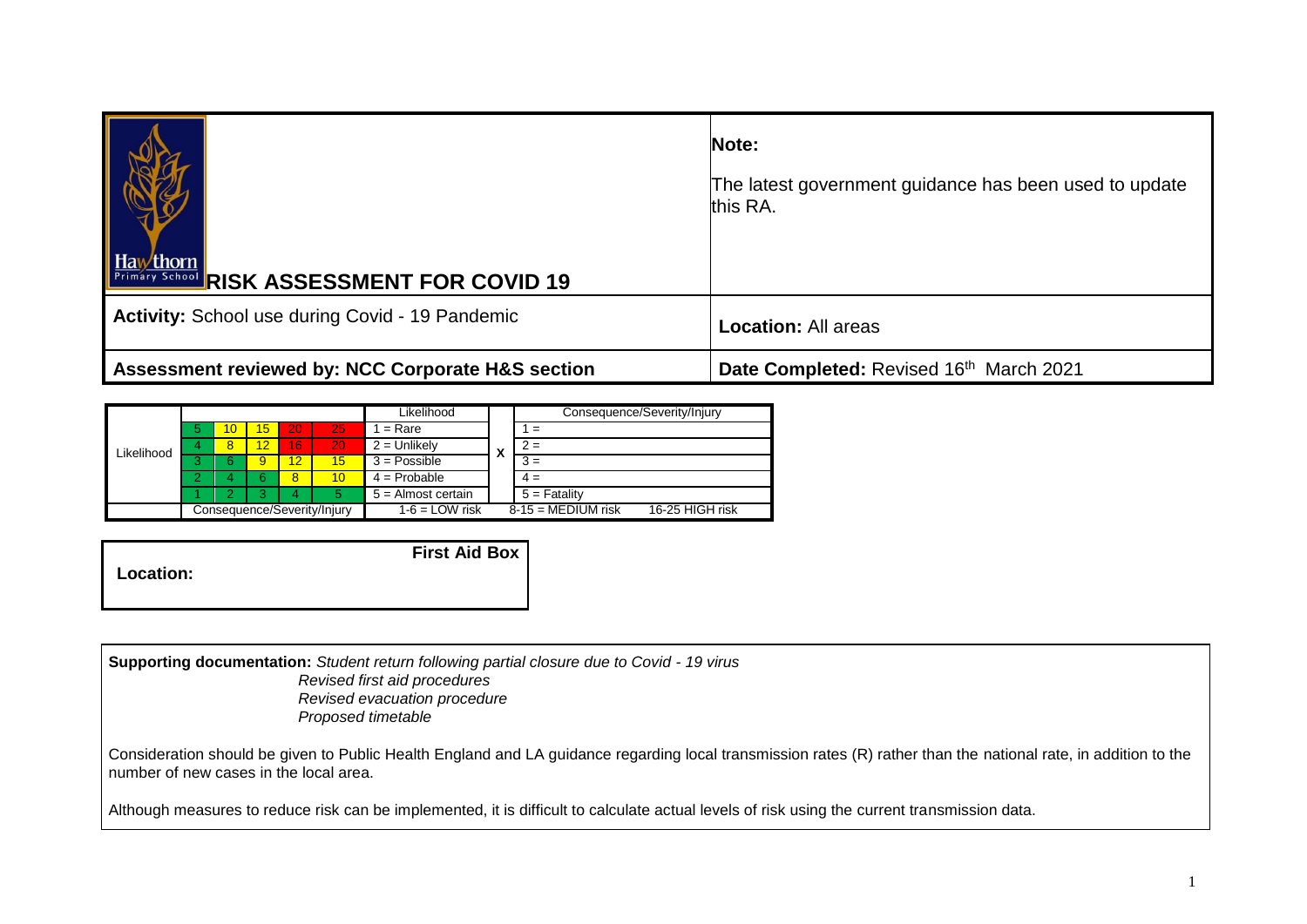| <b>Hazard</b>                                         | Who is at risk                                                                             | <b>Risk</b><br>Level | Preventative and protective measures to reduce risk to<br>an acceptable level                                                                                                                                                                                                                                                                                                                                                                                                                                                                                                                                                                                                                                                                                                                                                                                                                                                                                                                                                                                                                                                                                                        | <b>Final</b><br><b>Risk</b><br>Level |
|-------------------------------------------------------|--------------------------------------------------------------------------------------------|----------------------|--------------------------------------------------------------------------------------------------------------------------------------------------------------------------------------------------------------------------------------------------------------------------------------------------------------------------------------------------------------------------------------------------------------------------------------------------------------------------------------------------------------------------------------------------------------------------------------------------------------------------------------------------------------------------------------------------------------------------------------------------------------------------------------------------------------------------------------------------------------------------------------------------------------------------------------------------------------------------------------------------------------------------------------------------------------------------------------------------------------------------------------------------------------------------------------|--------------------------------------|
| <b>Awareness of Policies and</b><br><b>Procedures</b> | All governors,<br>staff,<br>parents/caregivers,<br>visitors,<br>volunteers,<br>contractors | Medium               | All staff, pupils, parents, governors, visitors and volunteers are<br>aware of all relevant policies and procedures including, but not<br>limited to, the following:<br><b>Health and Safety Policy</b><br>$\circ$<br>Fire Evacuation Plan (Part of Risk Assessment)<br>$\circ$<br>Supporting Pupils with Medical Conditions Policy<br>$\circ$<br><b>Critical Incident Plan</b><br>$\circ$<br>Safeguarding<br><b>Data Protection</b><br>$\circ$<br><b>Behaviour Policy</b><br>$\circ$<br><b>First Aid Policy</b><br>$\circ$<br><b>Social Distancing</b><br>$\circ$<br>All staff have regard to all relevant guidance and legislation<br>including, but not limited to, the following:<br>o The Reporting of Injuries, Diseases and<br>Dangerous Occurrences Regulations (RIDDOR)<br>2013<br>The Health Protection (Notification) Regulations<br>2010<br>Public Health England (PHE) (2017) 'Health<br>protection in schools and other childcare facilities'<br>$\circ$ Local Authority<br>DfE and PHE (2020) 'COVID-19: guidance for<br>educational settings'<br>North East Health Protection Team, Floor 2<br>Citygate, Gallowgate, Newcastle Upon Tyne, NE1<br>4WH - 0300 3038596. | Low                                  |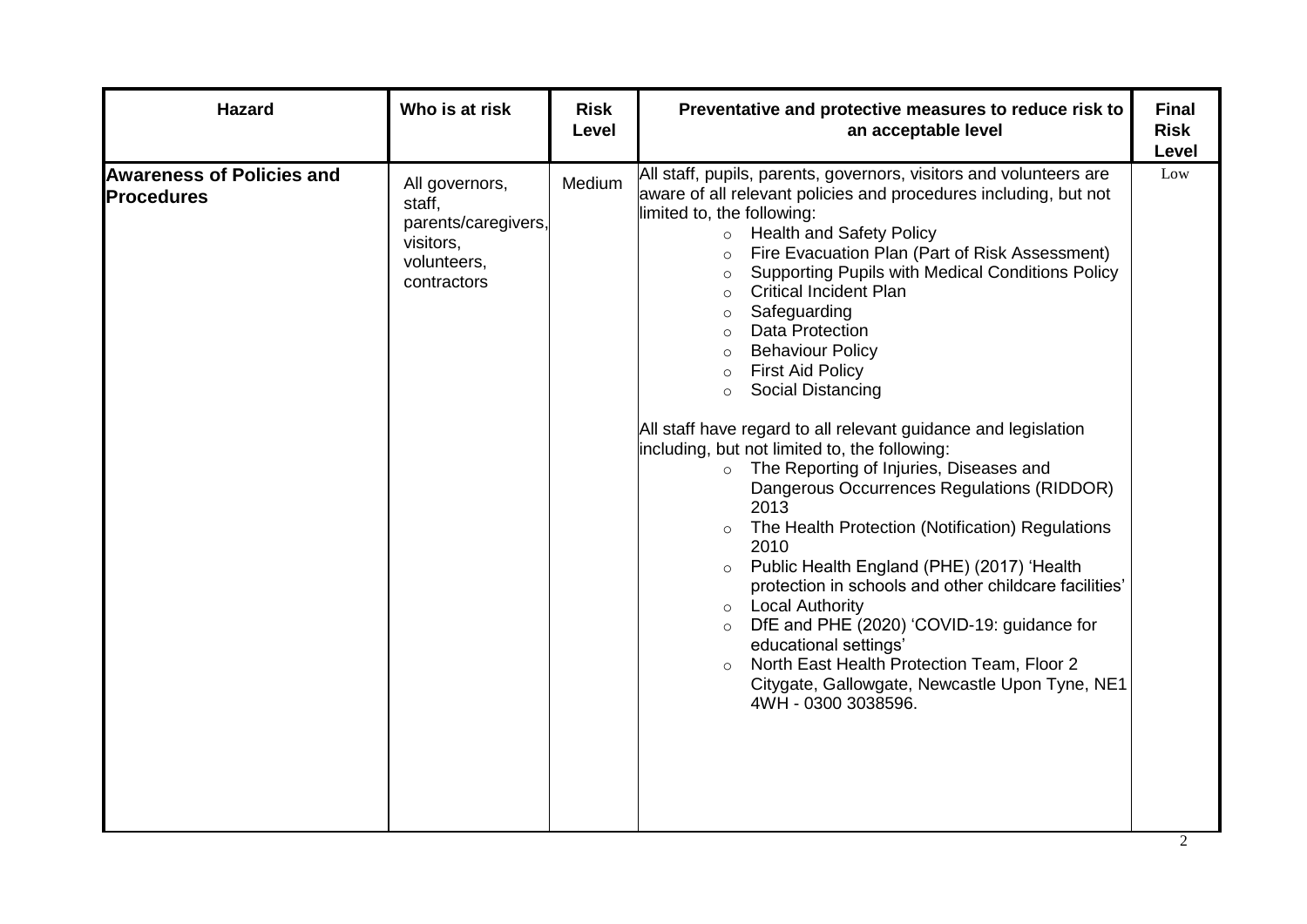| <b>Hazard</b> | Who is at risk | <b>Risk</b><br>Level | Preventative and protective measures to reduce risk to<br>an acceptable level                                                                                                                                                                                                                                                                                                                                                                                                                                                                                                                                                                                                                                                                                                                                                                                                                                                                                                                                                                                                                                                                                                                                                                                                                                                                                                                                                                    | <b>Final</b><br><b>Risk</b><br>Level |
|---------------|----------------|----------------------|--------------------------------------------------------------------------------------------------------------------------------------------------------------------------------------------------------------------------------------------------------------------------------------------------------------------------------------------------------------------------------------------------------------------------------------------------------------------------------------------------------------------------------------------------------------------------------------------------------------------------------------------------------------------------------------------------------------------------------------------------------------------------------------------------------------------------------------------------------------------------------------------------------------------------------------------------------------------------------------------------------------------------------------------------------------------------------------------------------------------------------------------------------------------------------------------------------------------------------------------------------------------------------------------------------------------------------------------------------------------------------------------------------------------------------------------------|--------------------------------------|
|               |                |                      | The school keeps up-to-date with advice issued by, but not<br>limited to, the following:<br>$\circ$ DfE<br><b>NHS</b><br>$\circ$<br>Department for Health and Social Care<br>o PHE<br>o LA Promise Board<br>$\circ$ The school's local health protection team (HPT) –<br>North East Health Protection Team,<br>Floor 2 Citygate, Newcastle Upon Tyne,<br>NE1 4WH - 0300 3038596.<br>Staff are aware of the school's infection control procedures in<br>relation to coronavirus and will contact the school as soon as<br>possible if they believe they may have been exposed to<br>coronavirus.<br>Parents are made aware of the school's infection control<br>procedures in relation to coronavirus via PING, letter, website<br>and home school agreement – they are informed that they must<br>contact the school as soon as possible if they believe their<br>child or any member of the household has been exposed to<br>coronavirus, developed any symptoms or is awaiting test results.<br>Pupils are made aware of the school's infection control<br>procedures in relation to coronavirus via class briefings and are<br>informed that they must tell a member of staff if they feel unwell.<br>Volunteers and visitors to school are aware of the school's<br>infection control procedures in relation to coronavirus and will<br>contact the school as soon as possible if they believe they may<br>have been exposed to coronavirus. |                                      |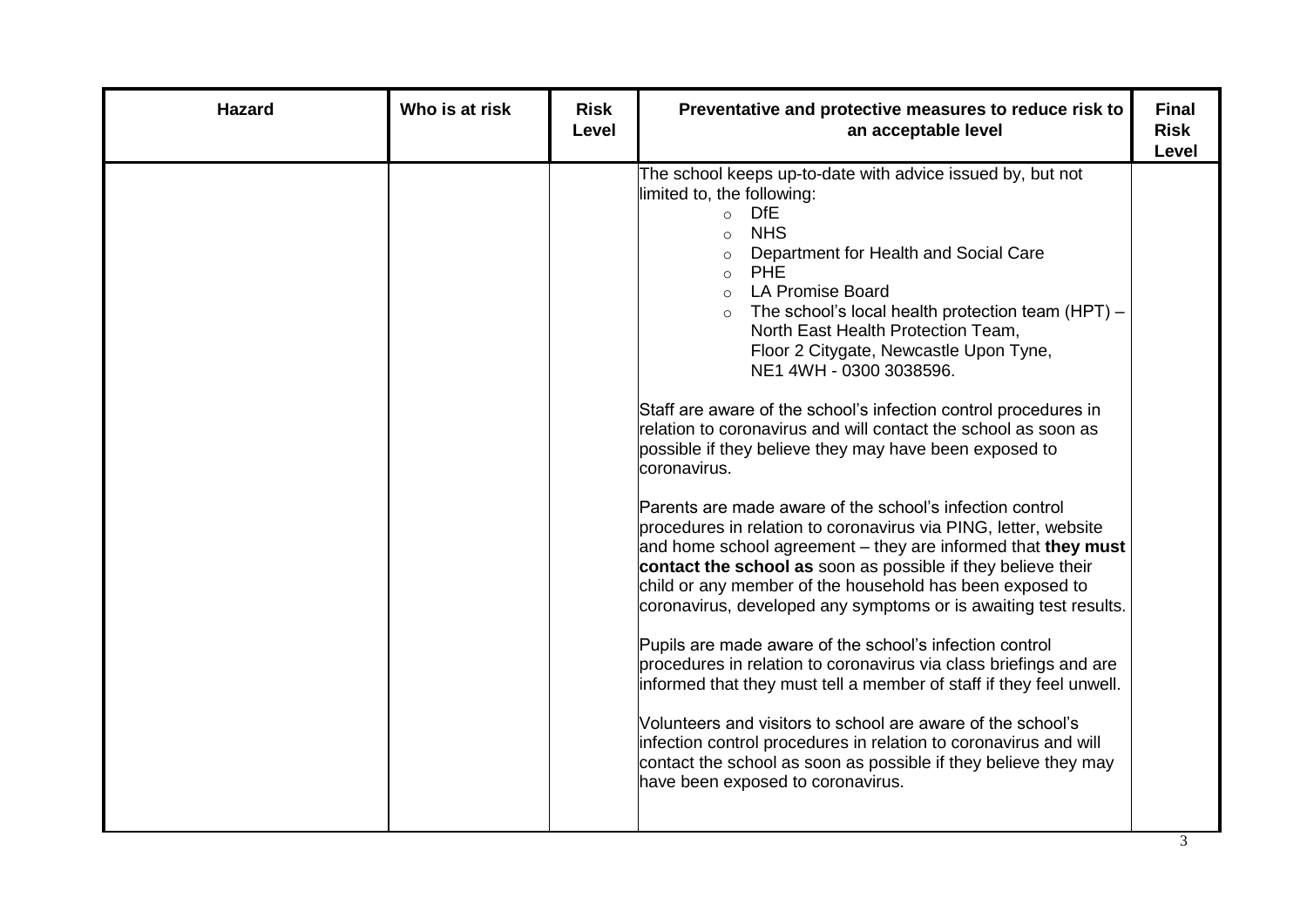| <b>Hazard</b>                                                                                                                                                           | Who is at risk                                                                                          | <b>Risk</b><br>Level | Preventative and protective measures to reduce risk to<br>an acceptable level                                                                                                                                                                                                                                                                                                                                                                                                                                                                                                                                                                                                                                                                                                                                                                                                                                                                                                                                                                                                                                                                                                                                                                                                                                                                                   | <b>Final</b><br><b>Risk</b><br>Level |
|-------------------------------------------------------------------------------------------------------------------------------------------------------------------------|---------------------------------------------------------------------------------------------------------|----------------------|-----------------------------------------------------------------------------------------------------------------------------------------------------------------------------------------------------------------------------------------------------------------------------------------------------------------------------------------------------------------------------------------------------------------------------------------------------------------------------------------------------------------------------------------------------------------------------------------------------------------------------------------------------------------------------------------------------------------------------------------------------------------------------------------------------------------------------------------------------------------------------------------------------------------------------------------------------------------------------------------------------------------------------------------------------------------------------------------------------------------------------------------------------------------------------------------------------------------------------------------------------------------------------------------------------------------------------------------------------------------|--------------------------------------|
|                                                                                                                                                                         |                                                                                                         |                      | The Staff and Volunteer Confidentiality Policy is followed at all<br>times – this includes withholding the names of staff, volunteers<br>and pupils with either confirmed or suspected cases of<br>coronavirus.<br>Relevant staff receive any necessary training that helps reduce<br>the spread of infection to a minimum.                                                                                                                                                                                                                                                                                                                                                                                                                                                                                                                                                                                                                                                                                                                                                                                                                                                                                                                                                                                                                                     |                                      |
| Contraction of the infection by<br>those with pre-existing health<br>conditions or other conditions<br>likely to significantly increase<br>the risk of serious illness. | Individuals<br>identified as being<br>clinically extremely<br>vulnerable or<br>clinically<br>vulnerable | High                 | • Any persons classed as being clinically extremely<br>vulnerable from Covid 19 should follow current tier<br>guidance, shielding when in tier 5 National Lockdown or<br>when required by national guidance. Those living in a<br>household with someone who is clinically extremely<br>vulnerable when shielding requirements apply, can<br>continue to attend work, but should homework where<br>possible.<br>Any person who is classed as clinically vulnerable<br>$\bullet$<br>(https://www.nhs.uk/conditions/coronavirus-covid-<br>19/people-at-higher-risk/whos-at-higher-risk-from-<br>coronavirus/) are at moderate risk and should be<br>especially careful to follow the rules and minimise contact<br>with others, continuing to wash hands carefully and more<br>frequently than usual and maintain thorough cleaning of<br>frequently touched areas in the home and/or workspace.<br>Any specific medical advice provided to individuals to<br>supplement generic guidance should be followed. When<br>in tier 5 National Lockdown, clinically vulnerable persons<br>should work from home, where this is possible. Where<br>homeworking isn't possible, arrangements for these staff<br>should be reviewed to ensure precautions for maintaining<br>social distancing and minimising/managing any shared<br>equipment are as robust as practical. | Low                                  |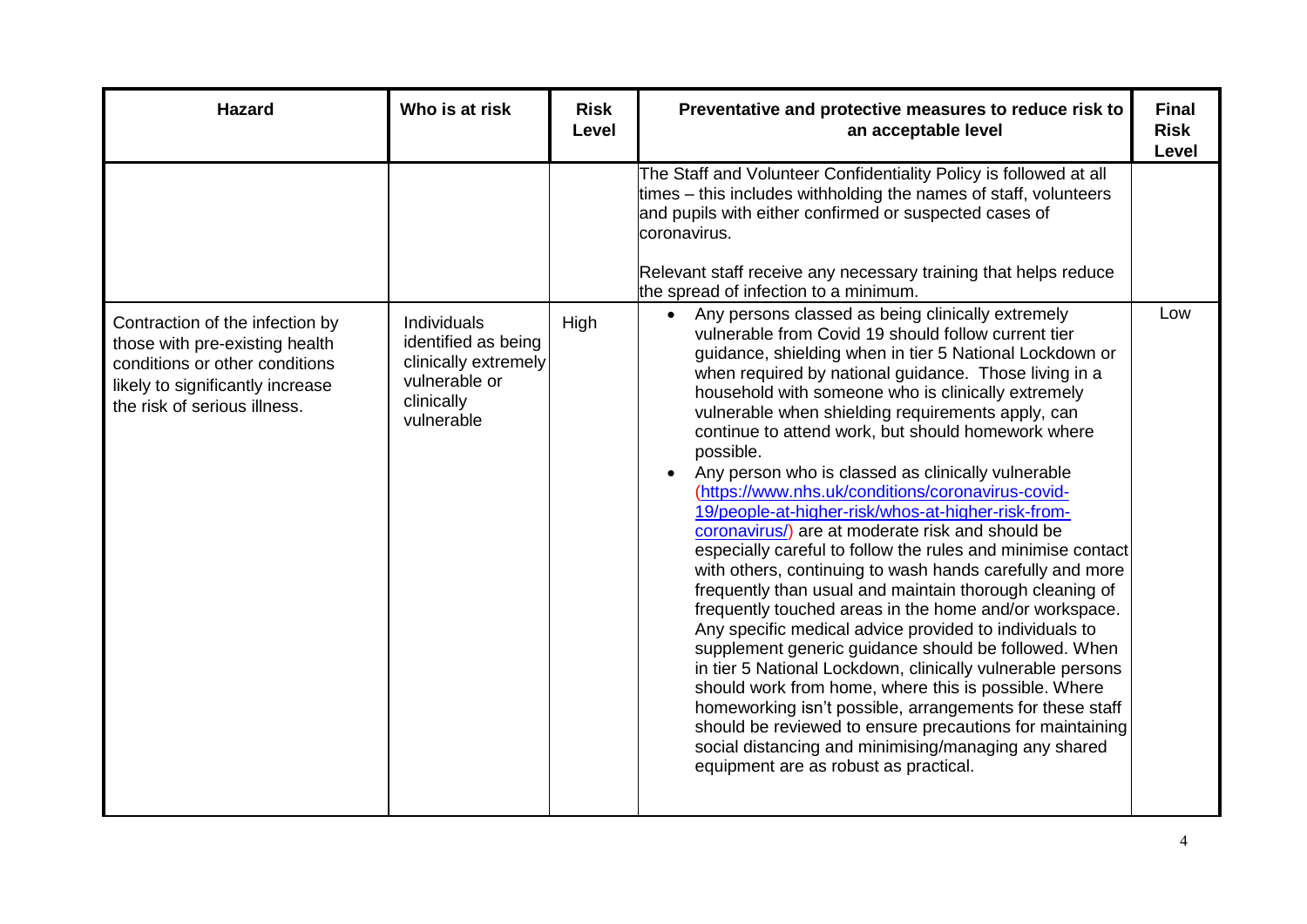| <b>Hazard</b>                                                                                                       | Who is at risk  | <b>Risk</b><br>Level | Preventative and protective measures to reduce risk to<br>an acceptable level                                                                                                                                                                                                                                                                                                                                                                                                                                | <b>Final</b><br><b>Risk</b><br>Level |
|---------------------------------------------------------------------------------------------------------------------|-----------------|----------------------|--------------------------------------------------------------------------------------------------------------------------------------------------------------------------------------------------------------------------------------------------------------------------------------------------------------------------------------------------------------------------------------------------------------------------------------------------------------------------------------------------------------|--------------------------------------|
| Traveling to and from school.<br>Possible risk of infection from<br>Use of public transport<br>Walking with friends | <b>Students</b> | Medium               | Staff can:<br>Advise/remind students about social distancing<br>and the importance of hygiene.<br>Advise Guardians of good practice via web page and<br>letters home<br>Encourage students to walk or cycle rather than use<br>public transport on shorter journeys. This should be a<br>health choice rather than a scare tactic.<br>Advise parents about the need for face coverings and<br>social distancing when using dedicated school<br>transport and public transport and the exemption<br>criteria. | Low                                  |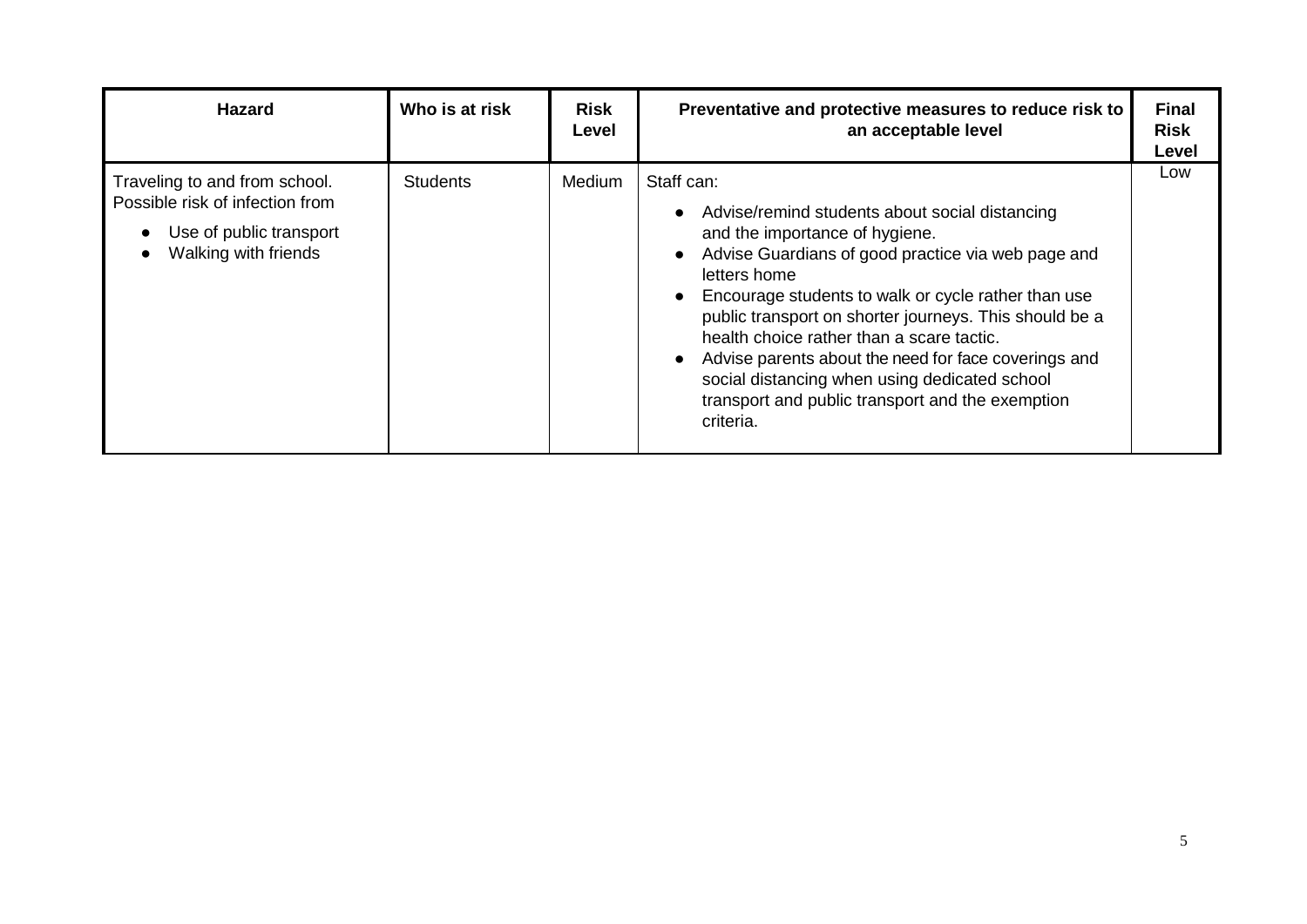| <b>Hazard</b>                                                       | Who is at risk     | <b>Risk</b><br>Level | Preventative and protective measures to reduce risk to<br>an acceptable level                                                                                                                                                                                                                                                                                                                                                                                                                                                                                                                                                                                                                                                                                                                                                                                                                                                                                                                                                                                                                                                                                                                                                                                                                                                                                                                                                                                                                                                                                                       | <b>Final</b><br><b>Risk</b><br>Level |
|---------------------------------------------------------------------|--------------------|----------------------|-------------------------------------------------------------------------------------------------------------------------------------------------------------------------------------------------------------------------------------------------------------------------------------------------------------------------------------------------------------------------------------------------------------------------------------------------------------------------------------------------------------------------------------------------------------------------------------------------------------------------------------------------------------------------------------------------------------------------------------------------------------------------------------------------------------------------------------------------------------------------------------------------------------------------------------------------------------------------------------------------------------------------------------------------------------------------------------------------------------------------------------------------------------------------------------------------------------------------------------------------------------------------------------------------------------------------------------------------------------------------------------------------------------------------------------------------------------------------------------------------------------------------------------------------------------------------------------|--------------------------------------|
| Infection being brought on site<br>by persons entering the building | All building users | Medium               | Staff have been briefed on all arrangements before<br>returning to school and reminded to maintain social<br>distancing including break times / lunchtimes, at the<br>water cooler machines, photocopier, staff rooms and<br>arriving / leaving school.<br>Staff arrive via the main office door should wear a<br>mask and maintain social distance in the car park.<br>Sanitation stations with appropriate signage set up<br>at all entrances.<br>All persons are to wash hands for a minimum of 20<br>seconds using soap and water. This should be done as<br>soon as possible after entering the building.<br>Screening and barrier systems set up in the office<br>reception area.<br>No visitors to be admitted beyond the office reception<br>area without the prior authorisation of the Head<br>teacher or their representative.<br>Repairs/Maintenance are to be conducted outside of<br>student hours wherever possible.<br>Contractors should be on site through prior<br>arrangement, and have Risk Assessed their activities<br>in relation to the Covid - 19 virus<br>Deliveries are to be left in the Reception area by<br>delivery drivers. Delivery drivers should not enter the<br>building.<br>Deliveries are not to be signed for.<br>Kitchen deliveries to be delivered directly to the Kitchen<br>entrance.<br>Gloves should be employed when handling<br>deliveries, packaging disposed of and hands washed<br>immediately after the activity.<br>Students are to use equipment provided by the School,<br>rather than bringing personal equipment on site. | Low                                  |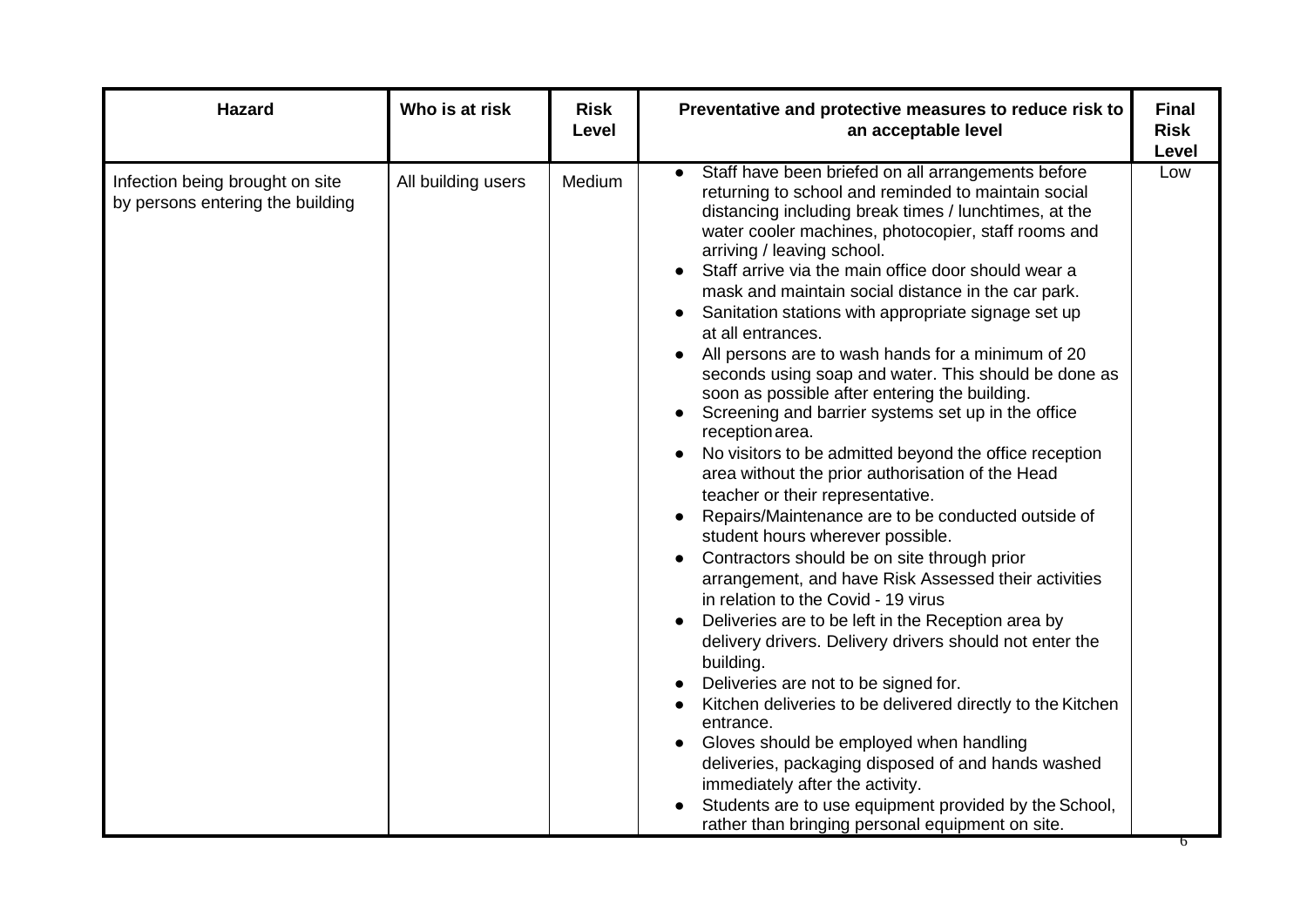| <b>Hazard</b> | Who is at risk | <b>Risk</b><br>Level | Preventative and protective measures to reduce risk to<br>an acceptable level                                                                                                                                                                                                                                                                                                                                                                                                                                                                                                                                                                                                                                                                                                                                                                                                                                                                                                                                                                                                                                                                                                                                                                                                                                                                                                                                         | <b>Final</b><br><b>Risk</b><br>Level |
|---------------|----------------|----------------------|-----------------------------------------------------------------------------------------------------------------------------------------------------------------------------------------------------------------------------------------------------------------------------------------------------------------------------------------------------------------------------------------------------------------------------------------------------------------------------------------------------------------------------------------------------------------------------------------------------------------------------------------------------------------------------------------------------------------------------------------------------------------------------------------------------------------------------------------------------------------------------------------------------------------------------------------------------------------------------------------------------------------------------------------------------------------------------------------------------------------------------------------------------------------------------------------------------------------------------------------------------------------------------------------------------------------------------------------------------------------------------------------------------------------------|--------------------------------------|
|               |                |                      | Contractors and essential visitors who must enter the<br>school during opening hours should be asked to wear a<br>face covering.<br>Social distancing measures will apply at all school<br>entrances with staggered start/finish times and identified<br>entrance/exit gates for each class.<br>One adult will be allowed to accompany children to<br>school to limit numbers at school, gates.<br>Parents and Care-givers dropping off children will be<br>required to wear a face covering when at the school<br>gate.<br>Staff at the school gate will wear a face covering.<br>Staggered arrival times for pupils will be agreed with<br>parents prior to the school starting via PING/newsletter.<br>Any face coverings should be removed on entry to<br>$\bullet$<br>school. These can be taken home by the child's parent<br>or guardian - any Year 5/6 children who have travelled<br>in alone will need to store their face covering in a zip<br>lock bag (which can be provided by school).<br>Each class will have staggered access to the shared<br>cloakroom and toilet facilities.<br>Children should only bring packed lunch (if required)<br>and coat which will be placed safely on named coat<br>hook outside the classroom.<br>Reading bags should only be brought into school on a<br>Thursday where they will be set aside until Monday<br>when a new reading book will be issued and sent home. |                                      |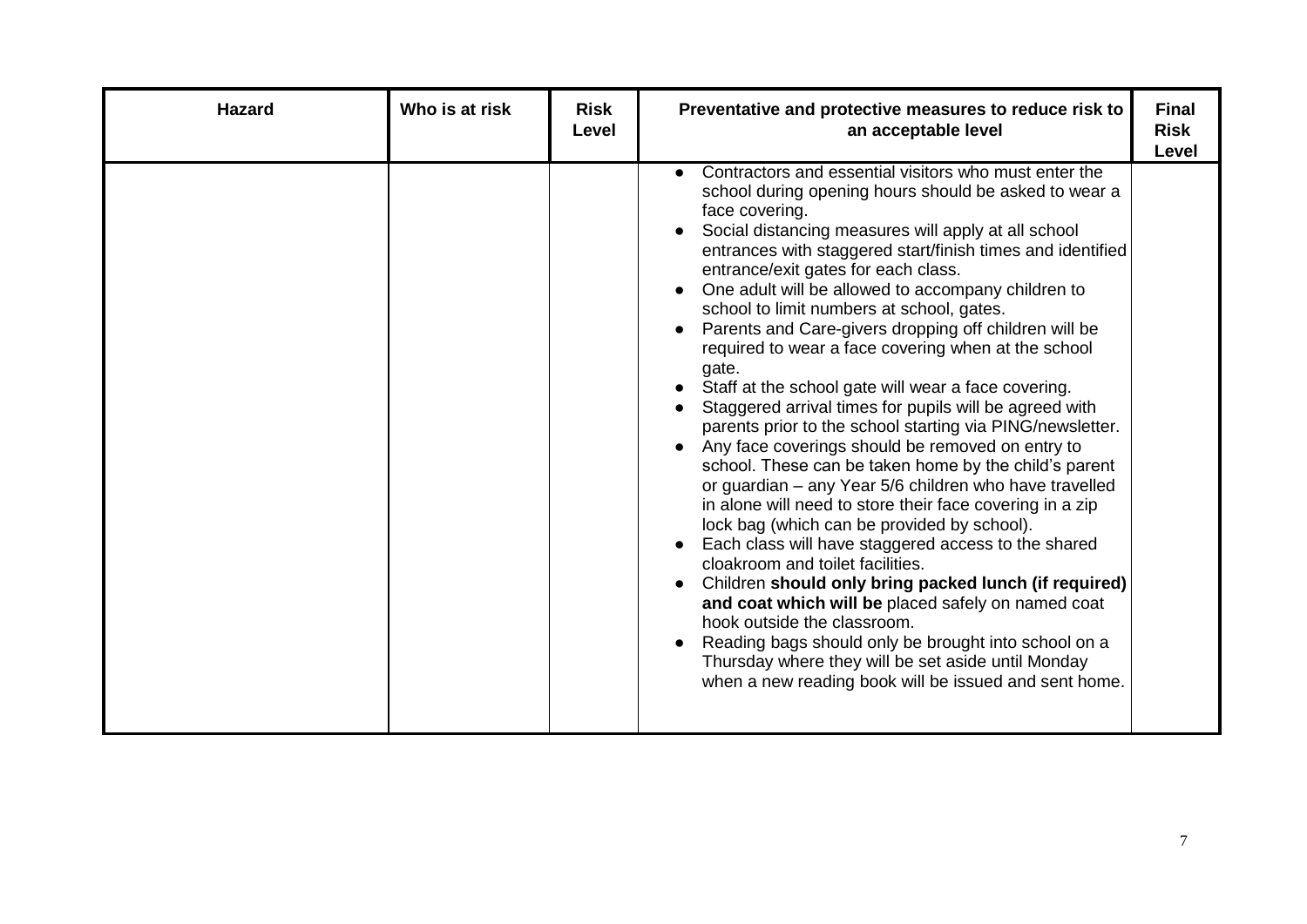| airborne particles and residues<br>areas. Taps that do not turn off automatically should<br>of bodily fluids on surfaces).<br>be turned off using a tissue or paper towel.<br>Staff will use the companion app to the school's sign in<br>system to sign in using their own phone to limit use of<br>the sign in iPad.<br>Staff and support services to be signed in and out of<br>the building by office staff rather than the individual to<br>avoid various people touching the screen.<br>Student entrances used to be dictated by student<br>numbers. Students will enter the classroom<br>directly via the external door to avoid the use of<br>corridors. Only Year 1 and 2 will access via the<br>corridor. All approaches to external entrances<br>should be marked to facilitate social distancing.<br>All entrances should have a staff presence during<br>student entry.<br>On entering the building, students will go directly<br>$\bullet$<br>to the teaching area, after washing their hands,<br>rather than congregating in collection /meeting<br>areas.<br>Students on cycles should store and collect cycles<br>one at a time to achieve social distancing.<br>• Students to be briefed daily about social distancing<br>and the importance of hand washing.<br>• Soap, sanitiser and paper towels are available within<br>each class.<br>• Sanitisation stations are set up at the school office,<br>reception, and dining hall.<br>Signage is displayed around the building advising of<br>$\bullet$<br>hand cleaning procedures and correct hand washing<br>techniques. Signage to be updated and rotated | General: Risk of viral<br>cross contamination.<br>(Spread of virus due to | All building users<br>Medium | All building users are to wash hands once in the<br>building, frequently throughout the day, especially<br>before eating, and again before leaving the building.<br>Appropriate signage to be visible in wash and key | Low |
|---------------------------------------------------------------------------------------------------------------------------------------------------------------------------------------------------------------------------------------------------------------------------------------------------------------------------------------------------------------------------------------------------------------------------------------------------------------------------------------------------------------------------------------------------------------------------------------------------------------------------------------------------------------------------------------------------------------------------------------------------------------------------------------------------------------------------------------------------------------------------------------------------------------------------------------------------------------------------------------------------------------------------------------------------------------------------------------------------------------------------------------------------------------------------------------------------------------------------------------------------------------------------------------------------------------------------------------------------------------------------------------------------------------------------------------------------------------------------------------------------------------------------------------------------------------------------------------------------------------------------------|---------------------------------------------------------------------------|------------------------------|-----------------------------------------------------------------------------------------------------------------------------------------------------------------------------------------------------------------------|-----|
|---------------------------------------------------------------------------------------------------------------------------------------------------------------------------------------------------------------------------------------------------------------------------------------------------------------------------------------------------------------------------------------------------------------------------------------------------------------------------------------------------------------------------------------------------------------------------------------------------------------------------------------------------------------------------------------------------------------------------------------------------------------------------------------------------------------------------------------------------------------------------------------------------------------------------------------------------------------------------------------------------------------------------------------------------------------------------------------------------------------------------------------------------------------------------------------------------------------------------------------------------------------------------------------------------------------------------------------------------------------------------------------------------------------------------------------------------------------------------------------------------------------------------------------------------------------------------------------------------------------------------------|---------------------------------------------------------------------------|------------------------------|-----------------------------------------------------------------------------------------------------------------------------------------------------------------------------------------------------------------------|-----|

8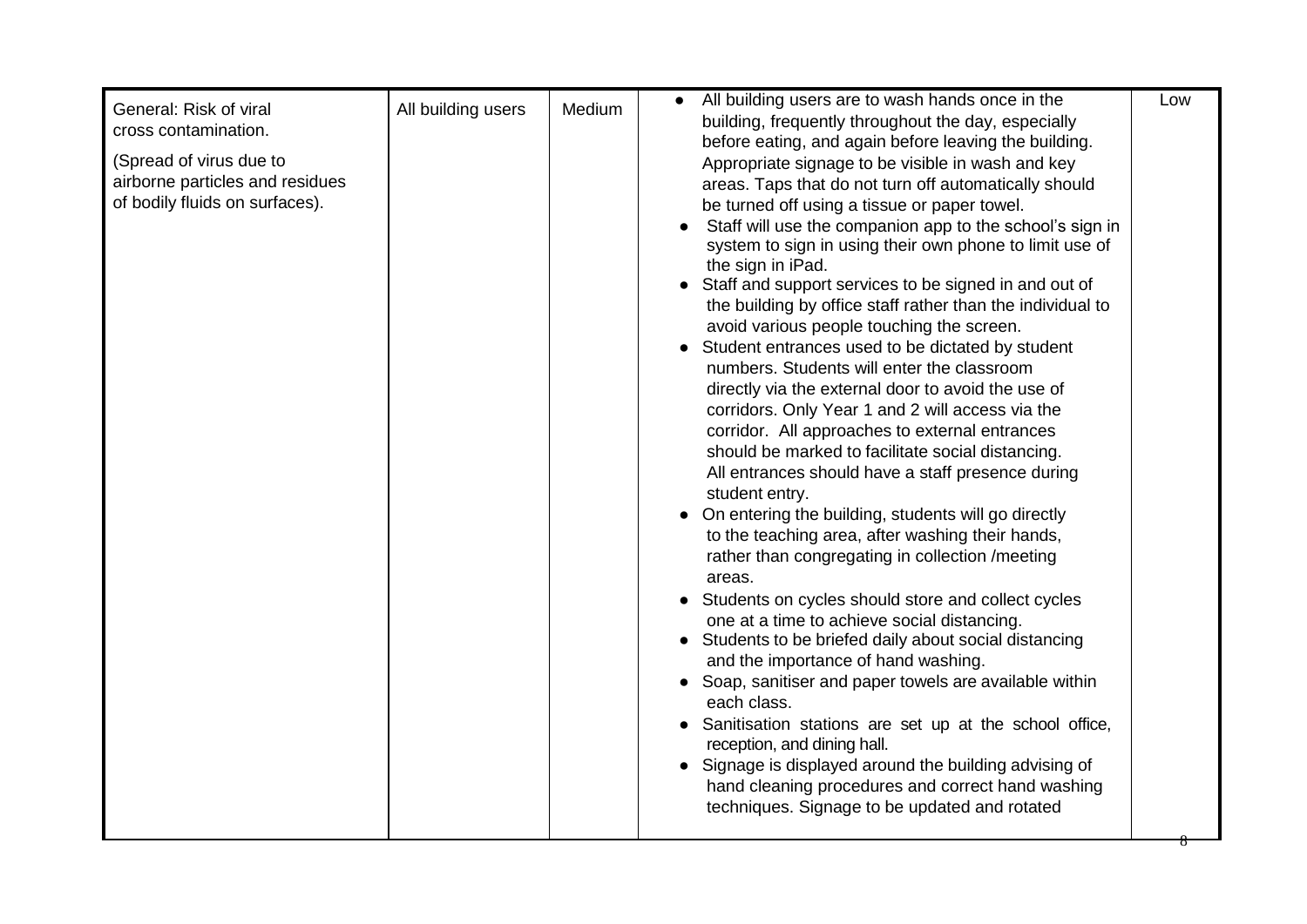| General: Risk of viral<br>cross contamination.<br>(Spread of virus due to<br>airborne particles and residues<br>of bodily fluids on surfaces). | All building users | Medium | frequently to avoid complacency.<br>Staff rooms have specific maximum capacities and<br>maintain social distancing. Staff have been<br>timetabled to use two staff rooms for breaks and<br>lunch.<br>Staff meetings are held remotely or socially distanced<br>$\bullet$<br>if meetings are attended in person.<br>Hand contact surfaces in staff rooms e.g. kettles,<br>microwave, fridge door handles are santised after<br>use.<br>Staff avoid sharing workstations. Where this isn't                                                                                                                                                                                                                                                                                                                                                                                                                                                                                                                                                                                                                                                                                                                                                | Low |
|------------------------------------------------------------------------------------------------------------------------------------------------|--------------------|--------|-----------------------------------------------------------------------------------------------------------------------------------------------------------------------------------------------------------------------------------------------------------------------------------------------------------------------------------------------------------------------------------------------------------------------------------------------------------------------------------------------------------------------------------------------------------------------------------------------------------------------------------------------------------------------------------------------------------------------------------------------------------------------------------------------------------------------------------------------------------------------------------------------------------------------------------------------------------------------------------------------------------------------------------------------------------------------------------------------------------------------------------------------------------------------------------------------------------------------------------------|-----|
|                                                                                                                                                |                    |        | possible, staff must thoroughly clean the workstation<br>before and after use e.g. keyboard, mouse, desk,<br>phone, chair arms etc.<br>Where ear defenders are to be used, the set should<br>be specific to the user and not shared. A user's<br>equipment should be labelled for easy identification.<br>If this is not possible the equipment should be<br>cleaned before and after use.<br>Internal doors will remain open wherever possible to<br>avoid the use of push plates and door handles.<br>Frequently touched surfaces in communal areas (e.g.<br>door handles, light switches, photocopier buttons,<br>etc) are regularly cleaned and sanitised.<br>Suitable sanitising products must be used for<br>cleaning, such as alcohol wipes.<br>Multiple boxes of tissues are available in all areas to<br>limit potential student movement.<br>Additional pedal waste bins are available in teaching<br>areas to reduce the necessity for students to move<br>around the teaching area.<br>Staff to advise Admin team (via school office) when<br>additional tissues/sanitising products are required.<br>Fire drills in schools continue on a termly basis.<br>The existing Fire Evacuation Plan protocols and practice remain |     |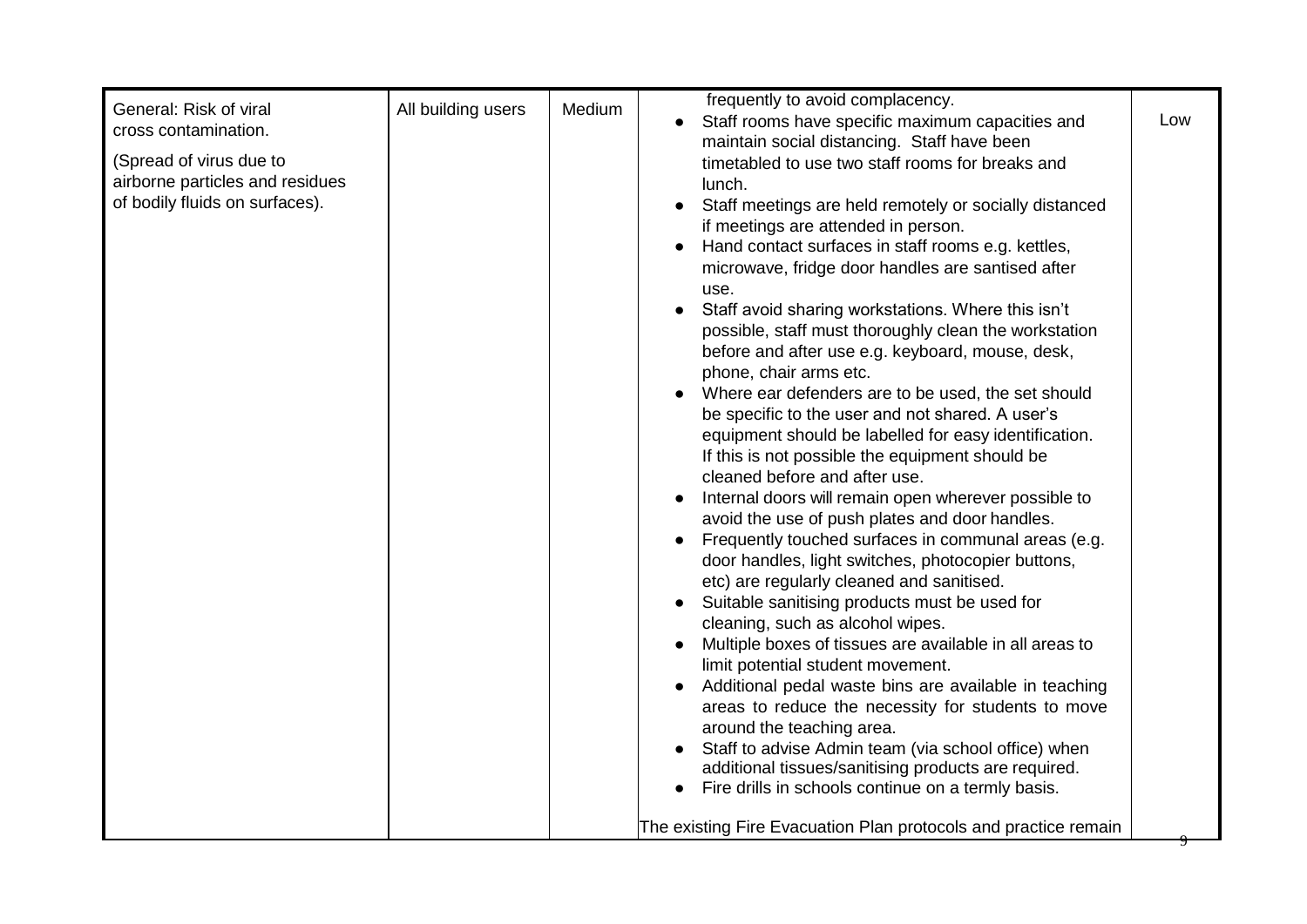| <b>Hazard</b> | Who is at risk | <b>Risk</b><br>Level | Preventative and protective measures to reduce risk to<br>an acceptable level                                                                                                                                                                                                                                                                                                                                                                                                                                                                                                            | <b>Final</b><br><b>Risk</b><br>Level |
|---------------|----------------|----------------------|------------------------------------------------------------------------------------------------------------------------------------------------------------------------------------------------------------------------------------------------------------------------------------------------------------------------------------------------------------------------------------------------------------------------------------------------------------------------------------------------------------------------------------------------------------------------------------------|--------------------------------------|
|               |                |                      | the same and will be followed.                                                                                                                                                                                                                                                                                                                                                                                                                                                                                                                                                           |                                      |
|               |                |                      | Those evacuating should not be concerned with strict adherence<br>to social distancing rules, the important thing is to evacuate as<br>safely and as quickly as possible.                                                                                                                                                                                                                                                                                                                                                                                                                |                                      |
|               |                |                      | When assembling outside, following an alarm, social distancing<br>is observed as far as possible and bubbles are kept together.                                                                                                                                                                                                                                                                                                                                                                                                                                                          |                                      |
|               |                |                      | <b>Assembly Points.</b><br>The assembly points for anyone evacuating the building are:                                                                                                                                                                                                                                                                                                                                                                                                                                                                                                   |                                      |
|               |                |                      | Year 5 & 6 Classroom - exit via the fire doors, access the outside<br>steps and continue up the path to the MUGA (not through the<br>building). If this pathway is blocked, exit the classroom, turn right<br>and follow the path to the bottom gate and access the key using<br>the code 2310 to unlock the padlock to open the gates.                                                                                                                                                                                                                                                  |                                      |
|               |                |                      | ARC classroom - exit through the main doors, walk around the<br>bottom of the building past the music cabin and mobile<br>classroom up the path, past reception and make your way to the<br>MUGA. Should any exits be blocked an alternate route is to exit<br>the buildings and follow the path to the bottom gate and access<br>the key using the code 2310 to unlock the padlock and open the<br>gates. A final exit strategy is exit the building and follow the path<br>up next to the SLT offices to Ashfield Nursery accessing the key<br>within the key box using the code 2310. |                                      |
|               |                |                      | Y3/4 Classroom - exit through fire exit doors directly onto the<br>outside courtyard, walk around the bottom of the building past<br>the music cabin and mobile classroom up the path, past<br>reception and make your way to the MUGA. Should any exits be<br>blocked, an alternate route is to exit the buildings and follow the<br>path to the bottom gate and access the key using the code 2310                                                                                                                                                                                     |                                      |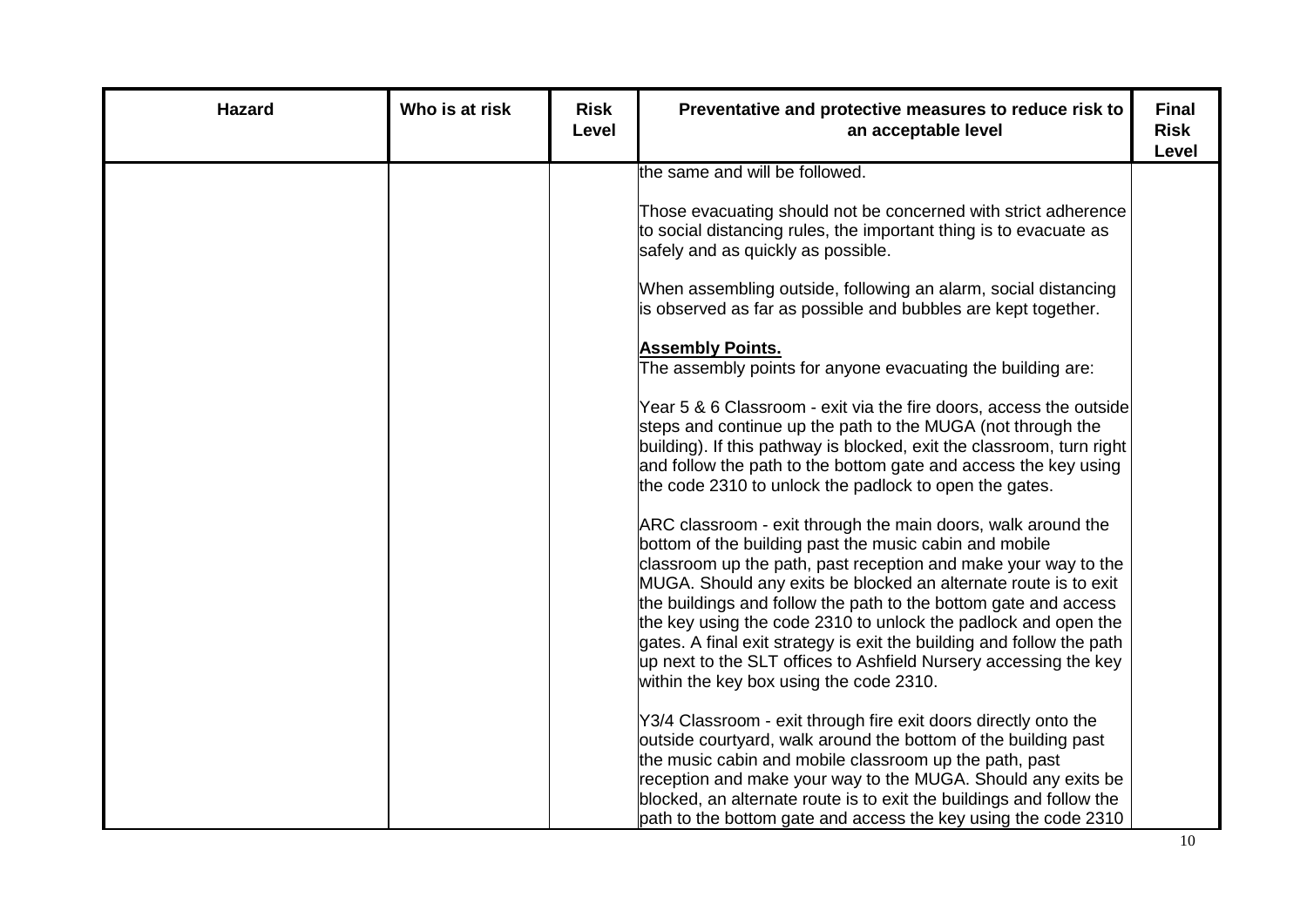| <b>Hazard</b> | Who is at risk | <b>Risk</b><br>Level | Preventative and protective measures to reduce risk to<br>an acceptable level                                                                                                                                                                                                                                                                                                                                | <b>Final</b><br><b>Risk</b><br><b>Level</b> |
|---------------|----------------|----------------------|--------------------------------------------------------------------------------------------------------------------------------------------------------------------------------------------------------------------------------------------------------------------------------------------------------------------------------------------------------------------------------------------------------------|---------------------------------------------|
|               |                |                      | to unlock the padlock and open the gates. A final exit strategy is<br>to exit the building and follow the path up next to the SLT offices<br>to Ashfield Nursery, accessing the key within the key box using<br>the code 2310.                                                                                                                                                                               |                                             |
|               |                |                      | Y1/Y2 will exit the door to the corridor, turn right up the corridor<br>and exit via the hall doors making their way to the MUGA.<br>Should this exit be blocked by fire, they can exit the bottom of<br>the classroom and access either corridor and exit at the bottom<br>of the building making their way around the bottom of the school<br>past the Year 5/6 mobile classroom.                          |                                             |
|               |                |                      | Reception class will exit onto their playground area and proceed<br>up the steps through the gate and follow the path to the MUGA<br>(they will make sure that the door to the outside area is closed<br>on their exit).                                                                                                                                                                                     |                                             |
|               |                |                      | A fire register will be taken each day and stored in the main<br>office by sign in iPad. This will be taken outside by a member of<br>the admin team to allow for quick roll call. As soon as possible,<br>a roll-call / head count should be carried out and <b>STAFF</b> must<br>advise admin when the check / head count is complete and then<br>the Fire Service Officer will be informed of the result. |                                             |
|               |                |                      | On re-entering the building, all staff and children will re sanitse.                                                                                                                                                                                                                                                                                                                                         |                                             |
|               |                |                      | Classroom hygiene.                                                                                                                                                                                                                                                                                                                                                                                           |                                             |
|               |                |                      | School provides and maintains hand drying<br>$\bullet$<br>facilities, paper towels.<br>Students are to wash hands/sanitise when entering the<br>building, entering the classroom, before break, after<br>break and before lunch.<br>When in the classroom, all students must have a<br>$\bullet$                                                                                                             |                                             |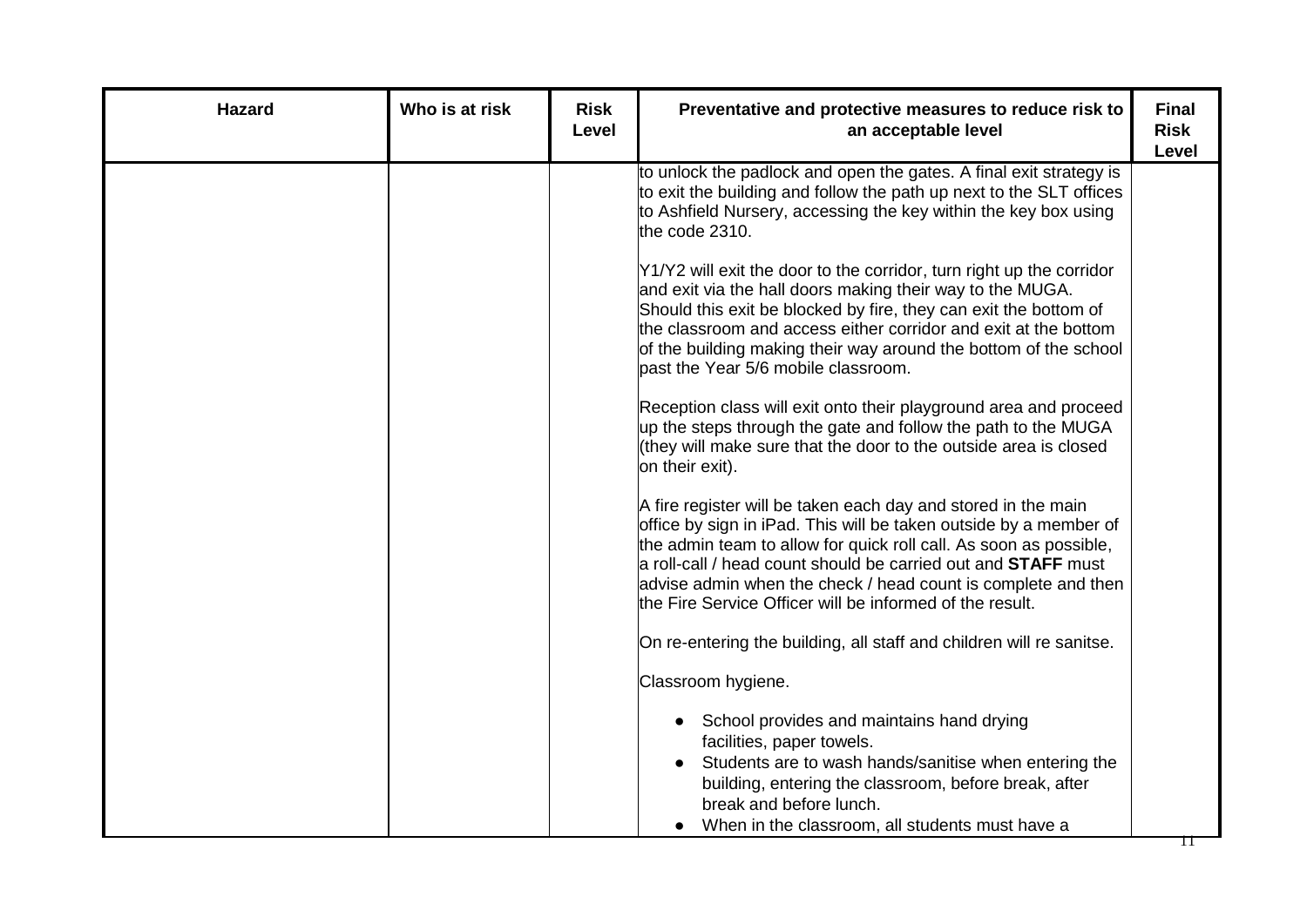| Hazard | Who is at risk | <b>Risk</b><br>Level | Preventative and protective measures to reduce risk to<br>an acceptable level                                                                                                                                                                                                                                                                                                                                                                                                                                                                                                                                                                                                                                                                                                                                                                                                                                                                                                                                                                                                                                                                                                                                                                                                                                                                                                                                 | <b>Final</b><br><b>Risk</b><br>Level |
|--------|----------------|----------------------|---------------------------------------------------------------------------------------------------------------------------------------------------------------------------------------------------------------------------------------------------------------------------------------------------------------------------------------------------------------------------------------------------------------------------------------------------------------------------------------------------------------------------------------------------------------------------------------------------------------------------------------------------------------------------------------------------------------------------------------------------------------------------------------------------------------------------------------------------------------------------------------------------------------------------------------------------------------------------------------------------------------------------------------------------------------------------------------------------------------------------------------------------------------------------------------------------------------------------------------------------------------------------------------------------------------------------------------------------------------------------------------------------------------|--------------------------------------|
|        |                |                      | dedicated workstation and their own equipment.<br>(Pens, pencils etc.). If using School equipment, this<br>should be retained by the student and not put back<br>into the general stock. Equipment to be labelled to<br>identify student packs.<br>Sanitisation wipes are available for student /staff<br>keyboard cleaning. Wipes should be safe for hands.<br>Regular cleaning of desks and chairs after use,<br>including disinfectant spray for fabric chairs.<br>Anti bac spray is provided in each classroom and<br>$\bullet$<br>surfaces should be cleaned after use by either the<br>child or teacher / T/A depending on the child's age.<br>Classroom windows are partially open (when<br>weather conditions permit) to provide natural<br>ventilation.<br>School will be cleaned daily following local authority<br>guidelines.<br>Cleaners will clean classrooms, toilets, corridors,<br>hall, offices and staffrooms regularly and record the<br>date and time when completed.<br>Staff are encouraged to provide their own drinks /<br>food in a cool bag, use their own cup and water<br>bottles, and sanitise any hand contact surfaces<br>used in kitchens after use. Where are drinks are<br>prepared in classrooms the same procedure should<br>apply.<br>Front Door entrance key pad and exit pad to be cleaned<br>regularly as a touch point.<br>Social distancing and grouping of pupils |                                      |
|        |                |                      | Class bubbles will be maintained and 'bubbles' must<br>not mix wherever possible. Two year groups in a phase<br>will form one bubble e.g. Year 5/6. Each bubble to                                                                                                                                                                                                                                                                                                                                                                                                                                                                                                                                                                                                                                                                                                                                                                                                                                                                                                                                                                                                                                                                                                                                                                                                                                            |                                      |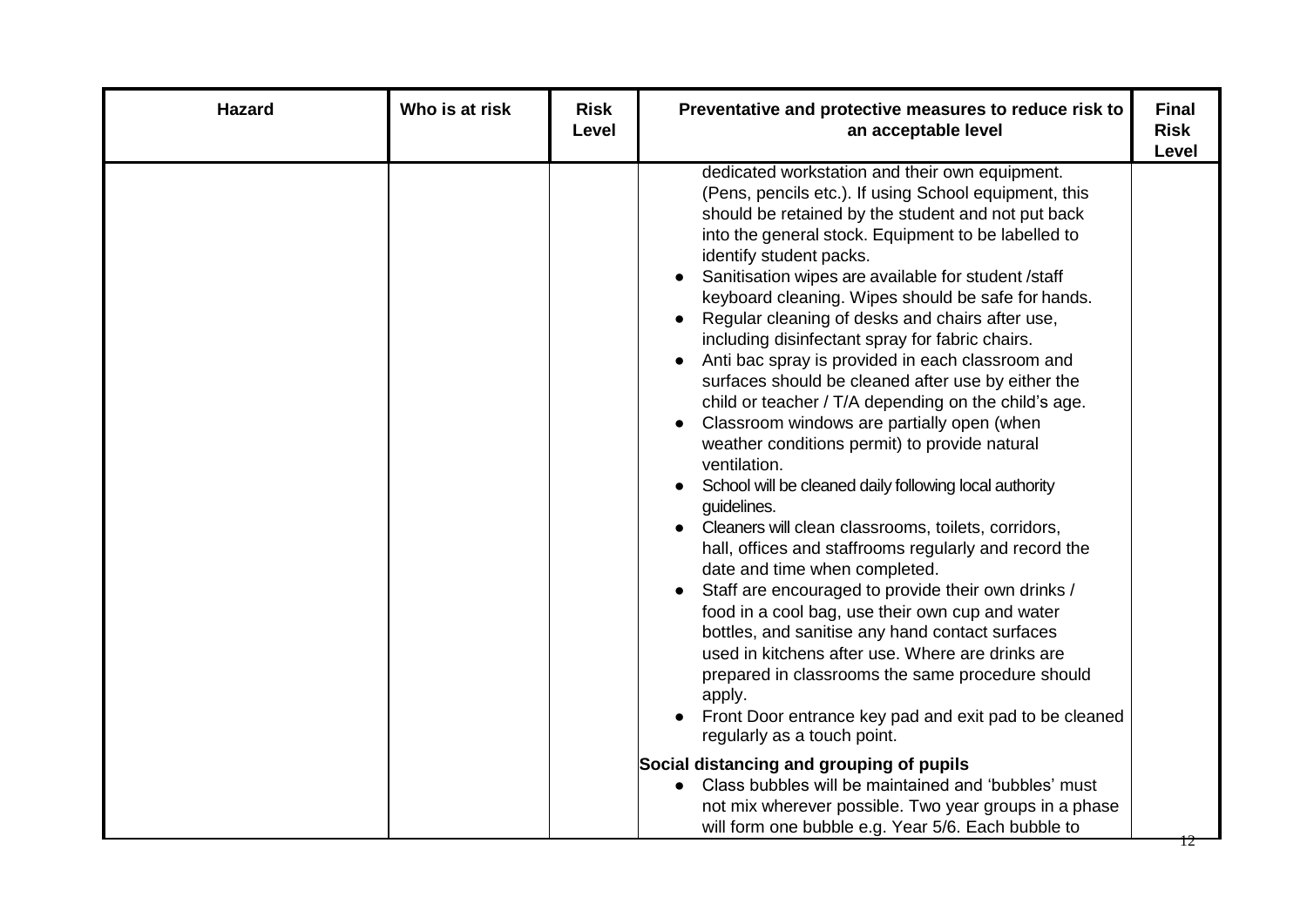| <b>Hazard</b> | Who is at risk | <b>Risk</b><br>Level | Preventative and protective measures to reduce risk to<br>an acceptable level                                                                                                                                                                                                                                                                                                                                                                                                                                                                                                                                                                                                                                                                                                                                                                                                                                                                                                                                                                                                                                                                                                                                                                                                                                                                                                                                                                                                                                                                                                                                                                                                                                                                                                                                                 | <b>Final</b><br><b>Risk</b><br>Level |
|---------------|----------------|----------------------|-------------------------------------------------------------------------------------------------------------------------------------------------------------------------------------------------------------------------------------------------------------------------------------------------------------------------------------------------------------------------------------------------------------------------------------------------------------------------------------------------------------------------------------------------------------------------------------------------------------------------------------------------------------------------------------------------------------------------------------------------------------------------------------------------------------------------------------------------------------------------------------------------------------------------------------------------------------------------------------------------------------------------------------------------------------------------------------------------------------------------------------------------------------------------------------------------------------------------------------------------------------------------------------------------------------------------------------------------------------------------------------------------------------------------------------------------------------------------------------------------------------------------------------------------------------------------------------------------------------------------------------------------------------------------------------------------------------------------------------------------------------------------------------------------------------------------------|--------------------------------------|
|               |                |                      | remain separate and strictly follow the timetabled use<br>of the school environment. Teachers/staff have been<br>assigned to a bubble and, as far as possible, these<br>stay the same during the day and on subsequent days,<br>but staff are able to cross bubbles when required.<br>The use of alternative entrances/exits are used to<br>reduce pinch points and promote social distancing.<br>Staggered arrival/departure times, and play times, are<br>scheduled throughout the day (See Appendix).<br>Staff will comply with Public Health England (PHE)<br>guidance on social distancing wherever possible, inside<br>buildings, outside, during meal/rest breaks, on arrival<br>and departure.<br>Non-essential tasks are avoided where social distancing<br>cannot be achieved.<br>Where possible, all meetings will be organised remotely<br>via Teams. Any face to face meetings will be kept as<br>short as possible (under 15 minutes). Staff should<br>remain at least 2 metres apart, wearing face covering.<br>Car sharing – environmentally sound, but definitely not<br>$\bullet$<br>Covid safe, even with face coverings. This is an<br>immediate close contact!<br>Holding a colleague's phone to look at pictures they are<br>sharing - definite no!<br>Two staff rooms have been provided and a time table for<br>staff breaks and lunches has been developed.<br>Staff Rooms - staff should ensure they maintain 2m<br>distancing and the capacity limits are adhered to at all<br>times, including sitting at the table, using kettles, fridges<br>and microwaves.<br>There will be no whole school assemblies; these will be<br>within the classroom environment or on a smaller scale<br>within the school hall - using social distancing. When this<br>is not possible assemblies will be virtual. |                                      |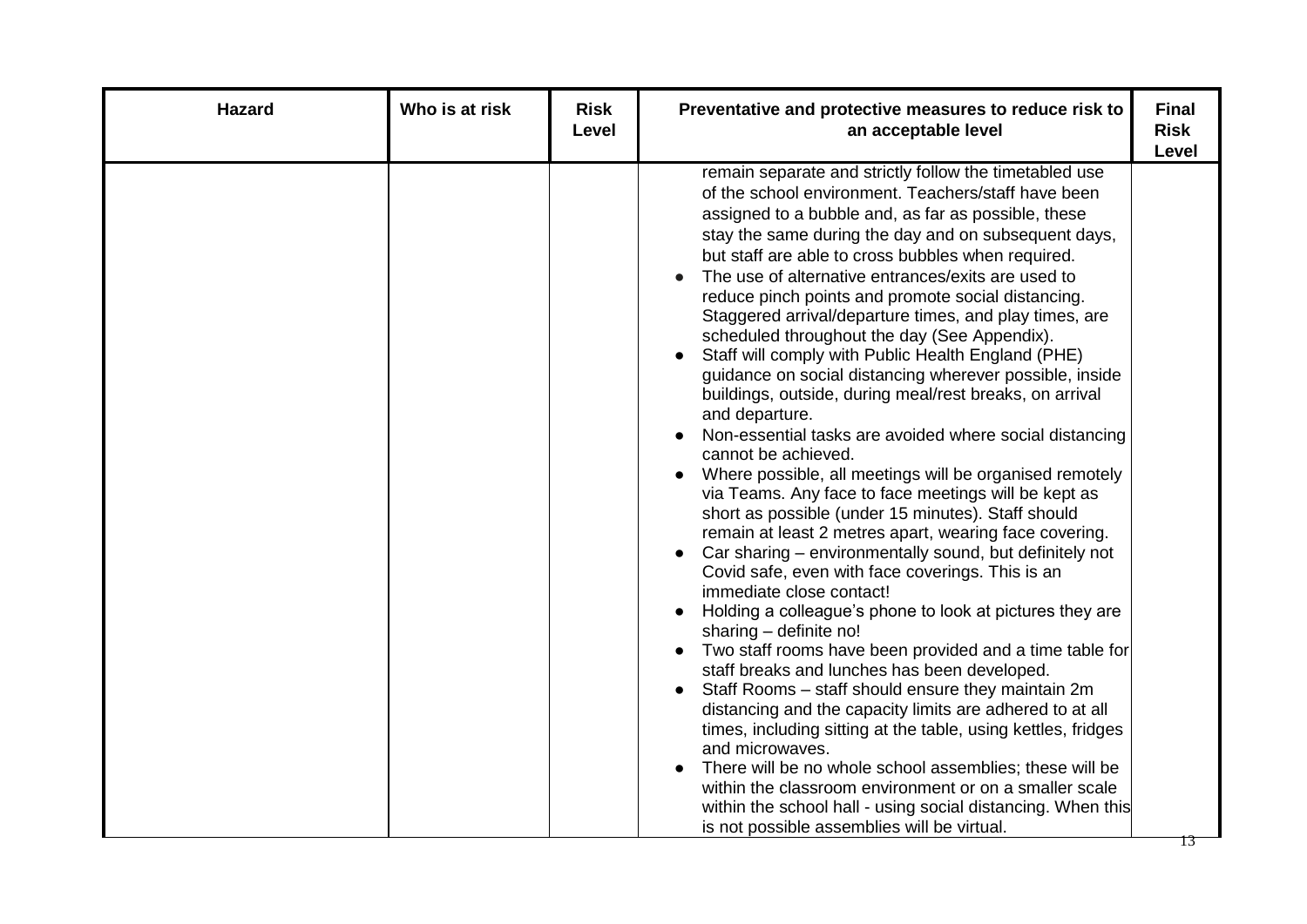| <b>Hazard</b> | Who is at risk | <b>Risk</b><br>Level | Preventative and protective measures to reduce risk to<br>an acceptable level                                                                                                                                                                                                                                                                                                                                                                                                                                                                                                                                                                                                                                                                                                                                                                                                                                                                                                                                                                                                                                                                                                                                                                                                                                                                                                                                                                                                                                                                                                                                                                                                                                                                                                                                                                                                                                                | <b>Final</b><br><b>Risk</b><br><b>Level</b> |
|---------------|----------------|----------------------|------------------------------------------------------------------------------------------------------------------------------------------------------------------------------------------------------------------------------------------------------------------------------------------------------------------------------------------------------------------------------------------------------------------------------------------------------------------------------------------------------------------------------------------------------------------------------------------------------------------------------------------------------------------------------------------------------------------------------------------------------------------------------------------------------------------------------------------------------------------------------------------------------------------------------------------------------------------------------------------------------------------------------------------------------------------------------------------------------------------------------------------------------------------------------------------------------------------------------------------------------------------------------------------------------------------------------------------------------------------------------------------------------------------------------------------------------------------------------------------------------------------------------------------------------------------------------------------------------------------------------------------------------------------------------------------------------------------------------------------------------------------------------------------------------------------------------------------------------------------------------------------------------------------------------|---------------------------------------------|
|               |                |                      | Only essential movement around school is permitted;<br>$\bullet$<br>pupils and staff will use outside paths where possible,<br>avoiding halls and stairs in the main building (unless it is<br>unsafe to do so). If not using the external pathways and<br>when are using internal access and shared areas staff<br>will wear a face covering.<br>When moving between areas, staff should wear face<br>$\bullet$<br>covering. Care should be taken when the face covering<br>is not in use and hand sanitization should be done after<br>touching the face mask.<br>A one-way system will be in operation to avoid bubbles<br>passing when walking around school; known pinch<br>points have been identified. Walking briefly past<br>someone from another bubble does not present a high<br>level of risk, but this should be avoided if possible by<br>using the one-way system. Staff and children to keep to<br>the left when moving around the outside of the building<br>to avoid passing too close to another group.<br>Staff will escort children in an orderly line when moving<br>around school e.g. at breaks and lunch time. Staff will<br>regularly remind children of expectations for behaviour<br>when moving around school e.g. stay in a single file line<br>and keep to the left.<br>Where tasks are needed to deliver an essential service /<br>activity e.g. providing first aid; and social distancing can't<br>be maintained for reasons of safe working, face to face<br>working must be kept to the shortest possible time<br>(ideally to seconds and for no more than a couple of<br>minutes where possible). If this cannot be achieved, the<br>task should be assessed by management and<br>appropriate use of PPE will be implemented.<br>School visits and trips will not take place until further<br>guidance is received. Where possible, virtual visits and<br>activities will be arranged. |                                             |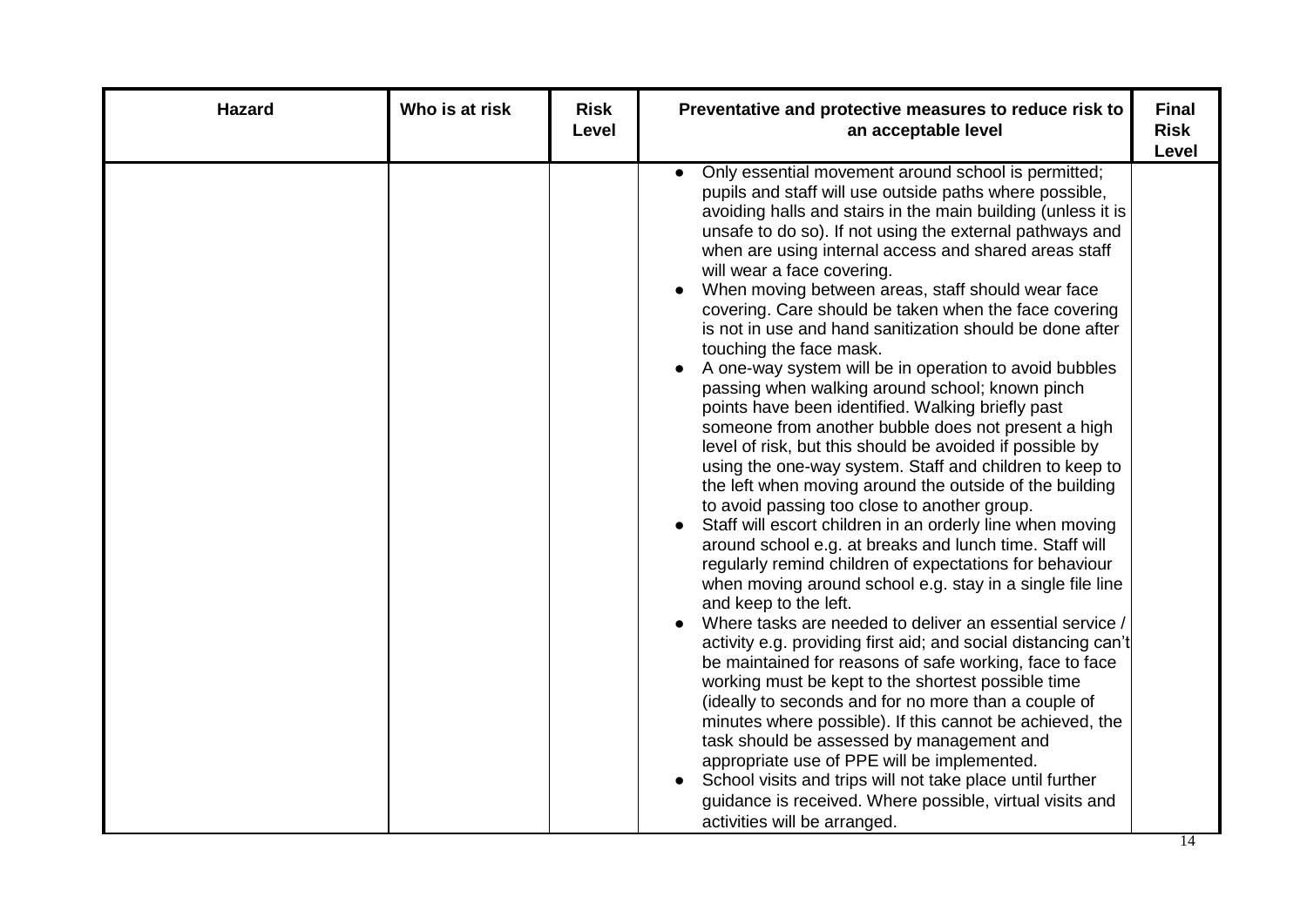| <b>Hazard</b>                                                  | Who is at risk | <b>Risk</b><br>Level | Preventative and protective measures to reduce risk to<br>an acceptable level                                                                                                                                                                                                                                                                                                                                                                                                                                                                                                      | <b>Final</b><br><b>Risk</b><br>Level |
|----------------------------------------------------------------|----------------|----------------------|------------------------------------------------------------------------------------------------------------------------------------------------------------------------------------------------------------------------------------------------------------------------------------------------------------------------------------------------------------------------------------------------------------------------------------------------------------------------------------------------------------------------------------------------------------------------------------|--------------------------------------|
|                                                                |                |                      | Seating plans are in place with children facing forwards<br>including the school hall.<br>Students becoming ill to be held in the designated<br>isolation area (hall room 1) whilst arrangements for<br>collection are being made with the Parent/Care-<br>giver. Isolation area has minimal furnishings and<br>natural ventilation.<br>Any waste generated in an isolation area from<br>students with flu-like symptoms will be double<br>bagged, labelled with the date and stored for 72<br>hours before disposing in normal waste.<br>PPE is available for staff if requested. |                                      |
| Close contact personal care with<br>pupils eg changing nappies | Staff          | Medium               | When carrying out close contact personal care with a<br>pupil e.g changing nappies, the following personal<br>protective equipment must be worn:                                                                                                                                                                                                                                                                                                                                                                                                                                   | Low                                  |
|                                                                |                |                      | <b>Disposable Gloves</b>                                                                                                                                                                                                                                                                                                                                                                                                                                                                                                                                                           |                                      |
|                                                                |                |                      | <b>Plastic Apron</b>                                                                                                                                                                                                                                                                                                                                                                                                                                                                                                                                                               |                                      |
|                                                                |                |                      | Disposable Fluid resistant face mask                                                                                                                                                                                                                                                                                                                                                                                                                                                                                                                                               |                                      |
|                                                                |                |                      | Visor (for potential splashes)                                                                                                                                                                                                                                                                                                                                                                                                                                                                                                                                                     |                                      |
|                                                                |                |                      | This is in order to give an added layer of protection<br>against possible splashes or respiratory droplets<br>generated during a period of close contact, whilst<br>carrying out personal care duties.                                                                                                                                                                                                                                                                                                                                                                             |                                      |
|                                                                |                |                      | Always carry out hand hygiene before putting on PPE<br>(wash hands thoroughly with soap and water for 20<br>seconds) and after removal of PPE.                                                                                                                                                                                                                                                                                                                                                                                                                                     |                                      |
|                                                                |                |                      | Follow the guidance provided for using PPE.<br>$\bullet$                                                                                                                                                                                                                                                                                                                                                                                                                                                                                                                           |                                      |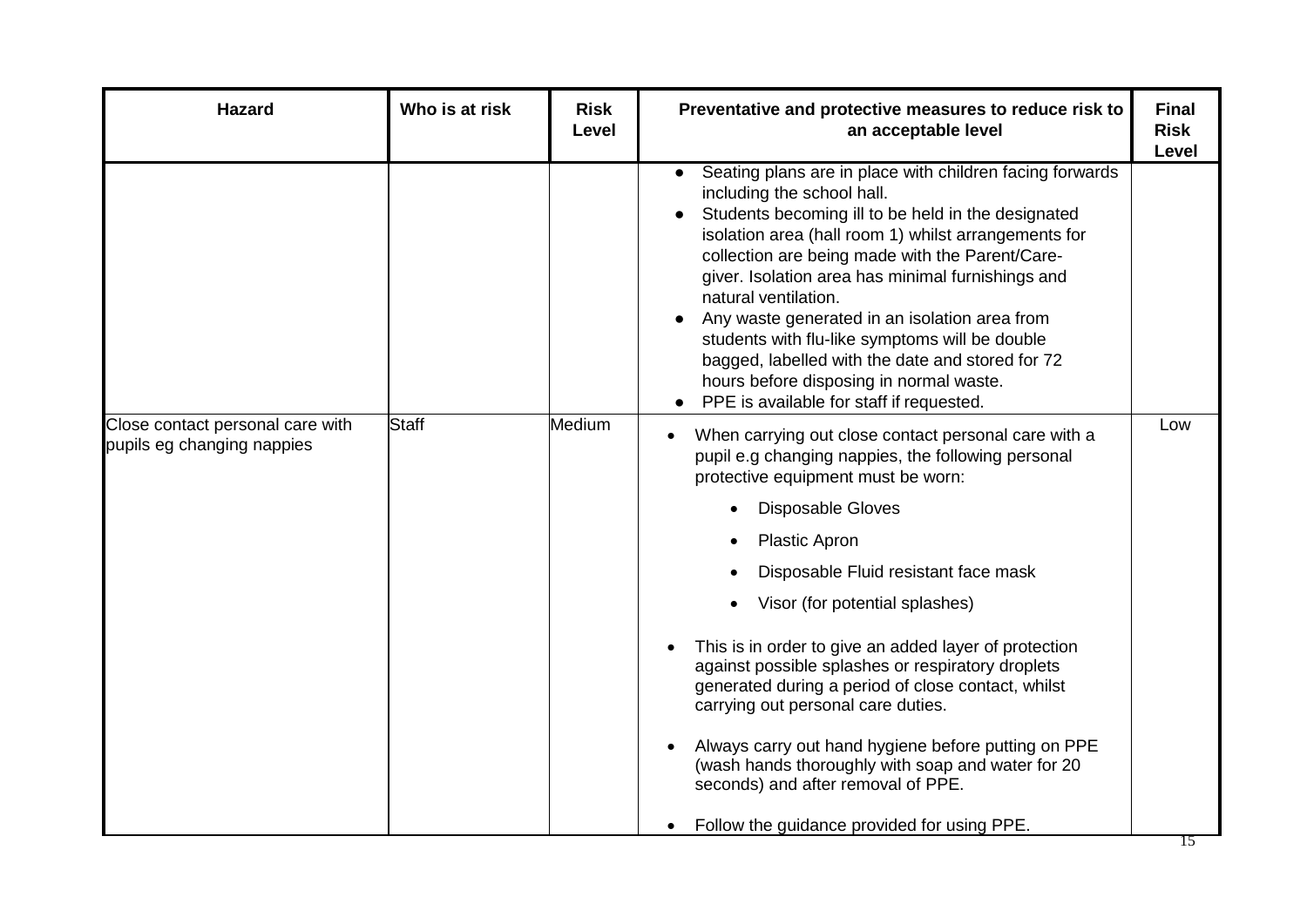| <b>Hazard</b>                                     | Who is at risk     | <b>Risk</b><br>Level | Preventative and protective measures to reduce risk to<br>an acceptable level                                                                                                                                                                                                                                                                                                                                                                                                                                                                                                                                                                                                                                                                                                                                                                                                                                                                                                                                                                                                                                                                                                                                                                                                                                                                                                                                                                                                                                                                                 | <b>Final</b><br><b>Risk</b><br>Level |
|---------------------------------------------------|--------------------|----------------------|---------------------------------------------------------------------------------------------------------------------------------------------------------------------------------------------------------------------------------------------------------------------------------------------------------------------------------------------------------------------------------------------------------------------------------------------------------------------------------------------------------------------------------------------------------------------------------------------------------------------------------------------------------------------------------------------------------------------------------------------------------------------------------------------------------------------------------------------------------------------------------------------------------------------------------------------------------------------------------------------------------------------------------------------------------------------------------------------------------------------------------------------------------------------------------------------------------------------------------------------------------------------------------------------------------------------------------------------------------------------------------------------------------------------------------------------------------------------------------------------------------------------------------------------------------------|--------------------------------------|
| Dining Hall: Risk of viral<br>cross contamination | All building users | Medium               | Sanitisation station is set up for lunch period with<br>appropriate signage. Hygiene to be encouraged by<br>duty staff.<br>Staff supervising within the hall will wear face covering<br>unless they are exempt.<br>Allocated lunchtimes will be provided for each bubble.<br>Classes should be kept separate when approaching and<br>in the hall.<br>Staff and children should wash their hands or sanitise<br>before lunch is served.<br>Each child will be given a tray with cutlery and full food<br>serving so they do not have to return to the hatch.<br>KS2 students to be directed by duty staff to their<br>allocated seat after collecting lunch.<br>KS1/Reception and ARP children are directed to their<br>allocated seat and lunch is then brought to them.<br>Tables will be set out so that children are facing forward,<br>with an allocated seat.<br>Staff supporting children will assist from behind or the<br>side.<br>All children to remain seated and wait for their bubble to<br>move out of the hall as a group once the sitting is over.<br>When the children have left the table, only then will the<br>table be cleared and cleaned be reused.<br>Rubbish is disposed of in the bins and storage unit<br>provided. Staff will remove children's trays and manage<br>the waste and cleaning unit for the kitchen.<br>Staff, where possible, will maintain social distancing.<br>If it is a wet lunch time, classes will remain in their<br>classrooms until called for and will be escorted to the hall<br>via the shortest route. | Low                                  |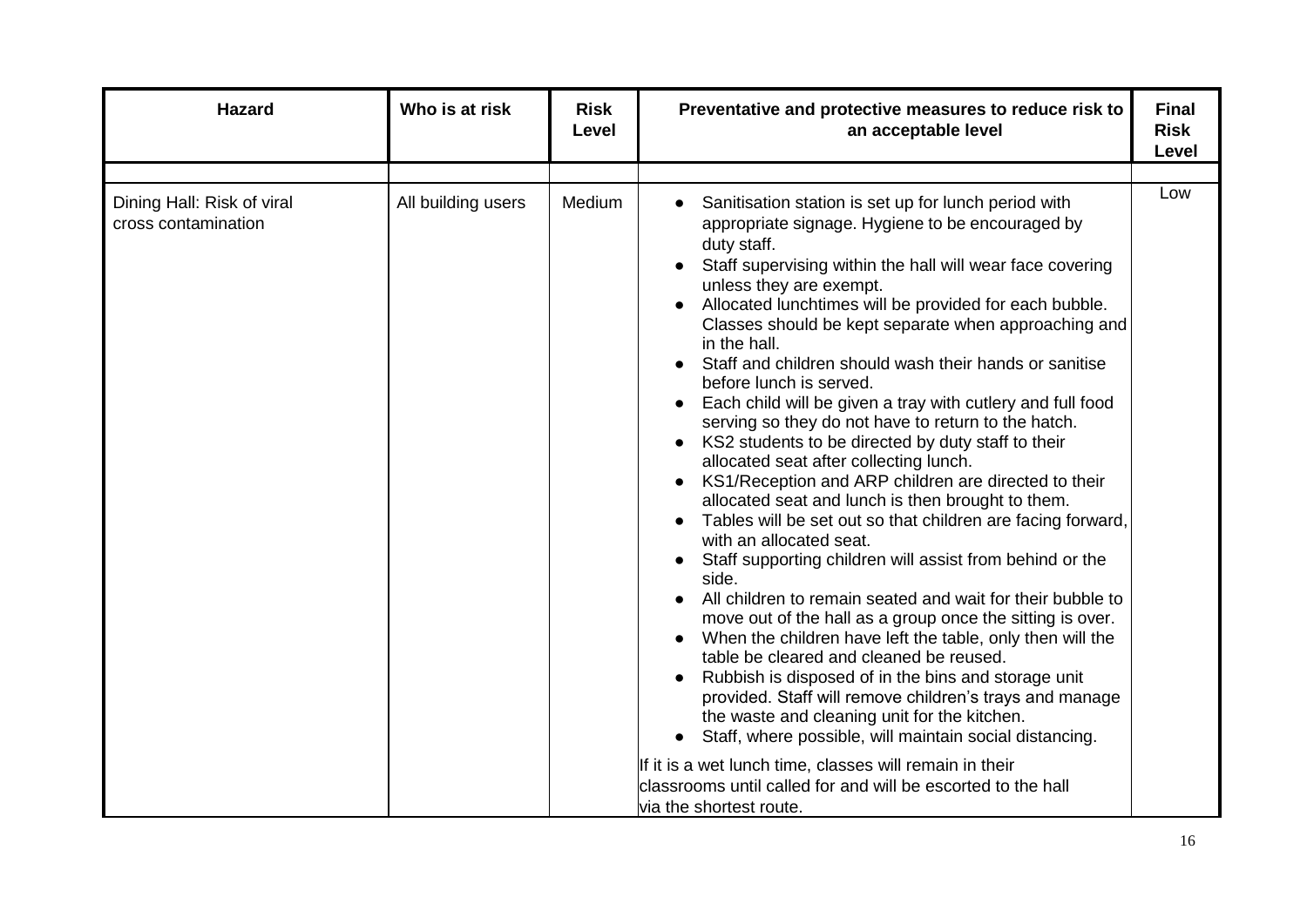| <b>Hazard</b> | Who is at risk | <b>Risk</b><br>Level | Preventative and protective measures to reduce risk to<br>an acceptable level                                                                                                                                                                                                                                                                                                                                                                                                                                                                                                                                                                                                                                                                                                                                                                                                                                                                                                                                                                                                                                                                                                                                                                                                                                                                                                                                                                                                                                                                                                                                  | <b>Final</b><br><b>Risk</b><br><b>Level</b> |
|---------------|----------------|----------------------|----------------------------------------------------------------------------------------------------------------------------------------------------------------------------------------------------------------------------------------------------------------------------------------------------------------------------------------------------------------------------------------------------------------------------------------------------------------------------------------------------------------------------------------------------------------------------------------------------------------------------------------------------------------------------------------------------------------------------------------------------------------------------------------------------------------------------------------------------------------------------------------------------------------------------------------------------------------------------------------------------------------------------------------------------------------------------------------------------------------------------------------------------------------------------------------------------------------------------------------------------------------------------------------------------------------------------------------------------------------------------------------------------------------------------------------------------------------------------------------------------------------------------------------------------------------------------------------------------------------|---------------------------------------------|
|               |                |                      | <b>Catering</b><br>Risk assess each kitchen area and implement the following<br>where practicable: -<br>Kitchen staff will be classed as a bubble and staff will be<br>kept consistent where possible.<br>Robust hand washing practice will be followed as<br>standard and hand washing supplies restocked as<br>needed.<br>Staff should cover any cough or sneezes with a tissue or<br>the inside of their elbow, dispose of tissues in the bin and<br>immediately wash their hands afterwards.<br>Staff should be wearing face coverings at all times. When<br>serving food, both face coverings and face visors should<br>be worn.<br>Staff should avoid touching their face coverings and<br>should change them when they become damp or dirty<br>and on a daily basis.<br>Have the minimum number of staff at work to carry out<br>the reduced service.<br>Review the menu options with the Head Teacher to<br>reduce preparation time wherever possible.<br>Space food preparation areas will use social distancing<br>guidance, recognising the limitations of fixed equipment<br>such as sinks, hobs and ovens. Use cleanable panels to<br>separate working areas in large kitchen.<br>Provide signage for social distancing<br>Use one-way traffic flows around the kitchen to minimise<br>contact<br>Minimise access to walk in pantries, fridges, freezers<br>Minimise contact at handover points with others i.e. when<br>serving food and dealing with delivery drivers. Work with<br>school staff to agree a sensible way to serve lunches that<br>maintains social distancing wherever possible | $\Box$                                      |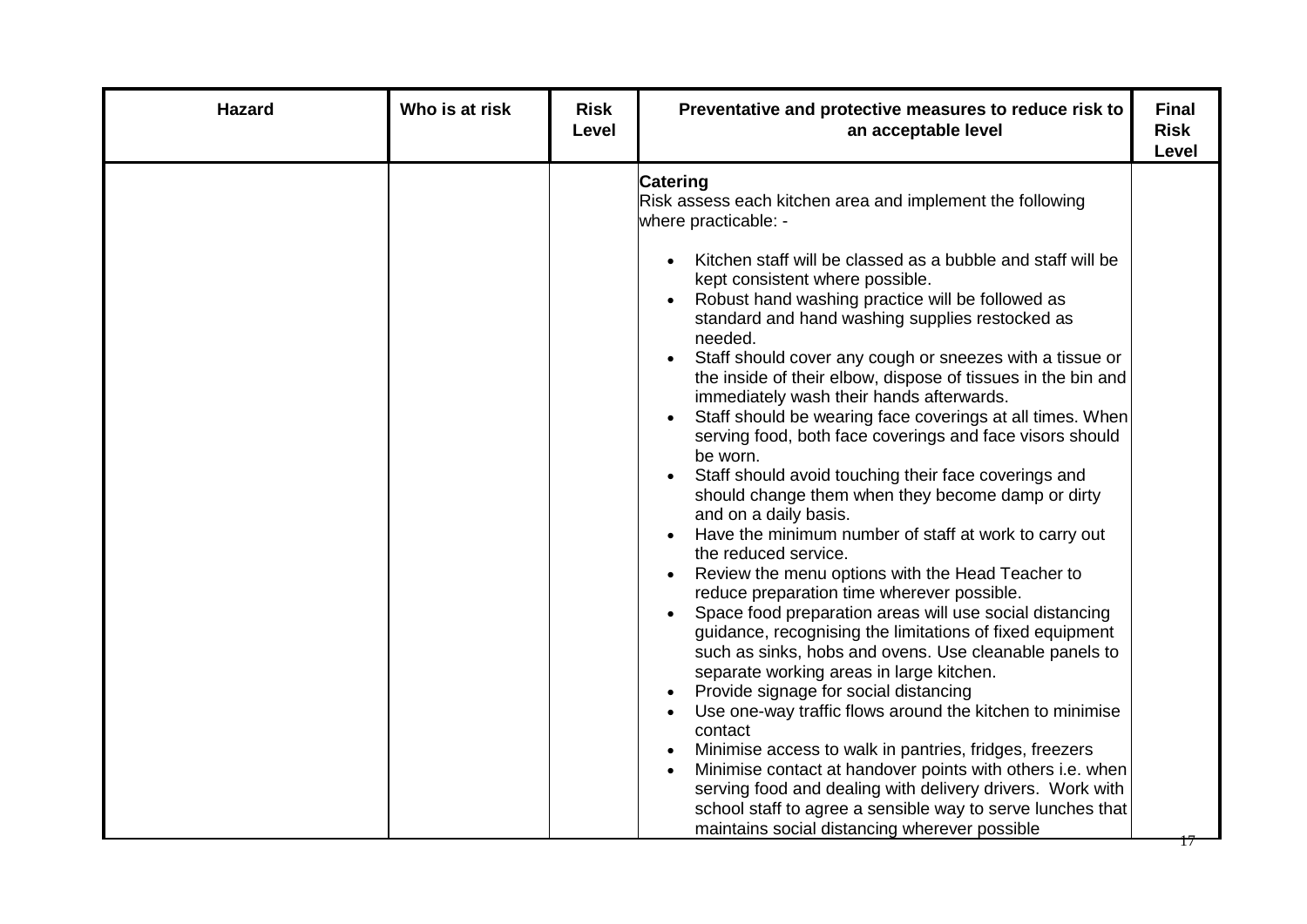| <b>Hazard</b>                                             | Who is at risk  | <b>Risk</b><br>Level | Preventative and protective measures to reduce risk to<br>an acceptable level                                                                                                                                                                                                                                                                                                                                                                                                                                                                                                                                                                                                                                                                                                                                                                                                                                                                    | <b>Final</b><br><b>Risk</b><br>Level |
|-----------------------------------------------------------|-----------------|----------------------|--------------------------------------------------------------------------------------------------------------------------------------------------------------------------------------------------------------------------------------------------------------------------------------------------------------------------------------------------------------------------------------------------------------------------------------------------------------------------------------------------------------------------------------------------------------------------------------------------------------------------------------------------------------------------------------------------------------------------------------------------------------------------------------------------------------------------------------------------------------------------------------------------------------------------------------------------|--------------------------------------|
|                                                           |                 |                      | Clean laminated menus or dispose of paper menus after<br>each use<br>Open doors and windows frequently to encourage<br>ventilation, where possible.<br>Wedge doors open to reduce touchpoints (not fire doors)<br>Keep the workplace clean by continuing with the stringent<br>cleaning measures already in place in kitchen areas<br>Pupils will use trays with own cutlery and food will be<br>served altogether so they will not need to return to the<br>serving hatch.<br>Usual food hygiene protocols will be used e.g. use of<br>serving tongs when handling food.<br>Lunchtime supervisors will collect plates once children<br>have left the table to avoid unnecessary close contact.<br>Contact surfaces in the dining hall will be cleaned<br>between sittings.<br>Staff should contact their manager for further advice if<br>they have any concerns about whether they should be at<br>work due to their particular circumstances. |                                      |
| Physical activities: Risk of<br>viral cross contamination | <b>Students</b> | Medium               | Staff may wear a face covering or shield when<br>supervising children outside.<br>Staff and children should sanitise/wash their hands<br>before leaving and on re-entering the classroom.<br>Students are kept in consistent groups.<br>$\bullet$<br>Each bubble is allocated designated play areas and<br>lunchtimes.<br>Each bubble will be allocated a selection of play<br>equipment which should be cleaned after use.<br>Staff will escort children to and from the designated area<br>at the allocated times and supervise them throughout.<br>First Aid will be provided by trained staff/PPE is<br>available and should be used.<br>Fixed outdoor equipment is allowed to be used as<br>children will have washed their hands before coming out                                                                                                                                                                                         | Low                                  |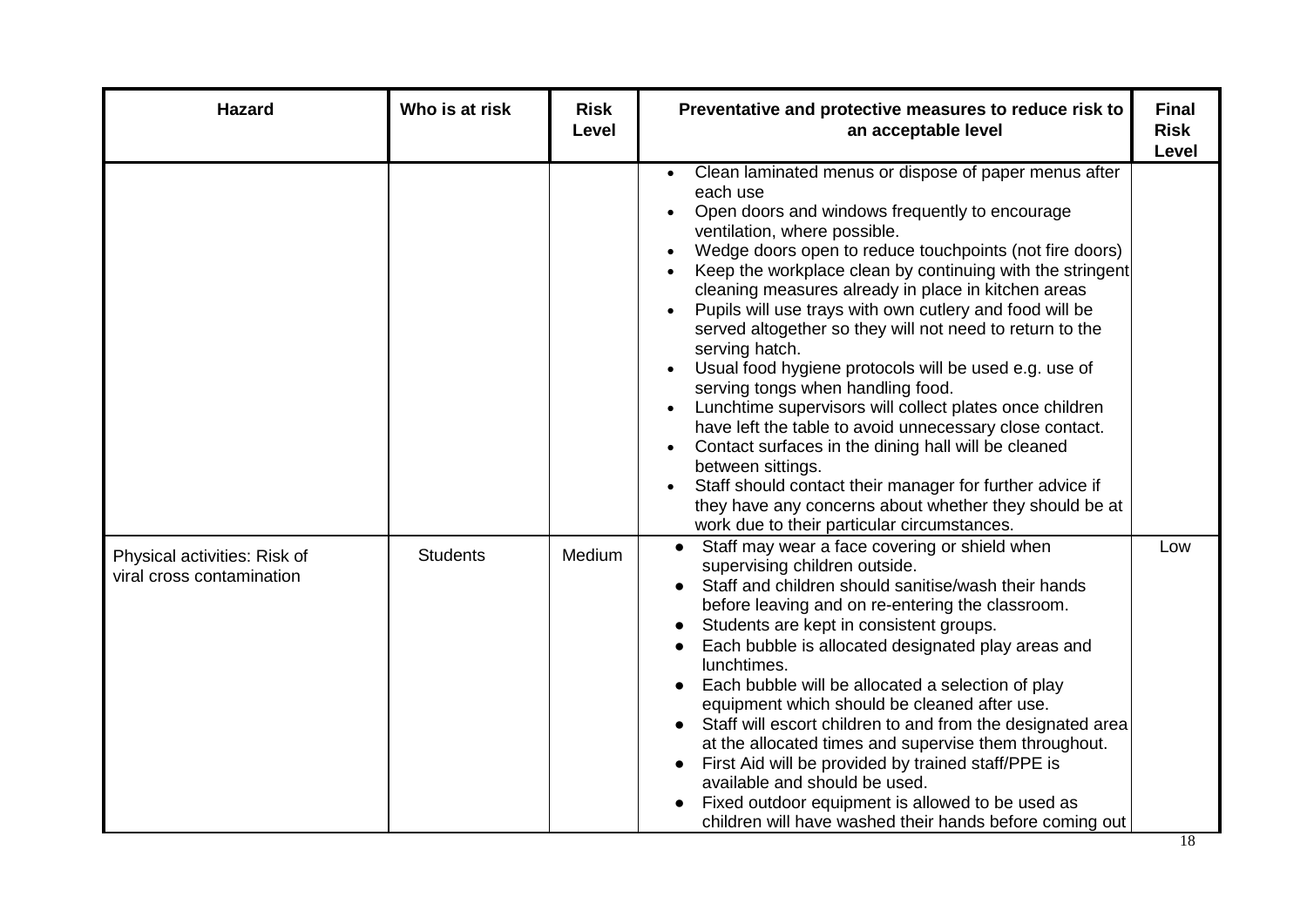| <b>Hazard</b>                               | Who is at risk  | <b>Risk</b><br>Level | Preventative and protective measures to reduce risk to<br>an acceptable level                                                                                                                                                                                                                                                                                                                                                                                                                                                                                                                                                                                                                                                                                                                                                                                                                                                                                                                                                                                                                                                                                                                                                                                                                                                                               | <b>Final</b><br><b>Risk</b><br>Level |
|---------------------------------------------|-----------------|----------------------|-------------------------------------------------------------------------------------------------------------------------------------------------------------------------------------------------------------------------------------------------------------------------------------------------------------------------------------------------------------------------------------------------------------------------------------------------------------------------------------------------------------------------------------------------------------------------------------------------------------------------------------------------------------------------------------------------------------------------------------------------------------------------------------------------------------------------------------------------------------------------------------------------------------------------------------------------------------------------------------------------------------------------------------------------------------------------------------------------------------------------------------------------------------------------------------------------------------------------------------------------------------------------------------------------------------------------------------------------------------|--------------------------------------|
|                                             |                 |                      | and on their return to the classroom.<br>All contact sports are avoided.<br>$\bullet$<br>Outdoor sports will be prioritised and any indoor<br>activities will take place in the hall to maximise.                                                                                                                                                                                                                                                                                                                                                                                                                                                                                                                                                                                                                                                                                                                                                                                                                                                                                                                                                                                                                                                                                                                                                           |                                      |
| Music: Risk of viral cross<br>contamination | <b>Students</b> | Medium               | In Harmony follow their own risk assessment but they<br>$\bullet$<br>will also follow school protocols.<br>There may be an additional risk of infection in<br>environments where singing, chanting, playing wind<br>or brass instruments or shouting occurs. This applies<br>even if individuals are at a distance.<br>Additional controls should include:<br>Limiting classes to small groups, particularly when<br>pupils are playing wind and brass instruments,<br>maintain physical distancing and playing outside<br>wherever possible.<br>If both classes are working together social distancing<br>guidelines should be followed.<br>Group sizes should be limited to no more than 15 in<br>smaller classrooms, positioning pupils back-to-back<br>or side-to-side,<br>Sharing of instruments should be avoided. Tutors<br>should sanitise before handling a child's instrument<br>for repair or tuning.<br>Ensure good ventilation at all times.<br>Individual or small group lessons can take place for<br>wind / brass playing.<br>Any movement of desks or chairs should be kept to an<br>absolute minimum. If there is no other alternative and<br>furniture is moved, it must be put back to its original<br>place and wiped down.<br>If a child moves from one classroom to another, the desk<br>and chair that they use will be wiped down. | Low                                  |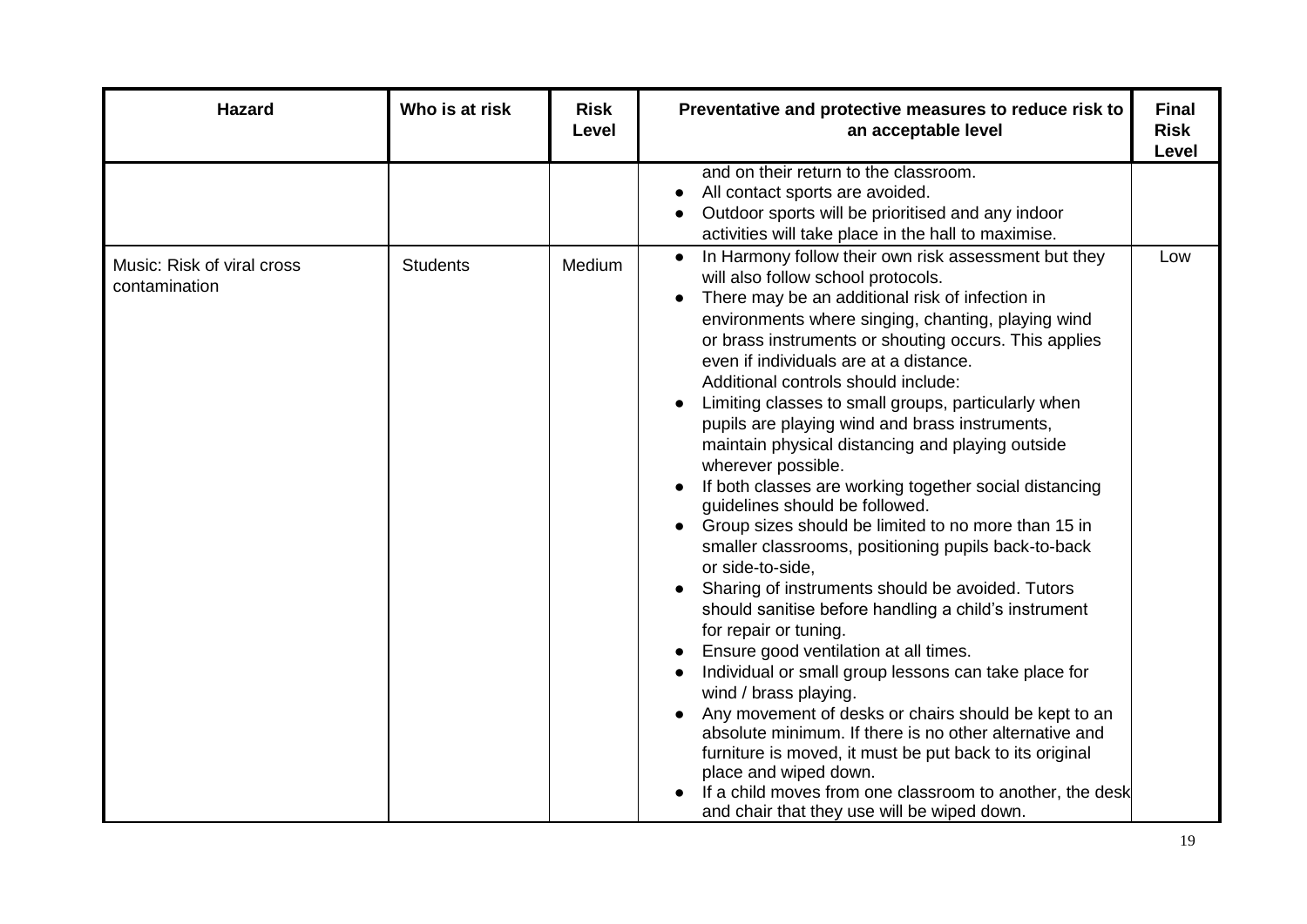| <b>Hazard</b>                                   | Who is at risk        | <b>Risk</b><br>Level | Preventative and protective measures to reduce risk to<br>an acceptable level                                                                                                                                                                                                                                                                                                                                                                                                                                                                                                                                                                                                                                                                                                      | <b>Final</b><br><b>Risk</b><br><b>Level</b> |
|-------------------------------------------------|-----------------------|----------------------|------------------------------------------------------------------------------------------------------------------------------------------------------------------------------------------------------------------------------------------------------------------------------------------------------------------------------------------------------------------------------------------------------------------------------------------------------------------------------------------------------------------------------------------------------------------------------------------------------------------------------------------------------------------------------------------------------------------------------------------------------------------------------------|---------------------------------------------|
|                                                 |                       |                      | Staff in school can support children connect remotely<br>with staff teaching from offsite using Microsoft Teams.                                                                                                                                                                                                                                                                                                                                                                                                                                                                                                                                                                                                                                                                   |                                             |
| Toilets: Risk of viral<br>cross contamination.  | <b>Students</b>       | Medium               | Staff will oversee timings and hygiene for toilet visits,<br>maintaining social distancing.<br>Children will wash/sanitise prior to going to the toilet<br>and wash after.<br>Staff in bubbles should ensure touch points are<br>cleaned in high traffic areas such as classroom, toilets<br>and cloakrooms, has been arranged mid-morning for<br>both staff and pupil toilets and for touch points around<br>school.<br>Use wedges for the toilet external doors if not fire<br>doors.<br>During lunch and break times, each class will have an<br>allocated time to use the shared toilet facilities in each<br>bubble.                                                                                                                                                          | Low                                         |
| Classroom: Risk of viral<br>cross contamination | Staff and<br>students | Medium               | Wall markings to manage children queuing to<br>$\bullet$<br>enter the building.<br>Sanitisation facilities and tissues are available in<br>all classes.<br>Where possible adults should remain at the front or back<br>of the classroom and maintain appropriate social<br>distancing from the children.<br>Conversation in the classroom from adult height, where<br>appropriate.<br>If close feedback or communication is needed, it must<br>be side to side or behind, but not facing the child.<br>Students have their designated seat and seating plans are<br>$\bullet$<br>shared with the Headteacher.<br>Desks are positioned with all children facing forwards.<br>Children may move to a different seating area to<br>accommodate<br>for<br>phonic<br>lessons.<br>groups | Low                                         |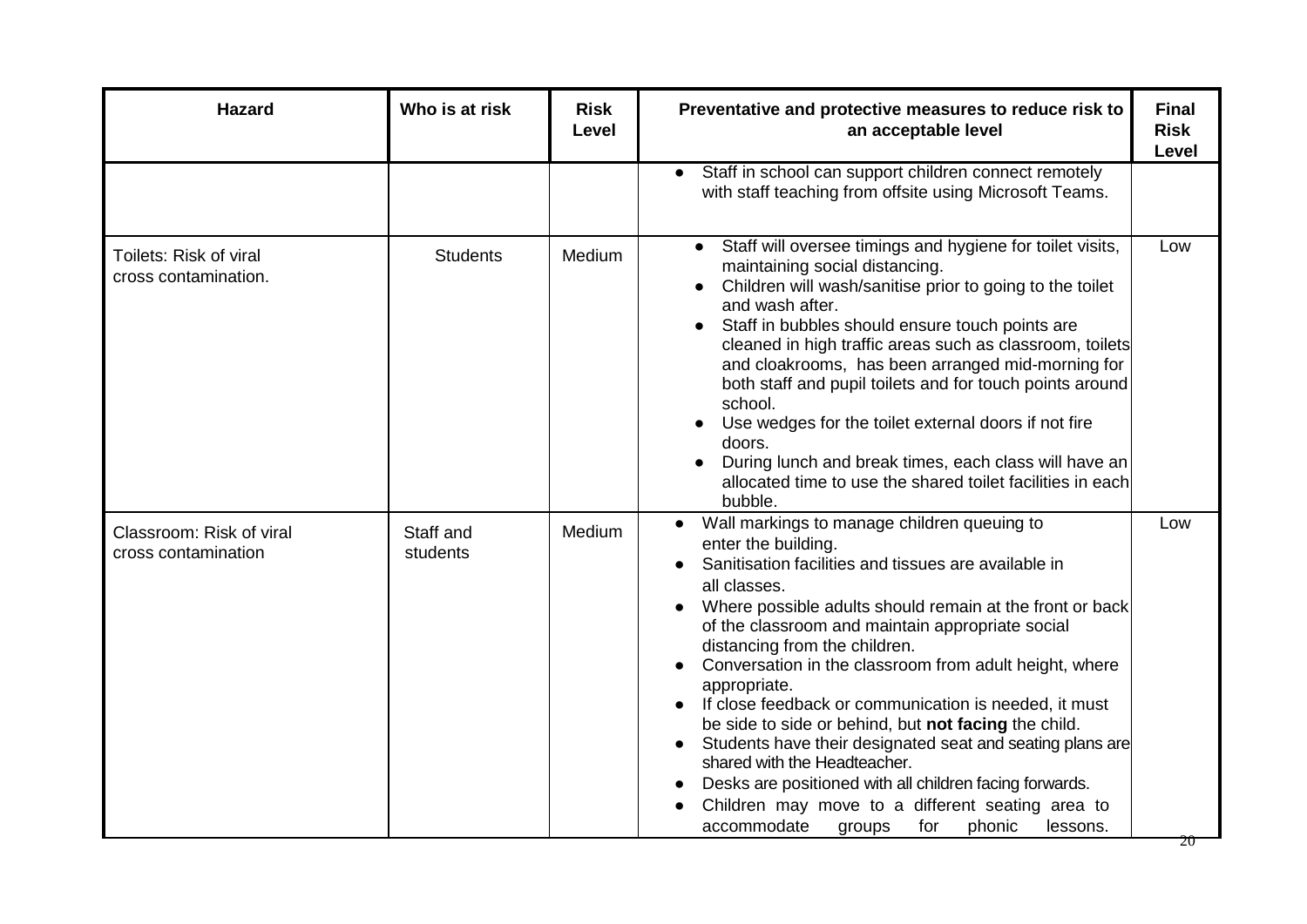| <b>Hazard</b>                                   | Who is at risk        | <b>Risk</b><br>Level | Preventative and protective measures to reduce risk to<br>an acceptable level                                                                                                                                                                                                                                                                                                                                                                                                                                                                                                                                                                                                                                                                                                                                                                                                                                                                                                                                                                                                                                                                                                                                                                                                                                                                                                                                                                                                                                                                                        | <b>Final</b><br><b>Risk</b><br>Level |
|-------------------------------------------------|-----------------------|----------------------|----------------------------------------------------------------------------------------------------------------------------------------------------------------------------------------------------------------------------------------------------------------------------------------------------------------------------------------------------------------------------------------------------------------------------------------------------------------------------------------------------------------------------------------------------------------------------------------------------------------------------------------------------------------------------------------------------------------------------------------------------------------------------------------------------------------------------------------------------------------------------------------------------------------------------------------------------------------------------------------------------------------------------------------------------------------------------------------------------------------------------------------------------------------------------------------------------------------------------------------------------------------------------------------------------------------------------------------------------------------------------------------------------------------------------------------------------------------------------------------------------------------------------------------------------------------------|--------------------------------------|
| Classroom: Risk of viral<br>cross contamination | Staff and<br>students | Medium               | EYFS/Interventions/Small group work the EYFS class<br>does not have a seating plan but should endeavor to<br>maintain social distancing where possible.<br>Unused seats are removed from the teaching area to<br>allow more effective cleaning and to avoid any<br>possible confusion as to where to sit.<br>Soft furnishings such as cloth chairs and bean<br>bags have been removed.<br>Students are to remain seated and to be<br>discouraged from 'wandering' in the classroom.<br>A 'clear desk policy' has been adopted for staff desks<br>All staff have been allocated PPE and further stock is<br>available on request.<br>IPAD are numbered and allocated to Key Stages and<br>$\bullet$<br>after use will be thoroughly cleaned before it is used<br>again.<br>Staff and pupils to have their own frequently used<br>items such as pens/pencils.<br>If any classroom based resources are shared,<br>materials have been provided for them to be cleaned<br>after use.<br>Classroom based resources (such as books) can be<br>taken home for necessary learning. These resources<br>are or left for 48 hours after being returned to use.<br>Where equipment/materials such as art, science, food<br>technology, sports, etc, need to be shared, they are<br>cleaned thoroughly between different bubbles or left<br>for 48 hours where this isn't practical.<br>Marking should take place electronically or using<br>verbal feedback/pink and green highlighters where<br>practical. Physical marking of paper activities should<br>be kept to a minimum. | Low                                  |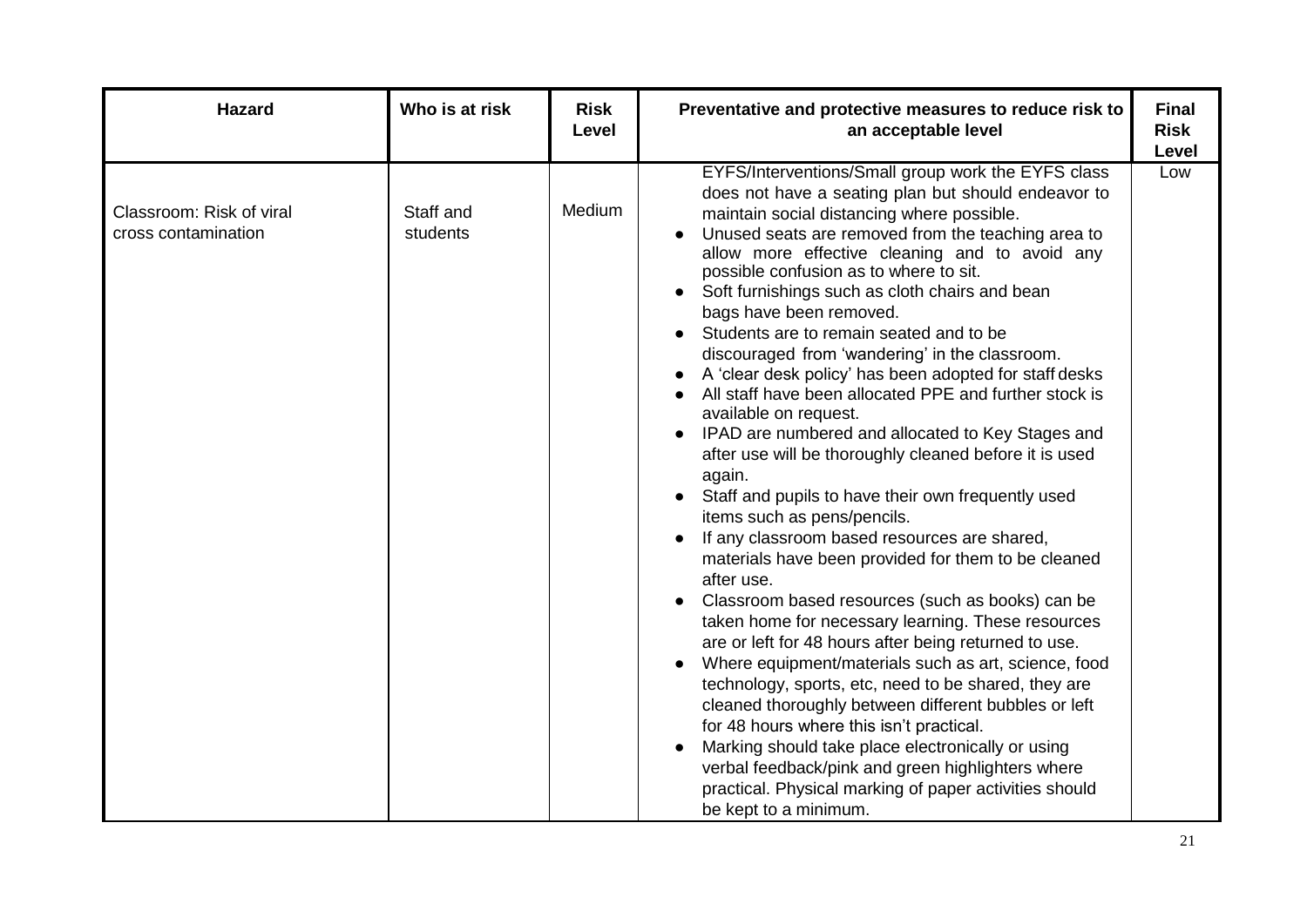| Hazard                                          | Who is at risk        | <b>Risk</b><br>Level | Preventative and protective measures to reduce risk to<br>an acceptable level                                                                                                                                                                                                                                                                                                                                                                                                                                                                                                                                                                                                                                                                                                                                                                                                                                                                                                                                                                                                                                                                                                                                                                                                                           | <b>Final</b><br><b>Risk</b><br>Level |
|-------------------------------------------------|-----------------------|----------------------|---------------------------------------------------------------------------------------------------------------------------------------------------------------------------------------------------------------------------------------------------------------------------------------------------------------------------------------------------------------------------------------------------------------------------------------------------------------------------------------------------------------------------------------------------------------------------------------------------------------------------------------------------------------------------------------------------------------------------------------------------------------------------------------------------------------------------------------------------------------------------------------------------------------------------------------------------------------------------------------------------------------------------------------------------------------------------------------------------------------------------------------------------------------------------------------------------------------------------------------------------------------------------------------------------------|--------------------------------------|
| Classroom: Risk of viral<br>cross contamination | Staff and<br>students |                      | <b>Early Years</b><br>Reception Class is not required to arrange children and<br>staff in small, consistent groups. Mixing is minimised<br>through a number of measures e.g. restricted numbers<br>at different activity areas.<br>Social distancing between groups of children and staff is<br>implemented as far as possible. Social distance for<br>adults is maintained.<br>Early Years have a seating plan for dining in the hall.<br>The use of outdoor space is maximised to ensure social<br>distancing measures can be met.<br>Children are supervised when washing their hands or<br>using hand sanitiser and are taught how to do so<br>effectively.<br>A good supply of disposable tissues is available<br>throughout the premises and 'catch it, bin it, kill it' is<br>encouraged through signage and prompting.<br>An enhanced cleaning schedule is put in place:<br>Surfaces, toys, books, doors, sinks, toilets and light<br>switches are cleaned more regularly.<br>Activities that involve malleable materials for messy<br>play, e.g. sand, mud and water, are risk assessed.<br>All items that are laundered are washed in line with<br>government guidance ('COVID-19: cleaning in non-<br>healthcare settings outside the home') and are not<br>shared by pupils between washes. |                                      |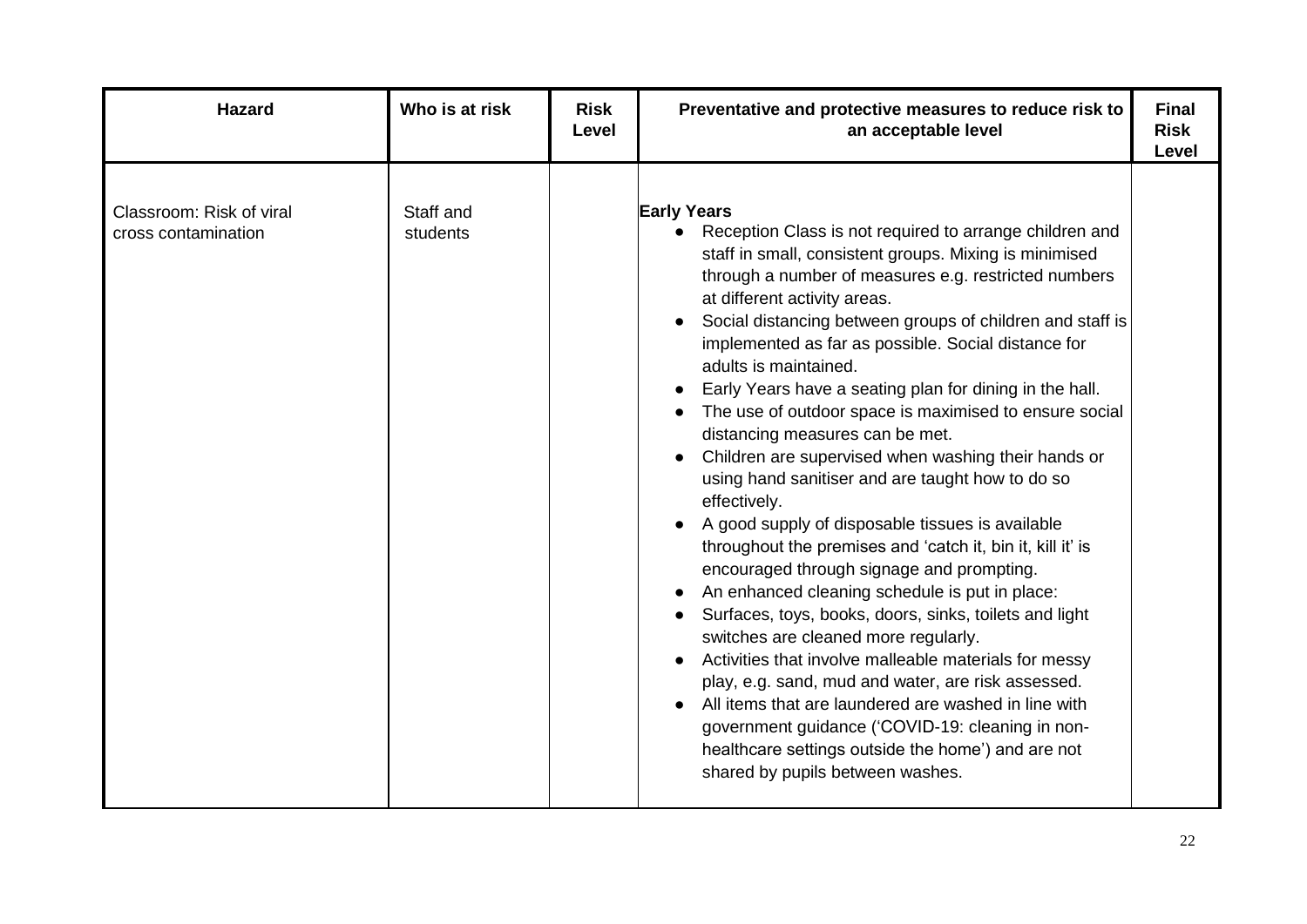| <b>Hazard</b>                           | Who is at risk                         | <b>Risk</b><br>Level | Preventative and protective measures to reduce risk to<br>an acceptable level                                                                                                                                                                                                                                                                                                                                                                                                                                                                                                                                                                                                                                                                                                                                                                                                                                                                                                             | <b>Final</b><br><b>Risk</b><br>Level |
|-----------------------------------------|----------------------------------------|----------------------|-------------------------------------------------------------------------------------------------------------------------------------------------------------------------------------------------------------------------------------------------------------------------------------------------------------------------------------------------------------------------------------------------------------------------------------------------------------------------------------------------------------------------------------------------------------------------------------------------------------------------------------------------------------------------------------------------------------------------------------------------------------------------------------------------------------------------------------------------------------------------------------------------------------------------------------------------------------------------------------------|--------------------------------------|
| <b>Educational visits</b>               | Staff and<br>students                  | High                 | Educational visits abroad or overnight and day visits in<br>the UK are currently suspended until further notice.                                                                                                                                                                                                                                                                                                                                                                                                                                                                                                                                                                                                                                                                                                                                                                                                                                                                          | Low                                  |
| <b>Breakfast and After School Clubs</b> | Staff/Students/<br><b>Club Leaders</b> | Medium               | <b>Breakfast Club</b><br>A reduced breakfast club will operate, with each phase<br>bubble being provided with breakfast in allocated areas of<br>the hall. The timing is from 8.15 am and does not include<br>any outdoor play. Where possible, Teaching Assistants<br>from each bubble will support breakfast club within the<br>hall and then lead children to their classrooms.<br>The children will sanitise their hands on entry to the hall<br>and wash hands using hand wash when they move to<br>their classroom after breakfast.<br>Staff serving breakfast in the hall will wear face covering.<br><b>After School Clubs</b><br>Where possible, clubs are delivered within each phase<br>bubble. Clubs allow for staggered end to the day,<br>reducing the number of parents waiting at the gate.<br>Clubs support the staggered end of the day to prevent<br>parents congregating.<br>Clubs have been suspended until the warmer weather<br>and outdoor activities can resume. | Low                                  |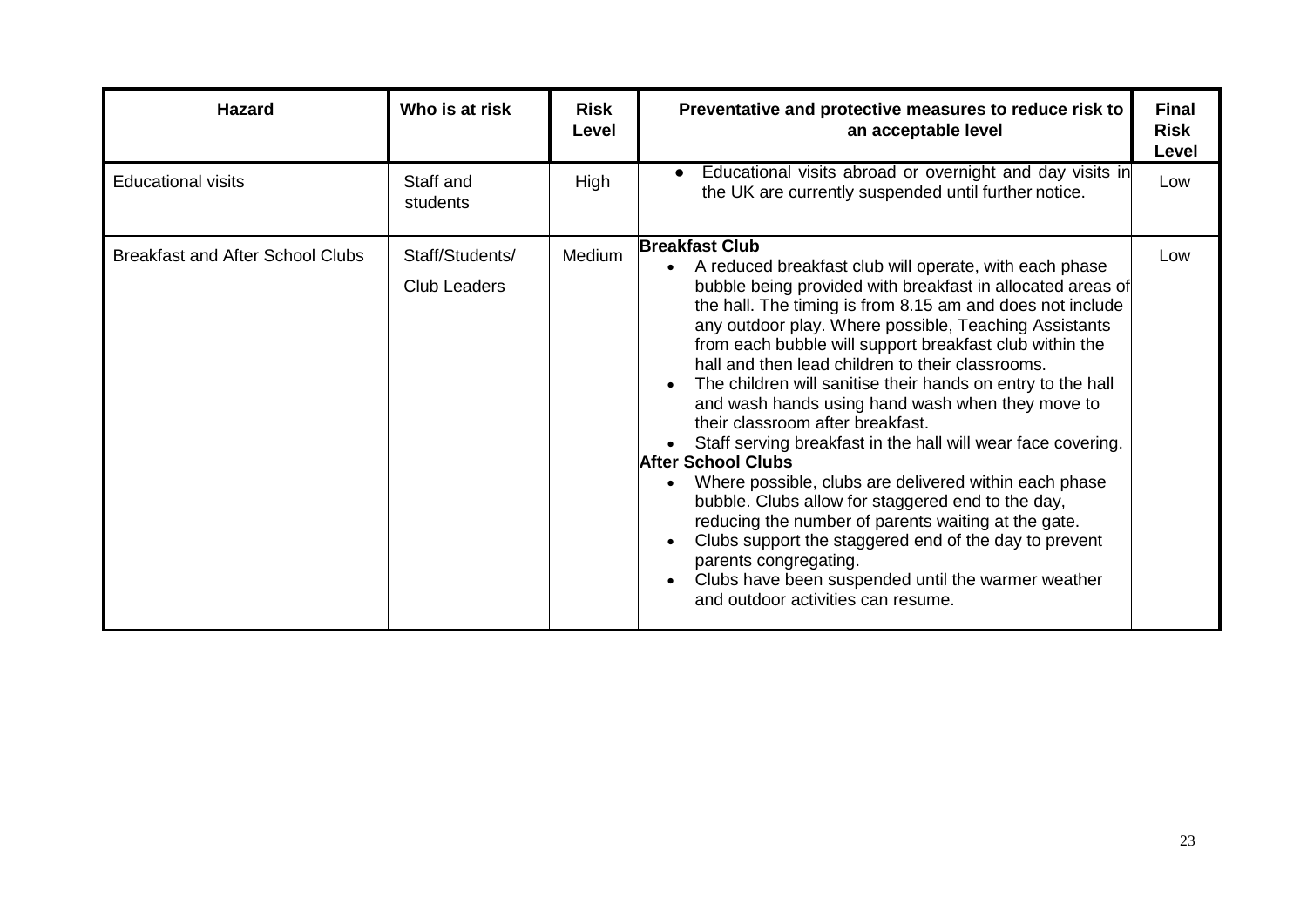| <b>Hazard</b>               | Who is at risk                     | <b>Risk</b><br>Level | Preventative and protective measures to reduce risk to<br>an acceptable level                                                                                                                                                                                                                                                                                                                                                                                                                                                                                                                                                                                                                                                                                                                                                                                                                                                                                                                                                                                                                                                                                                                                                                                                                                                                                                                                                                                                                                                                                                                                                                                                                                                                                                        | <b>Final</b><br><b>Risk</b><br>Level |
|-----------------------------|------------------------------------|----------------------|--------------------------------------------------------------------------------------------------------------------------------------------------------------------------------------------------------------------------------------------------------------------------------------------------------------------------------------------------------------------------------------------------------------------------------------------------------------------------------------------------------------------------------------------------------------------------------------------------------------------------------------------------------------------------------------------------------------------------------------------------------------------------------------------------------------------------------------------------------------------------------------------------------------------------------------------------------------------------------------------------------------------------------------------------------------------------------------------------------------------------------------------------------------------------------------------------------------------------------------------------------------------------------------------------------------------------------------------------------------------------------------------------------------------------------------------------------------------------------------------------------------------------------------------------------------------------------------------------------------------------------------------------------------------------------------------------------------------------------------------------------------------------------------|--------------------------------------|
| Lack of or Miscommunication | Staff/Students<br>Parents/Visitors | High                 | Relevant media is used to communicate measures and<br>restrictions to staff / pupils and any potential visitors e.g.<br>posters / notices / signs / letters / emails / newsletters /<br>website etc.<br>Parents must notify the school if their child has an<br>impaired immune system or medical condition that means<br>they are vulnerable to infections.<br>The school will be in liaison with the individuals' medical<br>professionals where necessary, review the needs of the<br>child who is vulnerable to infections.<br>Families and staff have access to the Hawthorn website,<br>which will be updated regularly.<br>Parents / care-givers have received a newsletter,<br>letter/home school agreement from the school advising<br>them of requirements for the return of schooling and the<br>home school agreement must be signed.<br>Updates and changes to procedures will be shared with<br>parents and children through the school website, PING,<br>Newsletters and Twitter.<br>Regular contact and Welfare calls will continue in line<br>with our attendance and Safeguarding policies. Where<br>possible, this will be via phone; home visits will be limited<br>and only take place under exceptional circumstances,<br>following social distancing guidelines.<br>Staff will be contacted via email and through meetings<br>within school.<br>Staff received initial training week commencing 1 <sup>st</sup> June<br>2020 and follow up training on the 7 <sup>th</sup> September 2020,<br>including walk round school environment and updates on<br>use of First Aid and PPE.<br>Further training took place on Monday 4 <sup>th</sup> January 2021<br>and a further update was held updating staff prior to the<br>8 <sup>th</sup> March 2021 reopening. | Low                                  |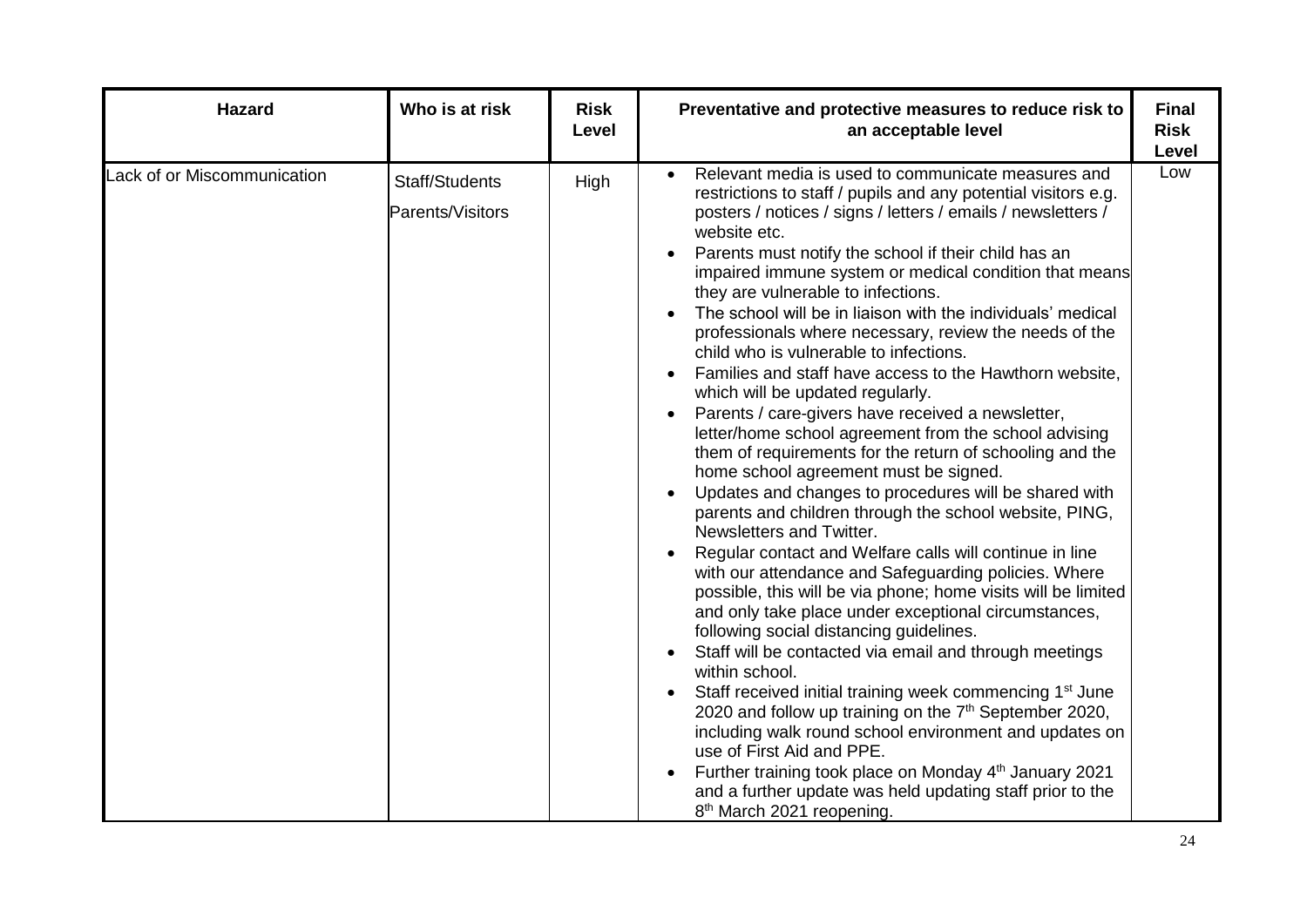| <b>Hazard</b> | Who is at risk        | <b>Risk</b><br>Level | Preventative and protective measures to reduce risk to<br>an acceptable level                                                                                                                                                                                                                                                                                                           | <b>Final</b><br><b>Risk</b><br>Level |
|---------------|-----------------------|----------------------|-----------------------------------------------------------------------------------------------------------------------------------------------------------------------------------------------------------------------------------------------------------------------------------------------------------------------------------------------------------------------------------------|--------------------------------------|
| Minibus use   | Staff and<br>students | High                 | Minibus use has been suspended except in<br>$\bullet$<br>emergency situations.<br>• If circumstances dictate that a minibus should be<br>used, social distancing guidelines apply. The driver's<br>window will remain open throughout the journey.<br>Adults in the minibus should wear face coverings.<br>$\bullet$<br>Hands will be washed by all parties at the end of a<br>journey. | Low                                  |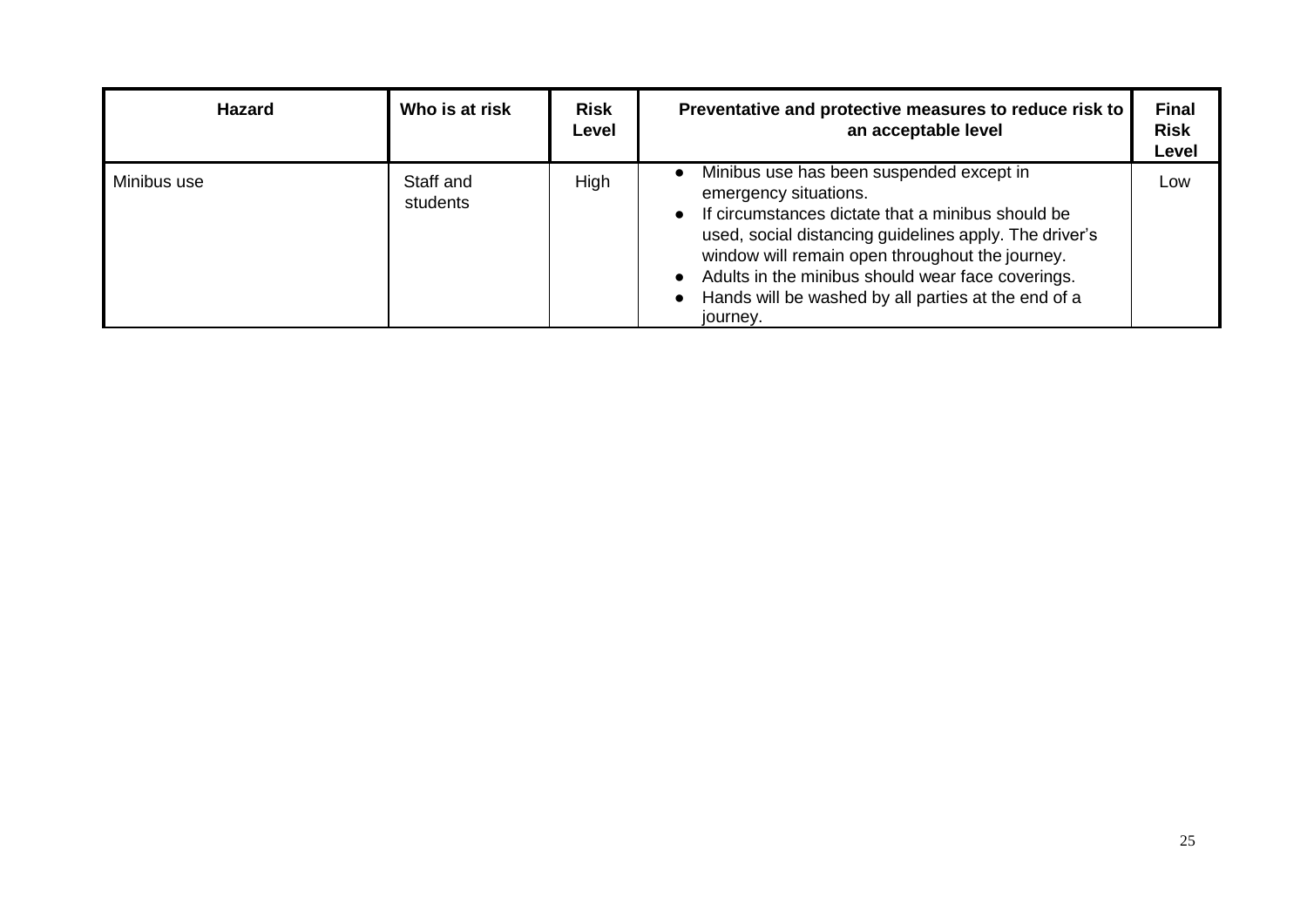| <b>Hazard</b>                                  | Who is at risk  | <b>Risk</b><br>Level | Preventative and protective measures to reduce risk to<br>an acceptable level                                                                                                                                                                                                                                                                                                                                                                                                                                                                                                                                                                                                                                                                                                                                                                                                                                                                                                                                                                                                                                                                                                                                                                                                                                                                                           | <b>Final</b><br><b>Risk</b><br><b>Level</b> |
|------------------------------------------------|-----------------|----------------------|-------------------------------------------------------------------------------------------------------------------------------------------------------------------------------------------------------------------------------------------------------------------------------------------------------------------------------------------------------------------------------------------------------------------------------------------------------------------------------------------------------------------------------------------------------------------------------------------------------------------------------------------------------------------------------------------------------------------------------------------------------------------------------------------------------------------------------------------------------------------------------------------------------------------------------------------------------------------------------------------------------------------------------------------------------------------------------------------------------------------------------------------------------------------------------------------------------------------------------------------------------------------------------------------------------------------------------------------------------------------------|---------------------------------------------|
| Measures for arriving at and leaving<br>school | <b>Students</b> | Medium               | The School operates staggered starts and finish times to<br>keep groups apart and minimise parents waiting at the<br>gate. All entry gates have clear notification with timings<br>to advise parents/carers.<br>Schools should consider how to communicate this to<br>parents and remind them about the agreed process for<br>drop off and collection, including prohibiting gathering at<br>the school gates and otherwise coming onto the site<br>without an appointment.<br>Student dismissal will be staggered to avoid congestion<br>in corridors and groups forming off site. Children should<br>wash their hands before leaving.<br>Each class will line up separately at their allocated gate<br>e.g. Y1/2 should be lined up on the MUGA and be called<br>to the gate. One member of staff to remain with the<br>children on the MUGA and one member of staff at the<br>gate will wear a face covering.<br>One adult to collect a child at the allocated Year Group<br>time at the gate specified. Social distancing markers will<br>be in place at each gate to encourage any waiting adults<br>to maintain appropriate social distancing.<br>Year 5/6 children may go home alone where<br>permission has been granted<br>Parent/care-givers who are collecting students should be<br>deterred from congregating at gates and should wear a<br>face covering. | Low                                         |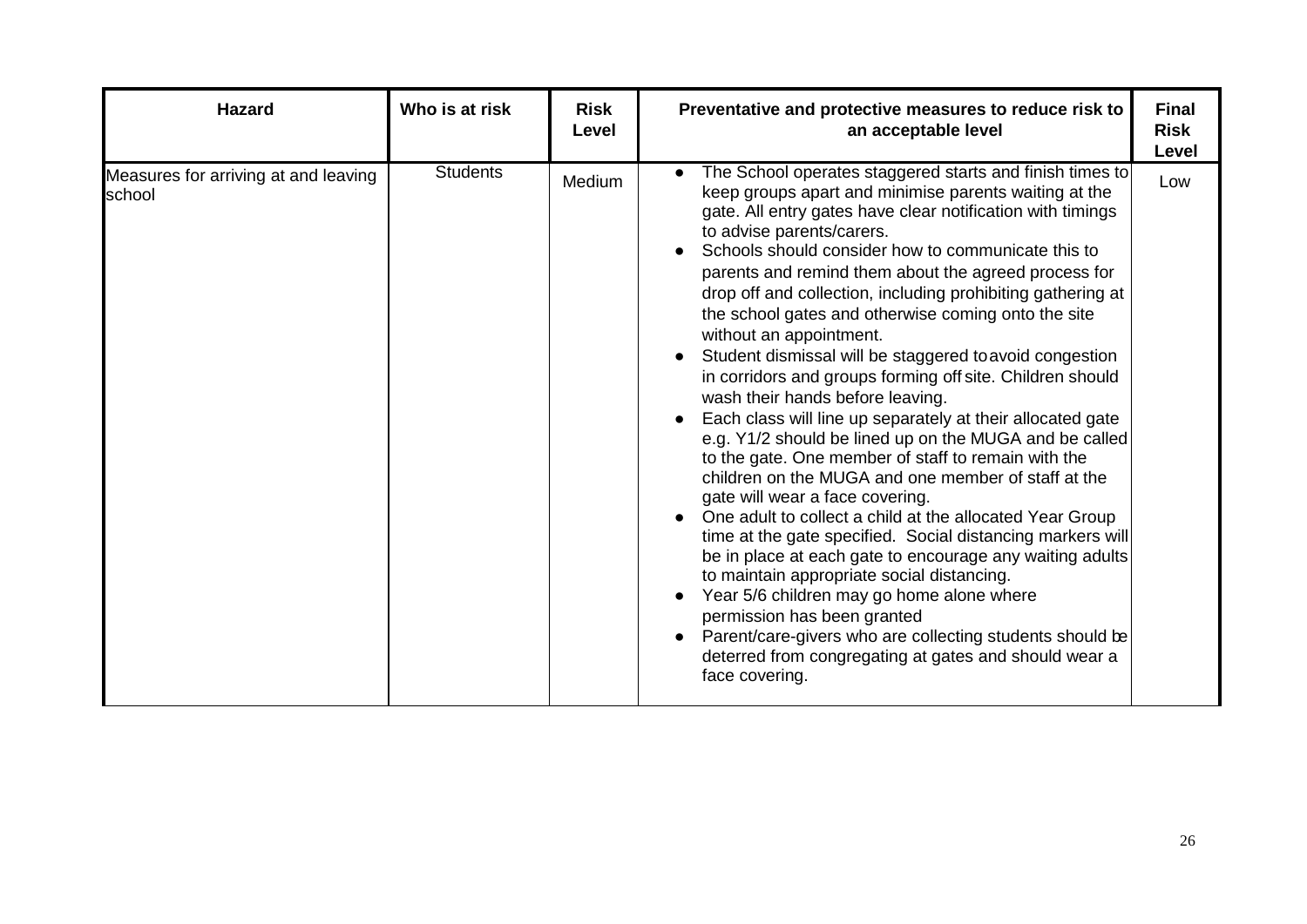| <b>Hazard</b>                                                                             | Who is at risk     | <b>Risk</b><br>Level | Preventative and protective measures to reduce risk to<br>an acceptable level                                                                                                                                                                                                                             | <b>Final</b><br><b>Risk</b><br>Level |
|-------------------------------------------------------------------------------------------|--------------------|----------------------|-----------------------------------------------------------------------------------------------------------------------------------------------------------------------------------------------------------------------------------------------------------------------------------------------------------|--------------------------------------|
| Building contamination following<br>student occupancy: Preparing<br>for the following day | All building users | Medium               | Caretaking and cleaning staff will follow NCC<br>guidelines<br>Provision of tissue and sanitisation supplies to be<br>checked and restocked as required.<br>Cleaning to give special consideration to hard surfaces<br>such as tabletops, push plates, door handles, light<br>switches and banisters etc. | Low                                  |
| Shortages of essential supplies<br>due to mass buying                                     | All building users | Medium               | Purchase orders for replacement items to be placed<br>earlier than normal to allow for delayed deliveries.                                                                                                                                                                                                | Low                                  |
| The use of small rooms<br>and restricted spaces                                           | All building users | <b>Medium</b>        | The use of smaller rooms should be restricted to<br>those in the same bubble and ventilated.<br>Office spaces should not have desks positioned so<br>that users face each other or ensure social distancing<br>is maintained.                                                                             | Low                                  |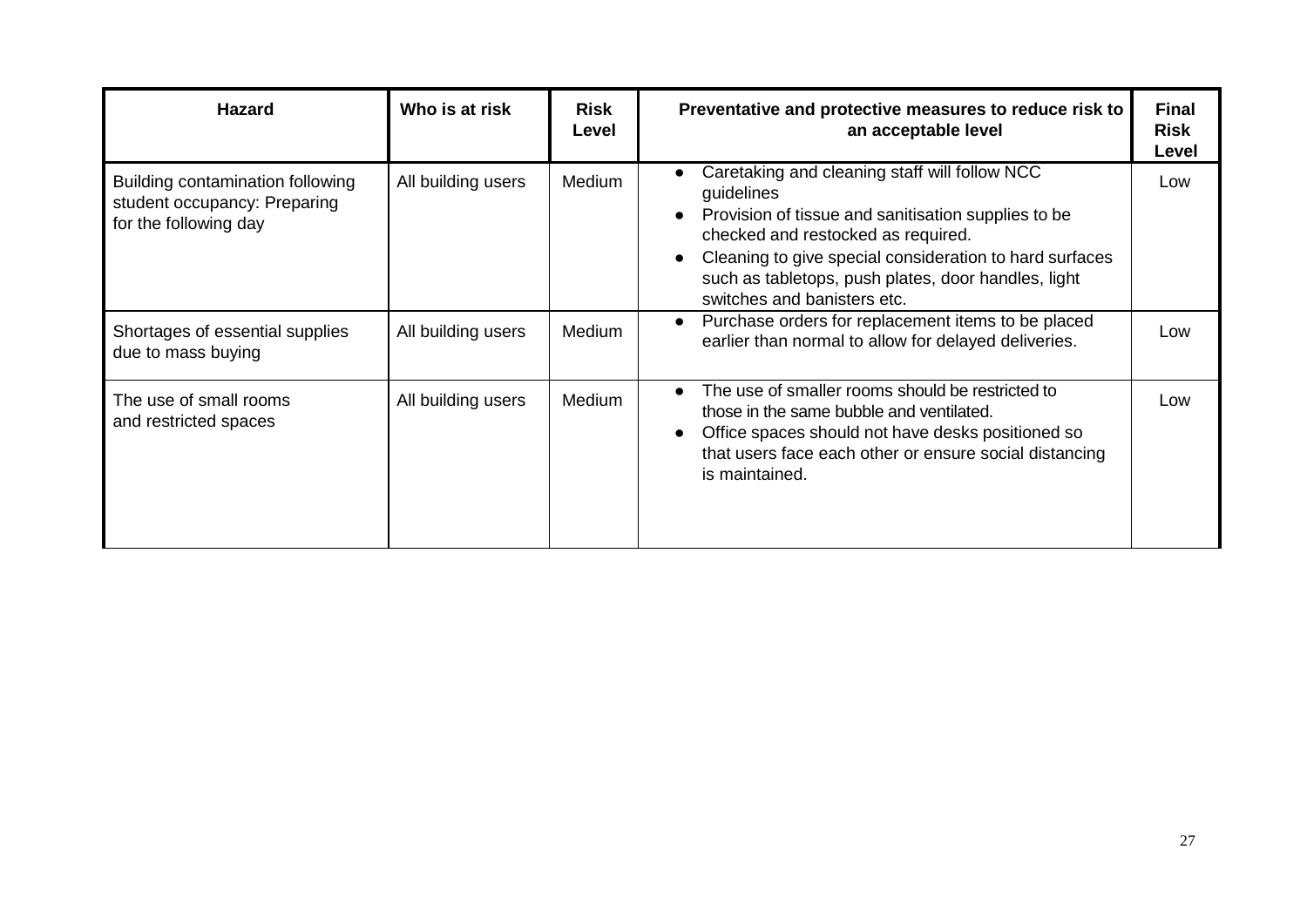| <b>Hazard</b>               | Who is at risk                         | <b>Risk</b><br>Level | Preventative and protective measures to reduce risk to<br>an acceptable level                                                                                                                                                                                                                                                                                                                                                                                                                                                                                                                                                                                                                                                                                                                                                                                                                                                                                                                                                                                                                                                                                                                                                                                                                                                                                                                                                                                                                                     | <b>Final</b><br><b>Risk</b><br>Level |
|-----------------------------|----------------------------------------|----------------------|-------------------------------------------------------------------------------------------------------------------------------------------------------------------------------------------------------------------------------------------------------------------------------------------------------------------------------------------------------------------------------------------------------------------------------------------------------------------------------------------------------------------------------------------------------------------------------------------------------------------------------------------------------------------------------------------------------------------------------------------------------------------------------------------------------------------------------------------------------------------------------------------------------------------------------------------------------------------------------------------------------------------------------------------------------------------------------------------------------------------------------------------------------------------------------------------------------------------------------------------------------------------------------------------------------------------------------------------------------------------------------------------------------------------------------------------------------------------------------------------------------------------|--------------------------------------|
| Administration of first aid | First aid staff<br>Injured/ill parties | Medium               | Only qualified staff are to administer first aid<br>Administering First Aid to be carried out side by side,<br>using verbal instructions if possible.<br>First aid staff should wash hands prior to<br>and after administering first aid.<br>Where social distancing cannot be maintained, the use<br>of PPE should be employed. Available PPE:<br>Disposable gloves<br>$\circ$<br>Aprons<br>$\circ$<br>Face mask<br>$\circ$<br>Goggles/Face shields where there is a risk of<br>$\circ$<br>being splashed in the face by bodily fluids.<br>Any waste generated, including disposable PPE,<br>whilst administering first aid should be double<br>bagged and binned.<br>Non disposable PPE should be specific to the user.<br>Equipment will be identified with the person's name<br>using a permanent marker and should be cleaned<br>appropriately using sanitising wipes prior to<br>storage, following each use.<br>The First Aid resources should be maintained by the<br>lead First Aider.<br>If non-symptomatic children present behaviours that may<br>increase the risk of droplet-transmission (e.g. biting or<br>spitting) or require care that cannot be provided without<br>close hands-on contact, they should continue to receive<br>care in the same way, including any existing routine use<br>of PPE.<br>Any SEN or additional needs shall be specific to an<br>individual child's needs and individual responses will be<br>required. Staff should review individual EHCP or risk<br>assessment | Low                                  |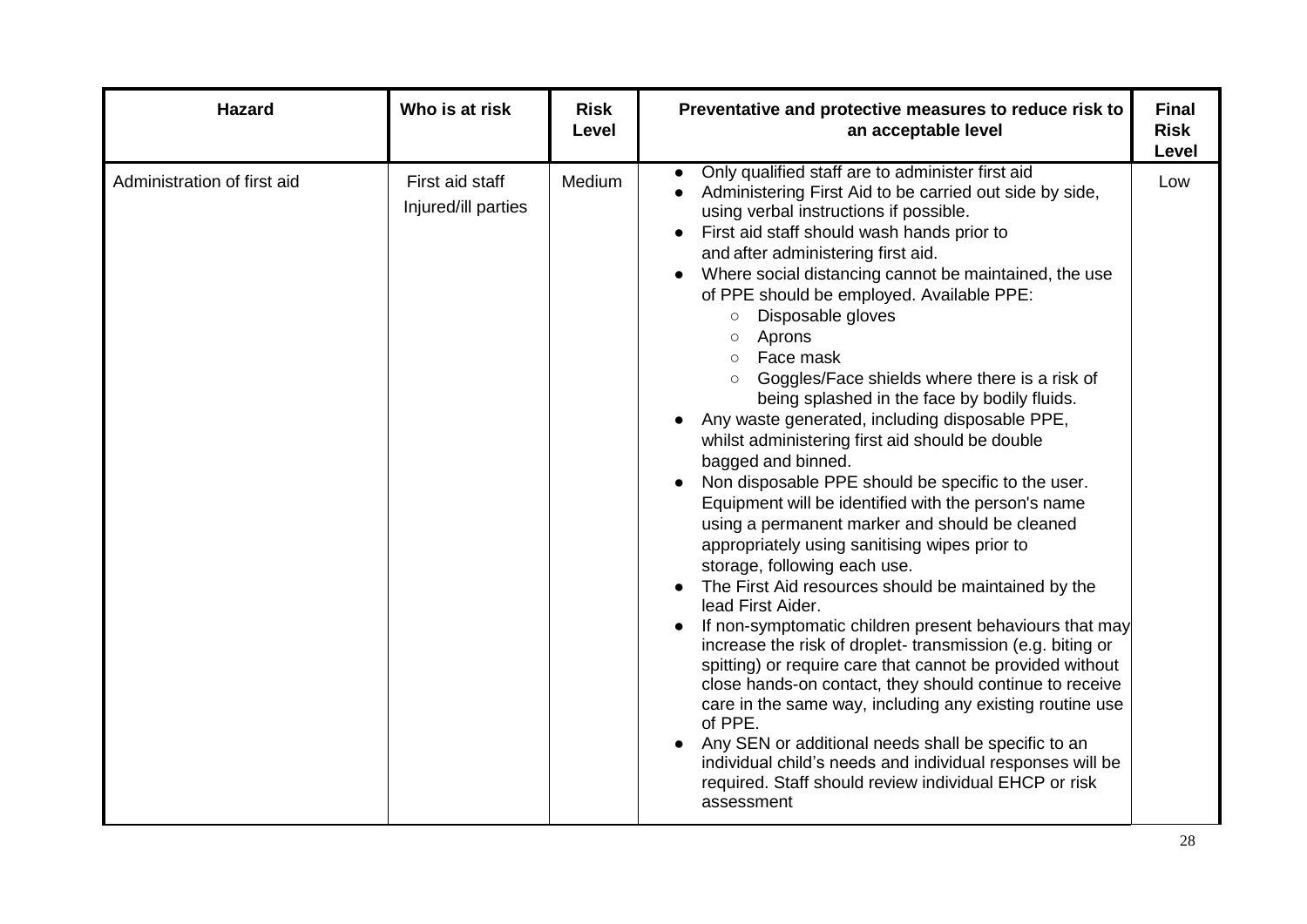| <b>Hazard</b>                | Who is at risk                         | <b>Risk</b><br>Level | Preventative and protective measures to reduce risk to<br>an acceptable level                                                                                                                                                                                                                                                                                                                                                                                                                                                                                                                                                                                                                                                                                                                                                                                                                                                                                                                                                                                                                                                                                                                                                                                                                                                                                                                                                                                  | <b>Final</b><br><b>Risk</b><br><b>Level</b> |
|------------------------------|----------------------------------------|----------------------|----------------------------------------------------------------------------------------------------------------------------------------------------------------------------------------------------------------------------------------------------------------------------------------------------------------------------------------------------------------------------------------------------------------------------------------------------------------------------------------------------------------------------------------------------------------------------------------------------------------------------------------------------------------------------------------------------------------------------------------------------------------------------------------------------------------------------------------------------------------------------------------------------------------------------------------------------------------------------------------------------------------------------------------------------------------------------------------------------------------------------------------------------------------------------------------------------------------------------------------------------------------------------------------------------------------------------------------------------------------------------------------------------------------------------------------------------------------|---------------------------------------------|
| Administration of medication | <b>Staff</b><br>Individual<br>students | Medium               | Administering medication should follow the existing<br>$\bullet$<br>policy and staff should wash hands before and after.<br>PPE equipment should be worn where required.                                                                                                                                                                                                                                                                                                                                                                                                                                                                                                                                                                                                                                                                                                                                                                                                                                                                                                                                                                                                                                                                                                                                                                                                                                                                                       | Low                                         |
| Challenging behaviour        | All building users                     | Medium               | Known traits and considerations to be identified in the<br>students Educational Health Plan.<br>Any additional provision for children who are vulnerable<br>$\bullet$<br>to infections or have additional SEN needs are put in<br>place by SLT, in liaison with the children's parents /<br>care-givers, where necessary.<br>Physical restraint:<br>o Only in extreme circumstances will physical<br>restraint be used; PPE will be worn and hand<br>washing and change of clothes should be done<br>after any incident.<br>Measures to use prior to this involve discussion,<br>$\circ$<br>distraction, observing from a distance, contacting<br>parents / care-givers to collect if behaviour<br>escalates.<br>Other children to be removed from the situation to<br>$\circ$<br>a safe place if a child is posing a threat to their<br>own safety and that of others.<br>If non-symptomatic children are present,<br>$\circ$<br>behaviours which may increase the risk of droplet-<br>transmission (e.g. biting or spitting) or require<br>care that cannot be provided without close hands-<br>on contact, should continue to be provided,<br>including any existing routine use of PPE.<br>The issues will be specific to each child and<br>$\circ$<br>individual responses will be required. Staff should<br>review individual EHCP or risk assessment.<br>Any SEN or additional needs shall be specific to<br>an individual child's needs and individual | Low                                         |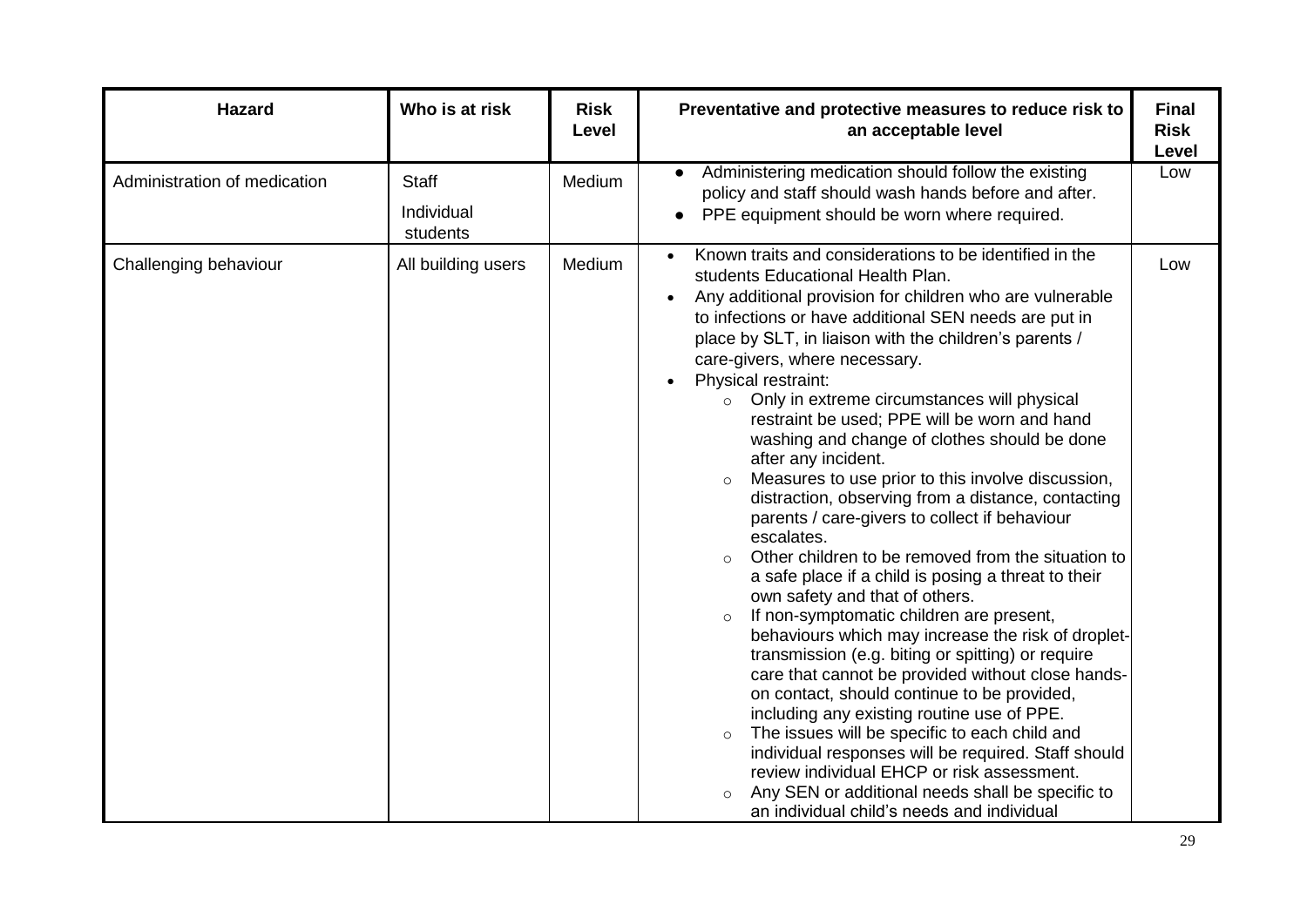| <b>Hazard</b>                                                                                                                                                                                                          | Who is at risk | <b>Risk</b><br>Level | Preventative and protective measures to reduce risk to<br>an acceptable level                                                                                                                                                                                                                                                                                                                                                                                                                                                                                                                                                                                                                                                                                                                                                                                                                                                                                                                                                                                                                                                                                                                                               | <b>Final</b><br><b>Risk</b><br><b>Level</b> |
|------------------------------------------------------------------------------------------------------------------------------------------------------------------------------------------------------------------------|----------------|----------------------|-----------------------------------------------------------------------------------------------------------------------------------------------------------------------------------------------------------------------------------------------------------------------------------------------------------------------------------------------------------------------------------------------------------------------------------------------------------------------------------------------------------------------------------------------------------------------------------------------------------------------------------------------------------------------------------------------------------------------------------------------------------------------------------------------------------------------------------------------------------------------------------------------------------------------------------------------------------------------------------------------------------------------------------------------------------------------------------------------------------------------------------------------------------------------------------------------------------------------------|---------------------------------------------|
|                                                                                                                                                                                                                        |                |                      | responses will be required. Staff should review<br>individual EHCP or risk assessment.<br>Situations will be reviewed by the Headteacher and<br>Parent / Care-givers (see behaviour policy).<br>Reduced timetable/exclusion considered if necessary if<br>children are acting in a way staff and other children are<br>put at risk.                                                                                                                                                                                                                                                                                                                                                                                                                                                                                                                                                                                                                                                                                                                                                                                                                                                                                         |                                             |
| <b>Lateral Flow Testing.</b><br>Not enough staff will participate<br>Not enough test kits to provide to<br>staff<br>Staff do not have the correct<br>information to administer the test<br>Staff not reporting results | All staff      | Medium               | <b>Lateral Flow and PCR Testing</b><br>Staff on a voluntary basis will continue to take the Lateral<br>$\bullet$<br>Flow Test twice per week (recommended Monday and<br>Thursday prior to attending school) and report this to the<br>Headteacher (Covid Coordinator) and also the online<br>government test result reporting site. Part time staff will<br>continue to test twice weekly and all staff over holiday<br>periods.<br>Staff have been provided with training and watched a<br>$\bullet$<br>guide to carry out the LFT. The correct leaflet has been<br>passed to all staff.<br>Schools following government recommended control<br>measures set out in the school's protective measures risk<br>assessment.<br>Those with symptoms are also expected to order a test<br>$\bullet$<br>online or visit a test site to take a polymerase chain<br>reaction (PCR) test to check if they have the virus.<br>Staff will collect their test kits and the lot number will be<br>recorded against their name.<br>Tests to be stored correctly and collection managed in a<br>safe way<br><b>Regular Visitors to school</b><br>Are encouraged to take part in the LFT scheme through<br>their own company/organization. | Low                                         |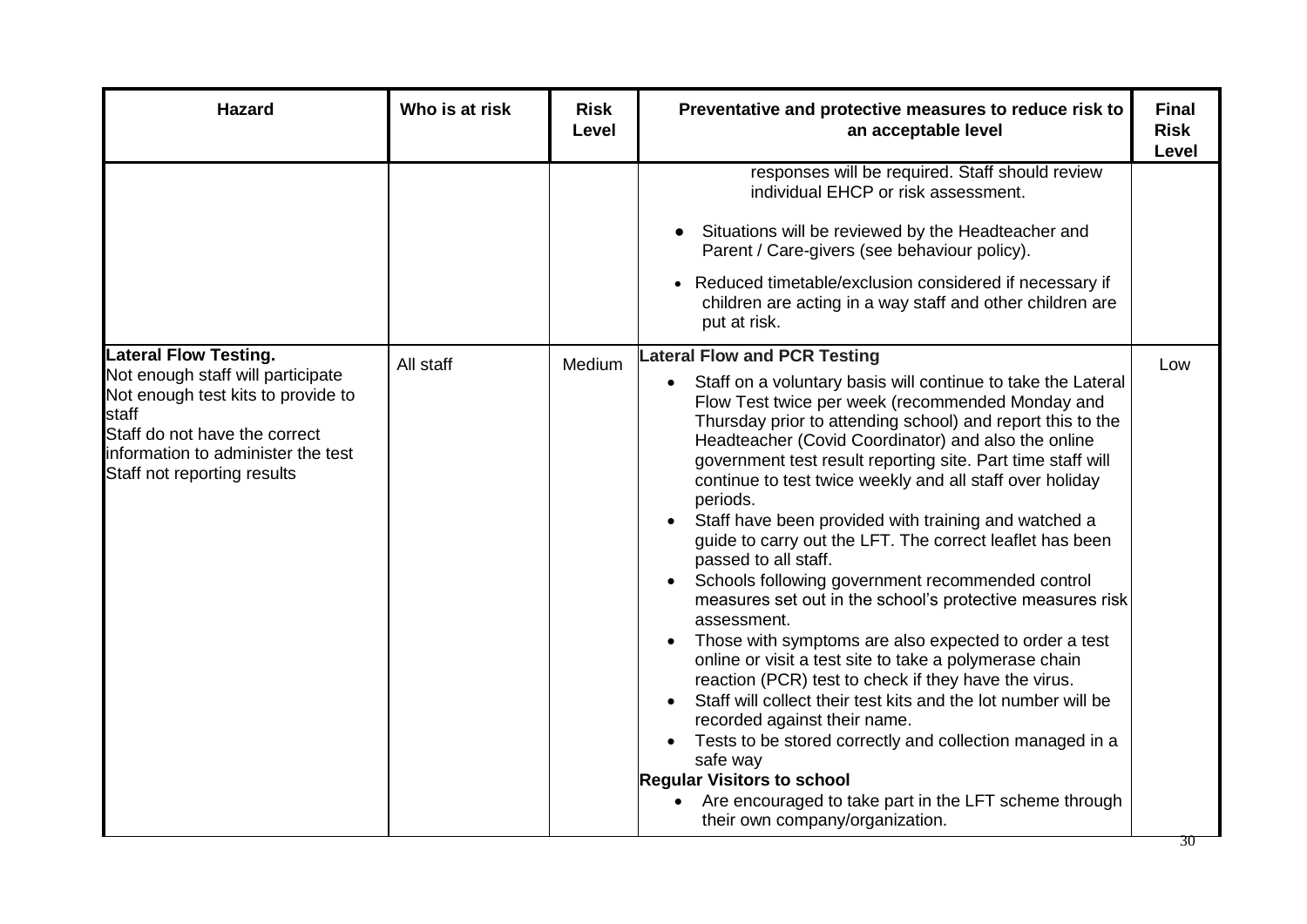| <b>Hazard</b> | Who is at risk | <b>Risk</b><br>Level | Preventative and protective measures to reduce risk to<br>an acceptable level                                                                                                                                                                                                                                                                                                                                                                                                                                                                                                                                                                                                                                                                                                                                                                                                                                                                                                                                                                                                                                                                                                                                                                                                                                                                                                                                                                                                                                                                                                                                                                                              | <b>Final</b><br><b>Risk</b><br>Level |
|---------------|----------------|----------------------|----------------------------------------------------------------------------------------------------------------------------------------------------------------------------------------------------------------------------------------------------------------------------------------------------------------------------------------------------------------------------------------------------------------------------------------------------------------------------------------------------------------------------------------------------------------------------------------------------------------------------------------------------------------------------------------------------------------------------------------------------------------------------------------------------------------------------------------------------------------------------------------------------------------------------------------------------------------------------------------------------------------------------------------------------------------------------------------------------------------------------------------------------------------------------------------------------------------------------------------------------------------------------------------------------------------------------------------------------------------------------------------------------------------------------------------------------------------------------------------------------------------------------------------------------------------------------------------------------------------------------------------------------------------------------|--------------------------------------|
|               |                |                      | Test kits when not being distributed will be kept securely<br>in locked cabinets outside the SBM office to prevent<br>unauthorised access.<br>Not be stored outside. Stored in a cool, dry place. Test<br>$\bullet$<br>kits will be stored in a temperature between 2 and 30<br>degrees.<br>The kits should be used at room temperature (15 to 30)<br>$\bullet$<br>degrees). If the kit has been stored in a cool area less<br>than 15 degrees, leave it at normal room temperature for<br>30 minutes before using.<br>Enough space for social distancing will be allowed when<br>$\bullet$<br>giving out tests.<br>Void, double void and positive results are communicated<br>to the government website and to school once the test is<br>completed.<br>Staff are able to ask key questions about the testing by<br>$\bullet$<br>emailing or discussion with the Headteacher.<br>Schools following government control measures.<br>$\bullet$<br>Covid Coordinator has undertaken relevant training and<br>٠<br>informed staff of how to access the portal/training<br>videos/documents prior to taking part in the community<br>testing scheme.<br>Instructions dated 15th January 2021 have been issued<br>$\bullet$<br>alongside the kits and staff informed that the old<br>instructions which are contained in box must be recycled<br>Staff will follow the test kit instructions<br>Any updates will be passed onto staff<br>If a number of tests give a void result, unclear results or<br>leaking/damaged tubes should be recorded and<br>escalated to the DfE helpline.<br>Covid Coordinator to be responsible for incident<br>reporting on a school wide issue. |                                      |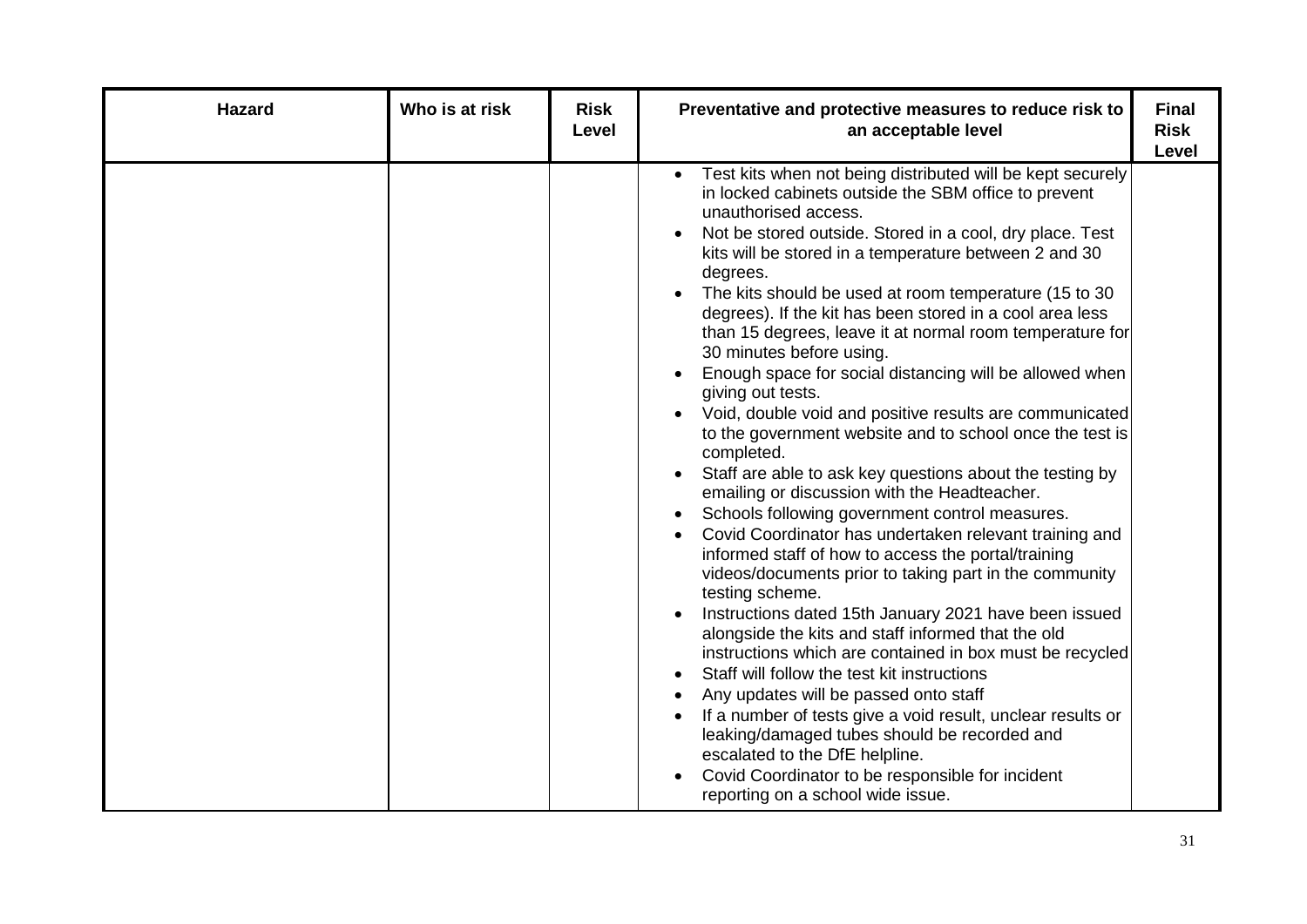| <b>Hazard</b>                                                             | Who is at risk     | <b>Risk</b><br>Level | Preventative and protective measures to reduce risk to<br>an acceptable level                                                                                                                                                                                                                                                                                                                                                                                                                                                                                                                                                                                                                                                                                                                                                                                                                                                                                                                                                                                                                                                                                                                                                                                                                                                                                                  | <b>Final</b><br><b>Risk</b><br>Level |
|---------------------------------------------------------------------------|--------------------|----------------------|--------------------------------------------------------------------------------------------------------------------------------------------------------------------------------------------------------------------------------------------------------------------------------------------------------------------------------------------------------------------------------------------------------------------------------------------------------------------------------------------------------------------------------------------------------------------------------------------------------------------------------------------------------------------------------------------------------------------------------------------------------------------------------------------------------------------------------------------------------------------------------------------------------------------------------------------------------------------------------------------------------------------------------------------------------------------------------------------------------------------------------------------------------------------------------------------------------------------------------------------------------------------------------------------------------------------------------------------------------------------------------|--------------------------------------|
| Confirmed or potential case of<br>Covid-19 on site or in the<br>community | All building users | High                 | Contain any outbreak by following local health protection<br>team advice as outlined in the 'Covid Control Plan' poster.<br>This is:-                                                                                                                                                                                                                                                                                                                                                                                                                                                                                                                                                                                                                                                                                                                                                                                                                                                                                                                                                                                                                                                                                                                                                                                                                                          | Low                                  |
| Someone not isolating                                                     |                    |                      | Possible case of COVID-19:-                                                                                                                                                                                                                                                                                                                                                                                                                                                                                                                                                                                                                                                                                                                                                                                                                                                                                                                                                                                                                                                                                                                                                                                                                                                                                                                                                    |                                      |
| <b>Scam Calls for tests</b>                                               |                    |                      | Any staff member or pupil displaying symptoms of<br>Coronavirus (C19) must not come to school and follow<br>the guidance at www.nhs.uk/coronavirus. Staff and<br>parents must immediately contact 119 and request a<br>COVID 19 test.<br>If a child/student or staff member develops symptoms<br>when in school they should go home/be collected and<br>follow NHS guidance on self isolation and accessing<br>testing.<br>If a child is sent home with symptoms to take a test all<br>siblings should also go home.<br>They should be isolated while awaiting collection. PPE<br>$\bullet$<br>should be worn by staff caring for a symptomatic child. If<br>a child needs to use the bathroom a separate bathroom<br>will be used and cleaned after use.<br>A window will be opened for fresh air ventilation, if it is<br>safe to do so<br>If it is not possible to isolate them, move them to an area<br>which is at least 2 metres away from other people<br>personal protective equipment (PPE) will be worn by<br>staff caring for the pupil while they await collection if a<br>distance of 2 metres cannot be maintained<br>In an emergency, call 999 if someone is seriously ill or<br>injured or their life is at risk. Anyone with coronavirus<br>(COVID-19) symptoms should not visit the GP,<br>pharmacy, urgent care centre or a hospital, unless<br>advised to. |                                      |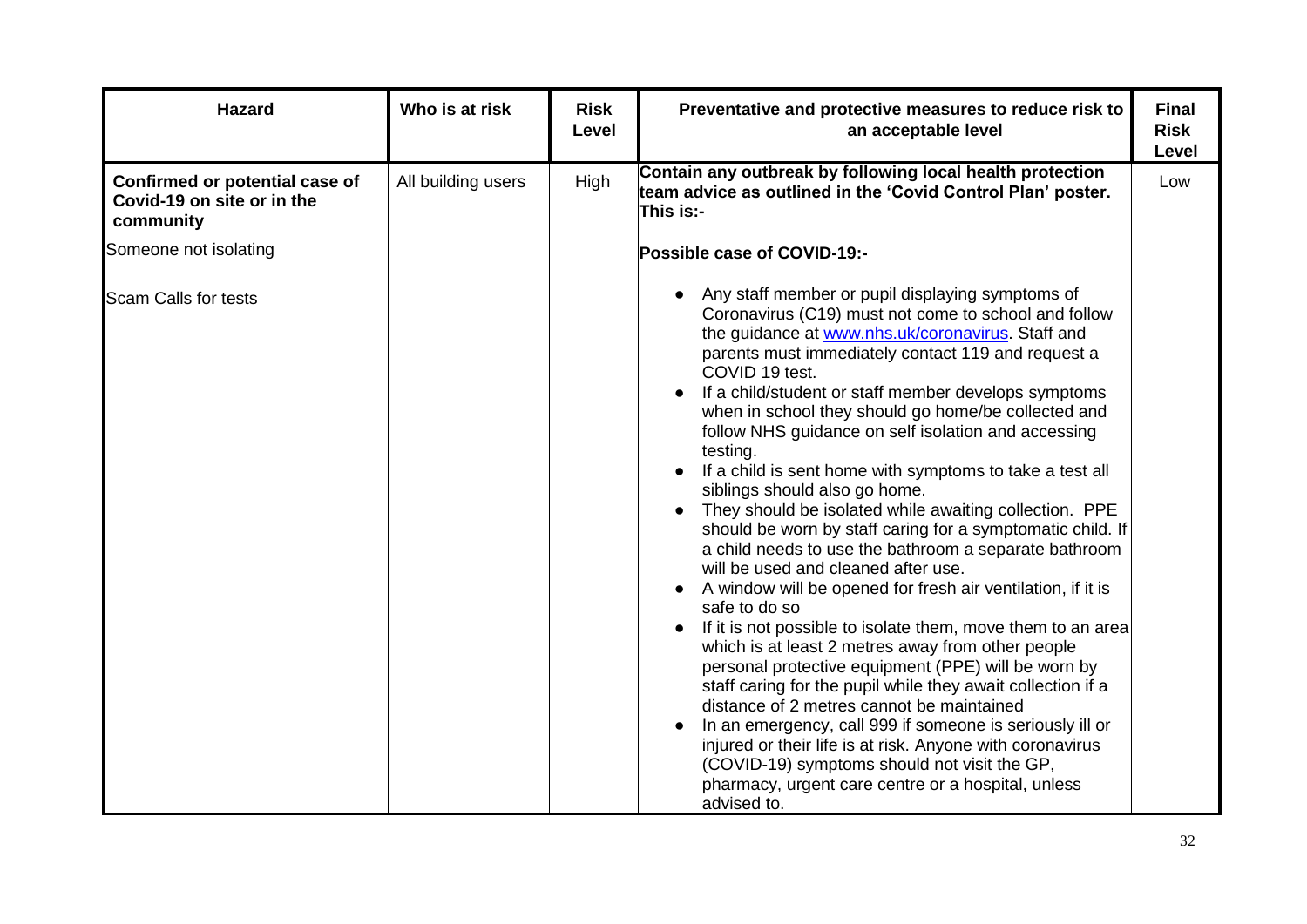| <b>Hazard</b> | Who is at risk | <b>Risk</b><br>Level | Preventative and protective measures to reduce risk to<br>an acceptable level                                                                                                                                                                                                                                                                                                                                                                                                                                                                                                                                                                                                                                                                                                                                                                                                                                                                                                                                                                                                                                                                                                                                                                                                                                                                                                                                                                                                                         | <b>Final</b><br><b>Risk</b><br>Level |
|---------------|----------------|----------------------|-------------------------------------------------------------------------------------------------------------------------------------------------------------------------------------------------------------------------------------------------------------------------------------------------------------------------------------------------------------------------------------------------------------------------------------------------------------------------------------------------------------------------------------------------------------------------------------------------------------------------------------------------------------------------------------------------------------------------------------------------------------------------------------------------------------------------------------------------------------------------------------------------------------------------------------------------------------------------------------------------------------------------------------------------------------------------------------------------------------------------------------------------------------------------------------------------------------------------------------------------------------------------------------------------------------------------------------------------------------------------------------------------------------------------------------------------------------------------------------------------------|--------------------------------------|
|               |                |                      | Any waste generated will be double bagged, labelled<br>with the date and stored for 72 hours before disposing in<br>normal waste. If a positive test is confirmed the local<br>health protection team will be contacted for guidance.<br>When an individual has had close contact with someone<br>with coronavirus (COVID-19) symptoms<br>Any member of staff who has provided close contact care to<br>someone with symptoms, regardless of whether they are<br>wearing PPE, and all other members of staff or pupils who have<br>been in close contact with that person, do not need to go home<br>to self-isolate unless:<br>the symptomatic person subsequently tests positive<br>$\bullet$<br>they develop symptoms themselves (in which case, they<br>should self-isolate immediately and arrange to have a<br>test)<br>they are requested to do so by NHS Test and Trace or<br>the Public Health England (PHE) advice service (or PHE<br>local health protection team if escalated)<br>they have tested positive from an LFD test as part of a<br>community or worker programme<br>Any members of staff who display signs of infection<br>$\bullet$<br>are sent home immediately and are advised to<br>contact NHS 119 or use the website immediately or<br>call 999 if they become seriously ill or their life is at<br>risk.<br>Everyone is instructed to monitor themselves and others<br>and look out for similar symptoms if a pupil or staff<br>member has been sent home with suspected |                                      |
|               |                |                      | coronavirus they and all members of their household will<br>isolate for 10 days.<br>Staff are vigilant and report concerns about their own, a<br>colleague's or a pupil's symptoms to the headteacher.<br>The school is consistent in its approach to the                                                                                                                                                                                                                                                                                                                                                                                                                                                                                                                                                                                                                                                                                                                                                                                                                                                                                                                                                                                                                                                                                                                                                                                                                                             |                                      |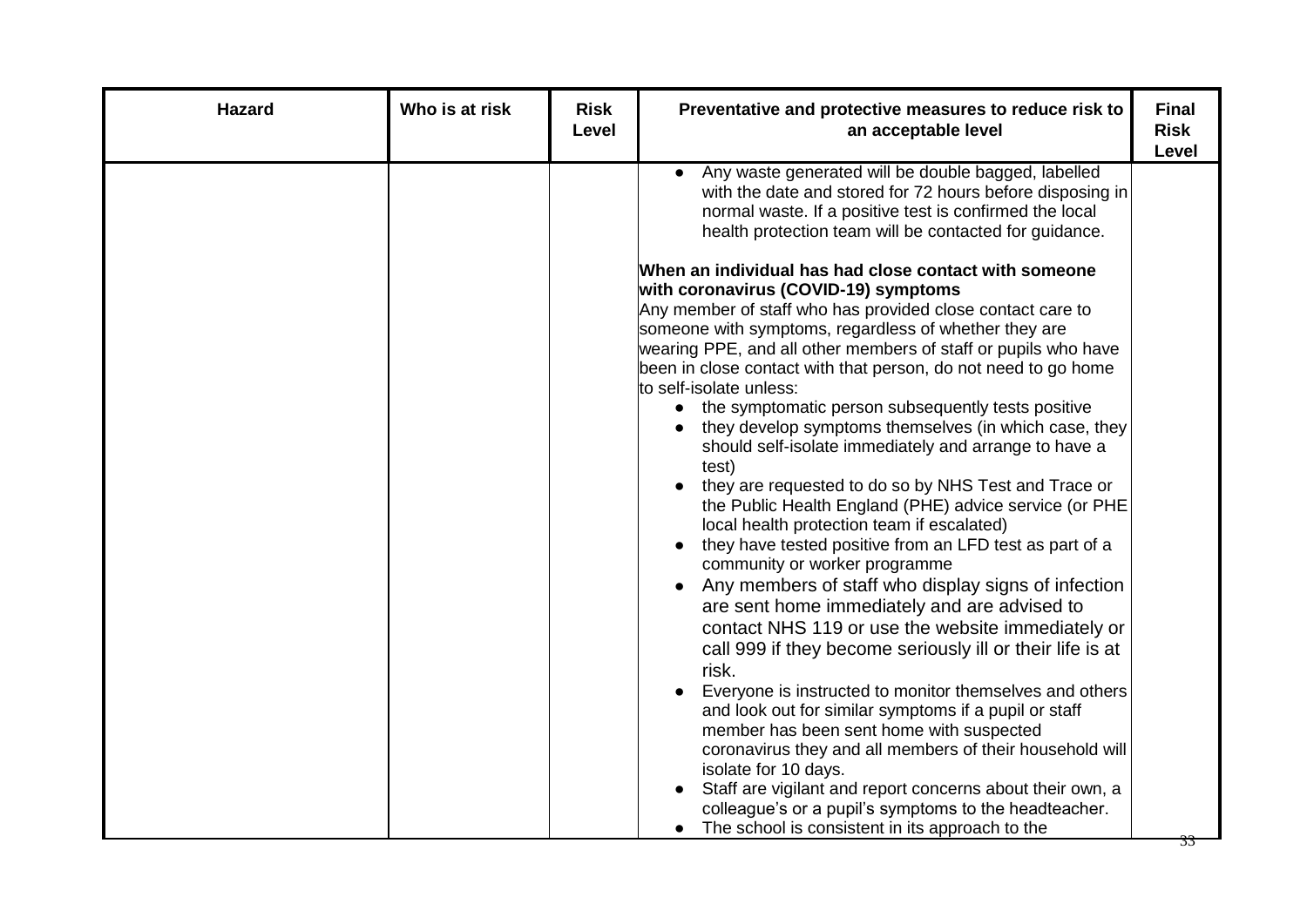| <b>Hazard</b> | Who is at risk | <b>Risk</b><br>Level | Preventative and protective measures to reduce risk to<br>an acceptable level                                                                                                                                                                                                                                                                                                                                                                                                                                                                                                                                                                                                                                                                                                                                                                                                                                                                                                                                                                                                                                                                                                                             | <b>Final</b><br><b>Risk</b><br>Level |
|---------------|----------------|----------------------|-----------------------------------------------------------------------------------------------------------------------------------------------------------------------------------------------------------------------------------------------------------------------------------------------------------------------------------------------------------------------------------------------------------------------------------------------------------------------------------------------------------------------------------------------------------------------------------------------------------------------------------------------------------------------------------------------------------------------------------------------------------------------------------------------------------------------------------------------------------------------------------------------------------------------------------------------------------------------------------------------------------------------------------------------------------------------------------------------------------------------------------------------------------------------------------------------------------|--------------------------------------|
|               |                |                      | management of suspected and confirmed cases of<br>coronavirus and will contact the local health protection<br>team for guidance<br>The headteacher should be informed by pupils' parents<br>when pupils return to school after having coronavirus -<br>the headteacher informs the relevant staff<br>Staff inform the headteacher when they plan to return to work<br>after self-isolating and/or having coronavirus.<br>Confirmed case of COVID-19:-<br>A positive case with school will be reported using the<br><b>SPOC</b> form<br>https://publichealth.newcastle.gov.uk/covid19notifications<br>Further guidance can also from<br>$\bullet$<br>public.health.guidance@newcastle.gov.uk<br>they and everyone in their household must self-isolate,<br>$\bullet$<br>and all contacts traced.<br>Close contacts (or the bubble where close contacts can't<br>$\bullet$<br>be distinguished) of the confirmed case should undergo<br>10-day isolation. Their wider households don't need to<br>isolate unless symptoms develop. Follow PHE advice<br>regarding the isolation requirements for close<br>contacts and other relevant persons.<br>Deep clean all areas used by the symptomatic<br>$\bullet$ |                                      |
|               |                |                      | individual. Until completed, areas should be removed<br>from use and all school users will be informed.<br>Anyone told to isolate by NHS Test and Trace or by their<br>public health protection team has a legal obligation to<br>self-isolate, but you may leave home to avoid injury or<br>illness or to escape risk of harm. More information can<br>be found on NHS Test and Trace: how it works.                                                                                                                                                                                                                                                                                                                                                                                                                                                                                                                                                                                                                                                                                                                                                                                                     |                                      |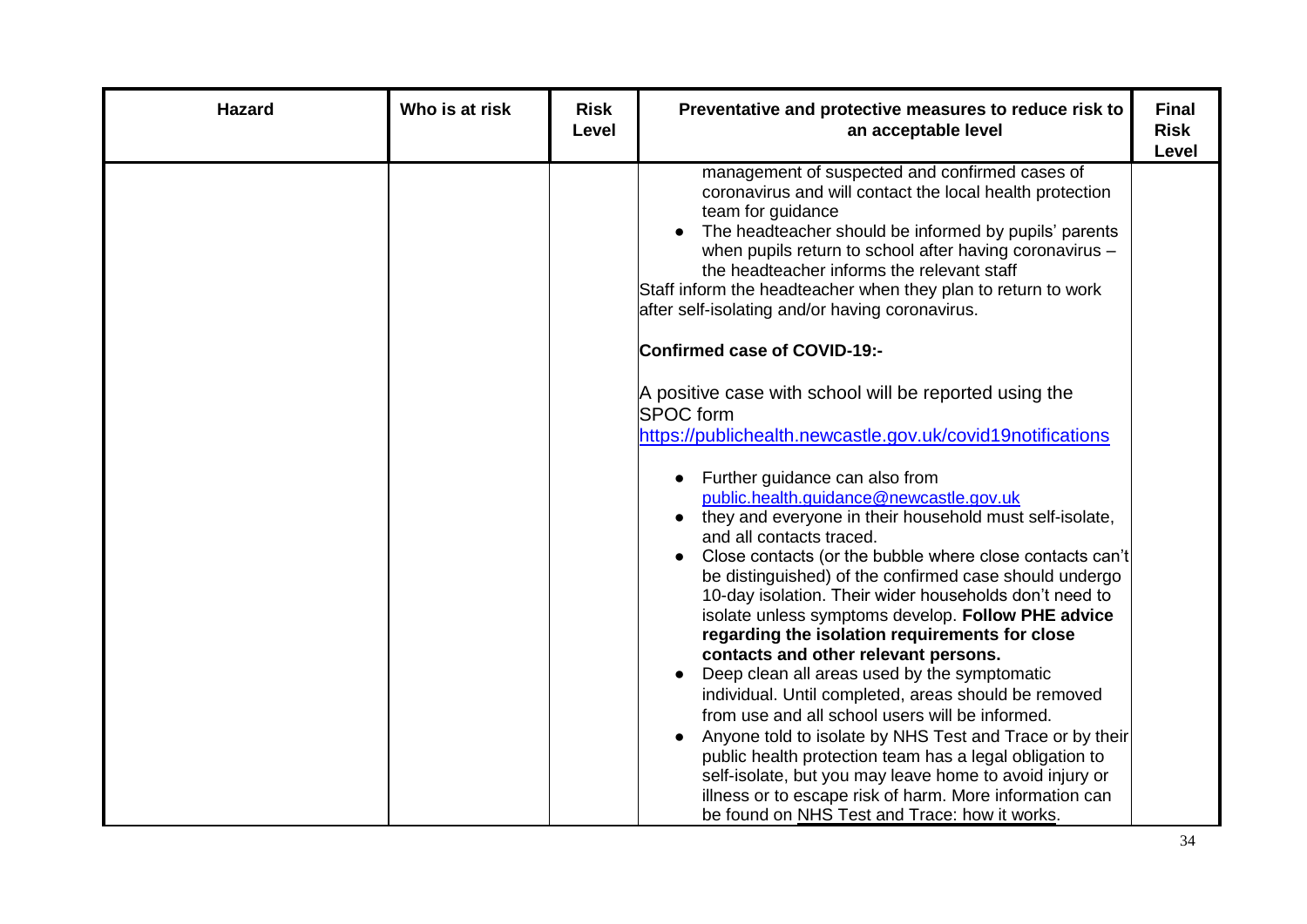| <b>Hazard</b> | Who is at risk | <b>Risk</b><br>Level | Preventative and protective measures to reduce risk to<br>an acceptable level                                                                                                                                                                                                                                                                                                                                                                                                                                                                                                                                                                                                                                                                                                                                                                                                                                                                                                                                                                                                                                                                                                                                                                                                                                                                                                                                                                                                                                                                                                                                                                                                          | <b>Final</b><br><b>Risk</b><br>Level |
|---------------|----------------|----------------------|----------------------------------------------------------------------------------------------------------------------------------------------------------------------------------------------------------------------------------------------------------------------------------------------------------------------------------------------------------------------------------------------------------------------------------------------------------------------------------------------------------------------------------------------------------------------------------------------------------------------------------------------------------------------------------------------------------------------------------------------------------------------------------------------------------------------------------------------------------------------------------------------------------------------------------------------------------------------------------------------------------------------------------------------------------------------------------------------------------------------------------------------------------------------------------------------------------------------------------------------------------------------------------------------------------------------------------------------------------------------------------------------------------------------------------------------------------------------------------------------------------------------------------------------------------------------------------------------------------------------------------------------------------------------------------------|--------------------------------------|
|               |                |                      | (https://www.gov.uk/guidance/nhs-test-and-trace-how-it-<br>works).<br>All tests are free.<br>If anyone tests positive whilst not experiencing<br>symptoms but develop symptoms during the isolation<br>period, they must restart the 10-day isolation period<br>from the day they developed symptoms.<br>Newcastle City Guidance/Public Health Guidance<br>The school will inform COVID control team at Newcastle<br>City Council by filling in the online form at<br>https://publichealth.newcastle.gov.uk/covid19notifications<br>Inform Newcastle Local Health team Email address:<br>public.health.guidance@newcastle.gov.uk or<br>dutyspoc@newcastle.gov.uk<br>Staff and parents must agree to follow the test and trace<br>rules. If a child or staff member who has symptoms does<br>not take the test and provide proof, Public Health's view<br>is that it would bring into question the wellbeing of the<br>child or staff member and should trigger the school's<br>safeguarding protocols. The DSL in school will contact<br>the Health Protection Team (HPT)<br>In the case of any positive testing, the school will be<br>informed and advised on what action to take.<br>In the case of an outbreak (more than 2 cases) the<br>Health Protection Team would advise of next steps.<br>Parents are referred to information from.<br>www.nhs.uk/coronavirus, Local Authority / Public Health<br>England / DfE regarding protocols around bringing their<br>children to school or on the school premises if they show<br>signs of being unwell and believe they have been<br>exposed to coronavirus.<br>For the purpose of contact tracing, close contact is<br>defined as: |                                      |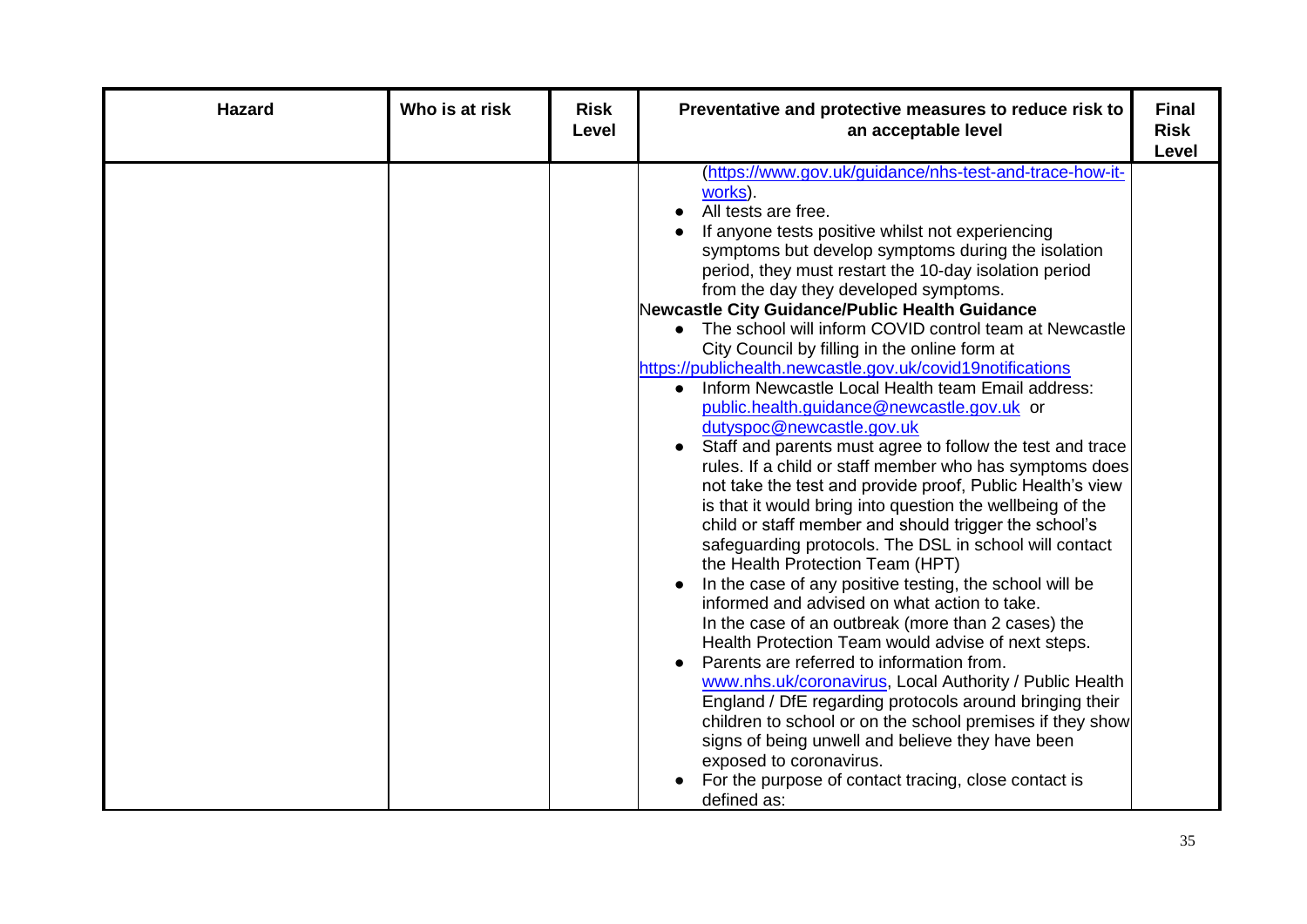| <b>Hazard</b>                  | Who is at risk                 | <b>Risk</b><br>Level | Preventative and protective measures to reduce risk to<br>an acceptable level                                                                                                                                                                                                                                                                                                                                                                                                                                                                                                                                                                                                                                                                                                                                                                                                      | <b>Final</b><br><b>Risk</b><br><b>Level</b> |
|--------------------------------|--------------------------------|----------------------|------------------------------------------------------------------------------------------------------------------------------------------------------------------------------------------------------------------------------------------------------------------------------------------------------------------------------------------------------------------------------------------------------------------------------------------------------------------------------------------------------------------------------------------------------------------------------------------------------------------------------------------------------------------------------------------------------------------------------------------------------------------------------------------------------------------------------------------------------------------------------------|---------------------------------------------|
|                                |                                |                      | people who spend significant time in the same<br>household as a person who has tested positive<br>for Coronavirus -COVID-19<br>a person who has had face-to-face contact (within<br>$\circ$<br>one metre), with someone who has tested positive<br>for COVID-19, including:<br>being coughed on<br>$\circ$<br>having a face-to-face conversation within one metre<br>$\circlearrowright$<br>having skin-to-skin physical contact, or<br>$\circ$<br>contact within one metre for one minute or longer<br>$\circ$<br>without face-to-face contact<br>a person who has been within 2 metres of someone<br>who has tested positive for COVID-19 for more than<br>15 minutes<br>a person who has travelled in a small vehicle with<br>$\bigcirc$<br>someone who has tested positive for COVID-19 or in<br>a large vehicle or plane near someone who has<br>tested positive for COVID-19 |                                             |
| High levels of student anxiety | Students/Parent<br>Care-givers |                      | Any worries or issues raised about a child's<br>emotional wellbeing will be reported and<br>discussed with SLT.<br>Concerns to be raised with staff so that support<br>can be provided.<br>Staff should be mindful when using PPE that their<br>appearance may make students feel uneasy.<br>Vulnerable students who are at a higher risk to be<br>identified and given special consideration. It may be<br>necessary to change their school day or teaching group.<br>Bereavement counselling to be provided on a bespoke<br>basis.<br>An individual support plan will be put in place with                                                                                                                                                                                                                                                                                       | Low                                         |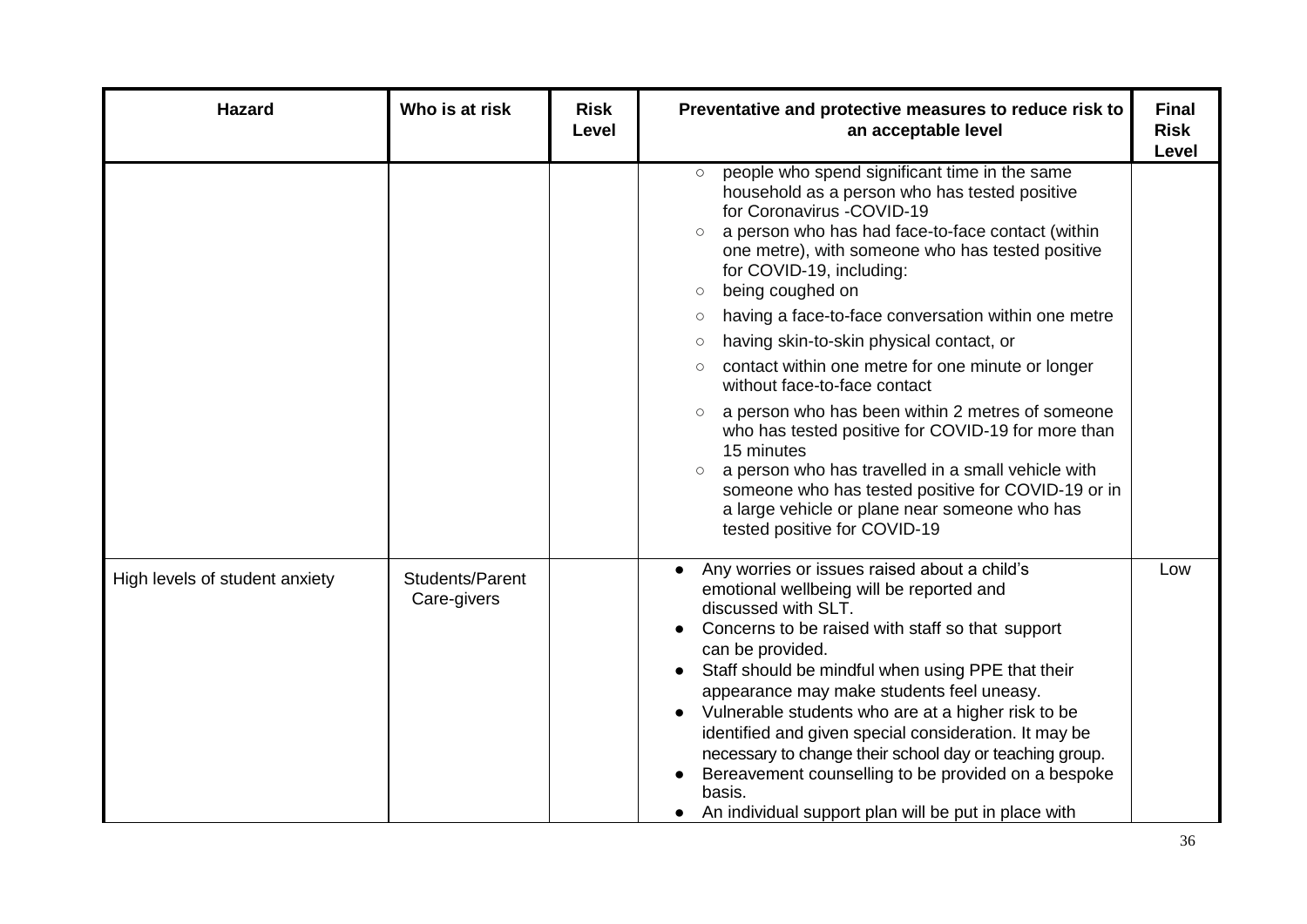| <b>Hazard</b>                                 | Who is at risk | <b>Risk</b><br>Level | Preventative and protective measures to reduce risk to<br>an acceptable level                                                                                                                                                                                                                                                                                                                                                                                                                                                 | <b>Final</b><br><b>Risk</b><br>Level |
|-----------------------------------------------|----------------|----------------------|-------------------------------------------------------------------------------------------------------------------------------------------------------------------------------------------------------------------------------------------------------------------------------------------------------------------------------------------------------------------------------------------------------------------------------------------------------------------------------------------------------------------------------|--------------------------------------|
|                                               |                |                      | agreement with the child and parent / care-giver;<br>this could include support within school, online<br>services e.g. Kalmer's or NSPCC.                                                                                                                                                                                                                                                                                                                                                                                     |                                      |
| High levels of staff anxiety                  | <b>Staff</b>   |                      | Staff to advise SLT of any concerns they may<br>$\bullet$<br>have. All concerns will be dealt with on a<br>confidential basis.<br>Staff have details of the support provided by<br><b>Educational Mutual.</b><br>Vulnerable staff who are at a higher risk to be<br>identified and given special consideration.<br>Staff to be made aware of support networks available<br>to them by SLT e.g. Public Health England.<br>Bereavement counseling to be provided on a bespoke<br>basis.                                         | Low                                  |
| <b>Staff Shortages</b>                        | School         | Medium               | Staff shortages will be reviewed by SLT and the governing<br>body and staff ratio numbers would have to be considered.<br>If there are any shortages of teachers, then teaching<br>assistants will be allocated to lead a group, working<br>under the direction of a teacher, who may be able to lead<br>learning remotely.<br>Administration staff - cover with TA's / SLT.<br>Advise the Trust Group as well as LA.                                                                                                         | Low                                  |
| Monitoring daily any pupil / staff<br>absence | School         | Medium               | Daily attendance register completed via SIMS and<br>reported on DfE online register including staff absence.<br>This is reviewed daily.<br>Any absence of staff is recorded on the LA MSS system<br>using the specific codes provided should the absence be<br>as a result of COVID 19.<br>Pupil absence will be monitored and we follow First Day<br>response protocol for those pupils identified who should<br>be attending. If no contact can be made with parents this<br>must be discussed with Headteacher and DSL and | Low                                  |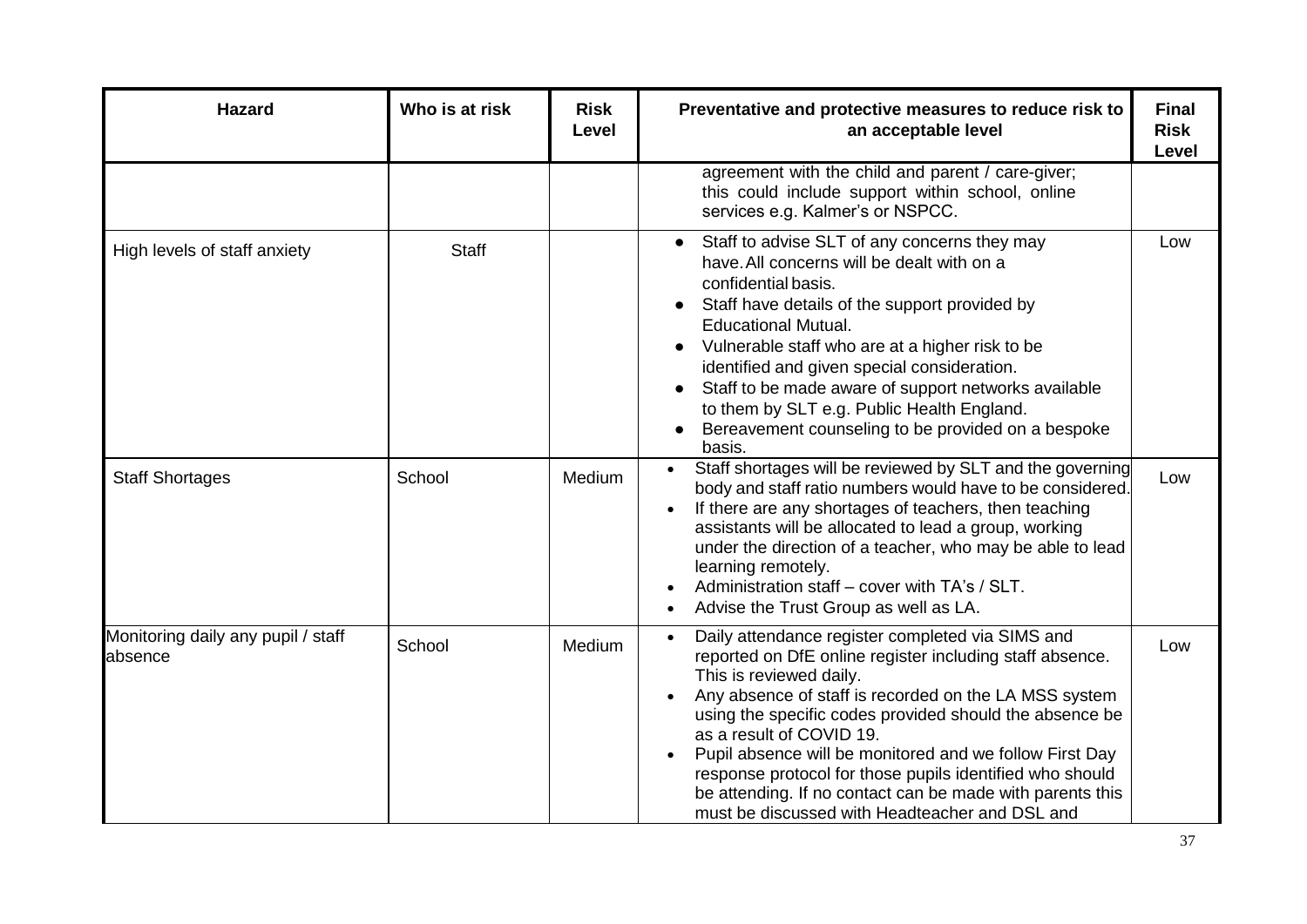| <b>Hazard</b>                    | Who is at risk            | <b>Risk</b><br>Level | Preventative and protective measures to reduce risk to<br>an acceptable level                                                                                                                                                                                                                                                                                                                                                                                                                                                                                                                                                                                                                                                  | <b>Final</b><br><b>Risk</b><br>Level |
|----------------------------------|---------------------------|----------------------|--------------------------------------------------------------------------------------------------------------------------------------------------------------------------------------------------------------------------------------------------------------------------------------------------------------------------------------------------------------------------------------------------------------------------------------------------------------------------------------------------------------------------------------------------------------------------------------------------------------------------------------------------------------------------------------------------------------------------------|--------------------------------------|
|                                  |                           |                      | attendance officer to decide whether referrals to other<br>agencies are required                                                                                                                                                                                                                                                                                                                                                                                                                                                                                                                                                                                                                                               |                                      |
| Safeguarding and Data Protection | All building users        | Medium               | Safeguarding and Child Protection guidelines as outlined<br>in Keeping Children Safe in Education 2020 has not<br>changed; staff must report any concern for safeguarding<br>a child immediately to a DSL or Headteacher and<br>appropriate action will be taken. COVID 19 has not<br>changed this process (See Safeguarding Policy updated<br>September 2020).<br>Staff are aware and adhere to data and safeguarding<br>protocols, working practice and policies. Safeguarding a<br>child takes precedent when sharing sensitive information.<br>Staff report any inappropriate behaviour or practice by<br>pupils to SLT.<br>Staff maintain appropriate data protection guidelines<br>following the Data Protection Policy. | Low                                  |
| <b>Home Visits</b>               | FSC/Attendance<br>Officer | Medium               | Visits to alternative work locations from your normal work<br>base, where other persons are likely to be present, first<br>day response for attendance, door-step visits will be<br>carried out ensuring social distancing is maintained; and<br>on no occasion will staff enter family's residences.<br>Alternative arrangement may need to be made and each<br>case will be looked at on an individual basis.                                                                                                                                                                                                                                                                                                                | Low                                  |